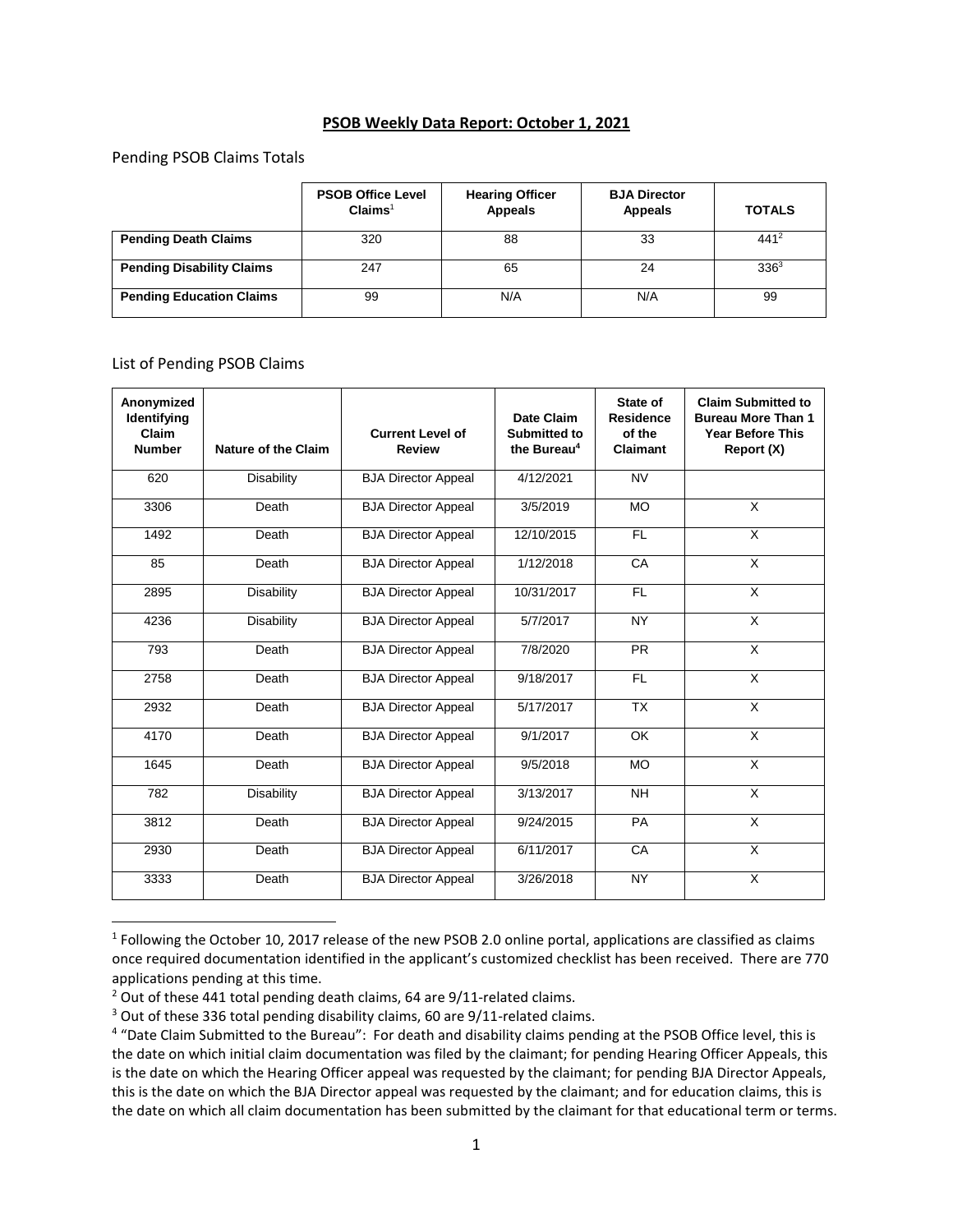| Anonymized<br>Identifying<br><b>Claim</b><br><b>Number</b> | <b>Nature of the Claim</b> | <b>Current Level of</b><br><b>Review</b> | Date Claim<br><b>Submitted to</b><br>the Bureau <sup>4</sup> | State of<br><b>Residence</b><br>of the<br><b>Claimant</b> | <b>Claim Submitted to</b><br><b>Bureau More Than 1</b><br><b>Year Before This</b><br>Report (X) |
|------------------------------------------------------------|----------------------------|------------------------------------------|--------------------------------------------------------------|-----------------------------------------------------------|-------------------------------------------------------------------------------------------------|
| 1449                                                       | Death                      | <b>BJA Director Appeal</b>               | 1/28/2021                                                    | GA                                                        |                                                                                                 |
| 4039                                                       | Disability                 | <b>BJA Director Appeal</b>               | 7/20/2018                                                    | OK                                                        | X                                                                                               |
| 4153                                                       | <b>Disability</b>          | <b>BJA Director Appeal</b>               | 8/2/2017                                                     | VA                                                        | $\overline{\mathsf{x}}$                                                                         |
| 2768                                                       | Death                      | <b>BJA Director Appeal</b>               | 4/13/2018                                                    | CA                                                        | $\overline{X}$                                                                                  |
| 2460                                                       | Death                      | <b>BJA Director Appeal</b>               | 11/8/2017                                                    | AL.                                                       | χ                                                                                               |
| 3601                                                       | Death                      | <b>BJA Director Appeal</b>               | 4/10/2017                                                    | LA                                                        | $\overline{\mathsf{x}}$                                                                         |
| 1345                                                       | <b>Disability</b>          | <b>BJA Director Appeal</b>               | 3/12/2021                                                    | OH                                                        |                                                                                                 |
| 4142                                                       | <b>Disability</b>          | <b>BJA Director Appeal</b>               | 7/25/2020                                                    | SC                                                        | X                                                                                               |
| 3348                                                       | <b>Disability</b>          | <b>BJA Director Appeal</b>               | 5/14/2021                                                    | CA                                                        |                                                                                                 |
| 830                                                        | <b>Disability</b>          | <b>BJA Director Appeal</b>               | 6/13/2018                                                    | NY                                                        | $\overline{\mathsf{x}}$                                                                         |
| 357                                                        | <b>Disability</b>          | <b>BJA Director Appeal</b>               | 3/23/2018                                                    | <b>AL</b>                                                 | $\overline{\mathsf{x}}$                                                                         |
| 1089                                                       | <b>Disability</b>          | <b>BJA Director Appeal</b>               | 12/14/2018                                                   | <b>WA</b>                                                 | $\overline{X}$                                                                                  |
| 2417                                                       | Death                      | <b>BJA Director Appeal</b>               | 1/21/2020                                                    | <b>FL</b>                                                 | $\overline{\mathsf{x}}$                                                                         |
| 4084                                                       | Death                      | <b>BJA Director Appeal</b>               | 9/25/2019                                                    | CA                                                        | $\overline{\mathsf{X}}$                                                                         |
| 1129                                                       | Death                      | <b>BJA Director Appeal</b>               | 3/6/2020                                                     | NY                                                        | $\overline{\mathsf{x}}$                                                                         |
| 2500                                                       | Death                      | <b>BJA Director Appeal</b>               | 9/10/2019                                                    | <b>NY</b>                                                 | $\overline{\mathsf{X}}$                                                                         |
| 1708                                                       | Disability                 | <b>BJA Director Appeal</b>               | 11/11/2020                                                   | <b>NY</b>                                                 |                                                                                                 |
| 1597                                                       | Death                      | <b>BJA Director Appeal</b>               | 7/23/2021                                                    | $rac{}{QH}$                                               |                                                                                                 |
| 2545                                                       | Death                      | <b>BJA Director Appeal</b>               | 5/20/2017                                                    | VA                                                        | X                                                                                               |
| 785                                                        | Death                      | <b>BJA Director Appeal</b>               | 4/30/2019                                                    | FL                                                        | X                                                                                               |
| 904                                                        | Death                      | <b>BJA Director Appeal</b>               | 6/18/2021                                                    | SC                                                        |                                                                                                 |
| 4139                                                       | Death                      | <b>BJA Director Appeal</b>               | 7/18/2019                                                    | PA                                                        | X                                                                                               |
| 304                                                        | <b>Disability</b>          | <b>BJA Director Appeal</b>               | 2/25/2019                                                    | FL                                                        | $\overline{X}$                                                                                  |
| 2320                                                       | <b>Disability</b>          | <b>BJA Director Appeal</b>               | 1/2/2018                                                     | CA                                                        | $\overline{\mathsf{x}}$                                                                         |
| 2629                                                       | <b>Disability</b>          | <b>BJA Director Appeal</b>               | 2/14/2019                                                    | <b>AL</b>                                                 | $\overline{\mathsf{x}}$                                                                         |
| 2974                                                       | Death                      | <b>BJA Director Appeal</b>               | 8/14/2020                                                    | <b>PR</b>                                                 | $\overline{X}$                                                                                  |
| 3209                                                       | Death                      | <b>BJA Director Appeal</b>               | 4/2/2020                                                     | MD                                                        | $\overline{X}$                                                                                  |
| 4231                                                       | Death                      | <b>BJA Director Appeal</b>               | 7/26/2021                                                    | SC                                                        |                                                                                                 |
| 1053                                                       | <b>Disability</b>          | <b>BJA</b> Director Appeal               | 10/4/2019                                                    | <b>NY</b>                                                 | $\overline{\mathsf{x}}$                                                                         |
| 2286                                                       | Death                      | <b>BJA Director Appeal</b>               | 8/26/2020                                                    | LA                                                        | $\overline{X}$                                                                                  |
| 6153                                                       | Death                      | <b>BJA Director Appeal</b>               | 9/12/2020                                                    | PA                                                        | χ                                                                                               |
| 6202                                                       | Death                      | <b>BJA Director Appeal</b>               | 6/19/2021                                                    | CT                                                        |                                                                                                 |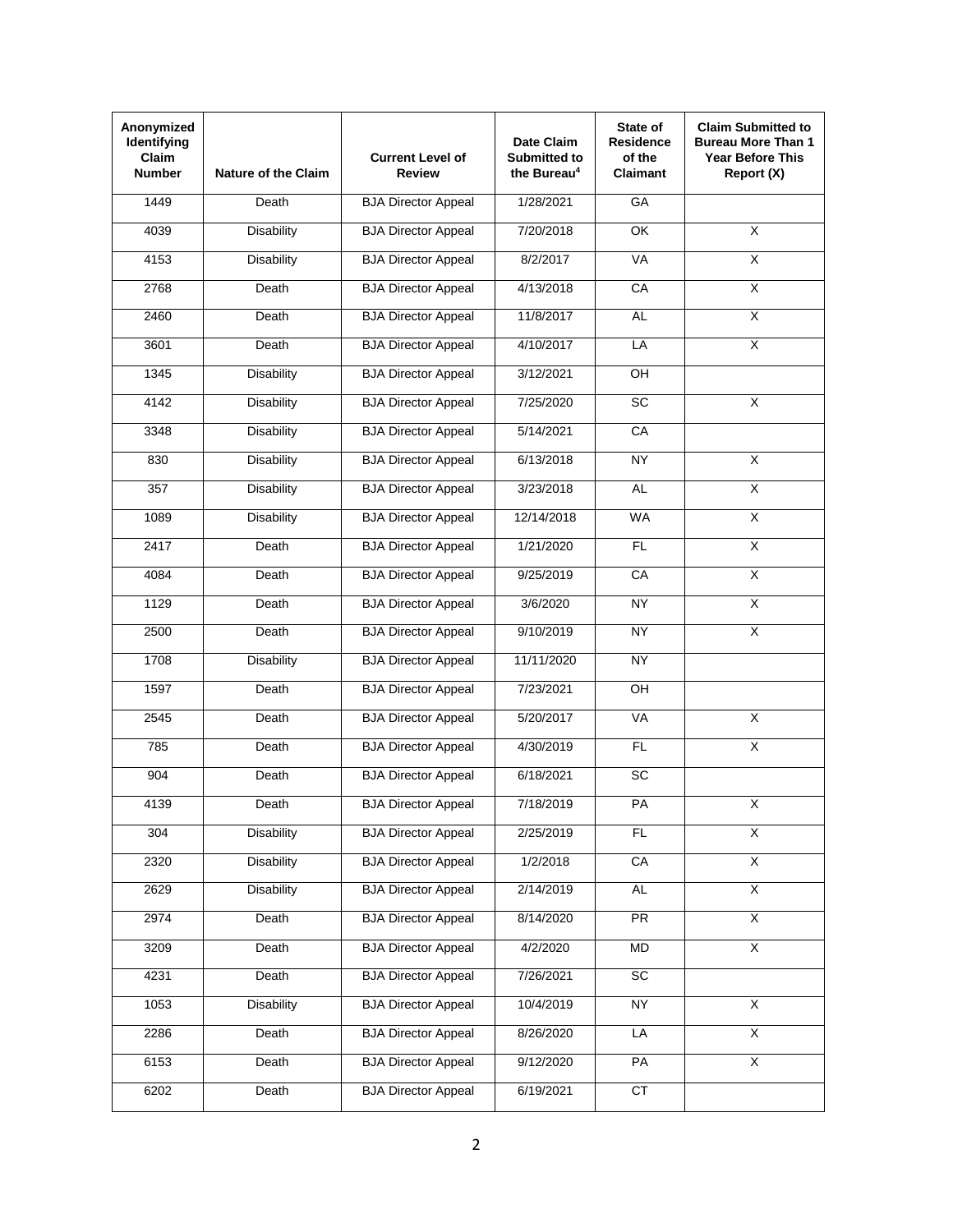| Anonymized<br>Identifying<br>Claim<br><b>Number</b> | <b>Nature of the Claim</b> | <b>Current Level of</b><br><b>Review</b> | Date Claim<br><b>Submitted to</b><br>the Bureau <sup>4</sup> | State of<br><b>Residence</b><br>of the<br><b>Claimant</b> | <b>Claim Submitted to</b><br><b>Bureau More Than 1</b><br><b>Year Before This</b><br>Report (X) |
|-----------------------------------------------------|----------------------------|------------------------------------------|--------------------------------------------------------------|-----------------------------------------------------------|-------------------------------------------------------------------------------------------------|
| 1102                                                | <b>Disability</b>          | <b>BJA Director Appeal</b>               | 1/30/2021                                                    | GA                                                        |                                                                                                 |
| 756                                                 | <b>Disability</b>          | <b>BJA Director Appeal</b>               | 1/28/2020                                                    | <b>NY</b>                                                 | X                                                                                               |
| 4001                                                | <b>Disability</b>          | <b>BJA Director Appeal</b>               | 10/30/2020                                                   | <b>NY</b>                                                 |                                                                                                 |
| 6200                                                | <b>Disability</b>          | <b>BJA Director Appeal</b>               | 4/17/2020                                                    | <b>NY</b>                                                 | $\overline{X}$                                                                                  |
| 6267                                                | <b>Disability</b>          | <b>BJA Director Appeal</b>               | 9/22/2020                                                    | <b>NY</b>                                                 | $\overline{\mathsf{x}}$                                                                         |
| 6792                                                | Death                      | <b>BJA Director Appeal</b>               | 6/12/2020                                                    | <b>NY</b>                                                 | X                                                                                               |
| 7024                                                | Death                      | <b>BJA Director Appeal</b>               | 1/21/2021                                                    | LA                                                        |                                                                                                 |
| 7236                                                | <b>Disability</b>          | <b>BJA Director Appeal</b>               | 7/8/2021                                                     | <b>NY</b>                                                 |                                                                                                 |
| 7703                                                | Death                      | <b>BJA Director Appeal</b>               | 4/7/2021                                                     | PA                                                        |                                                                                                 |
| 7969                                                | Disability                 | <b>BJA Director Appeal</b>               | 3/15/2021                                                    | MI                                                        |                                                                                                 |
| 3398                                                | <b>Disability</b>          | <b>Hearing Officer Appeal</b>            | 12/19/2006                                                   | PR                                                        | X                                                                                               |
| 3426                                                | Death                      | <b>Hearing Officer Appeal</b>            | 4/10/2018                                                    | CA                                                        | $\overline{X}$                                                                                  |
| 1957                                                | <b>Disability</b>          | <b>Hearing Officer Appeal</b>            | 4/9/2018                                                     | <b>FL</b>                                                 | $\overline{\mathsf{x}}$                                                                         |
| 4301                                                | Death                      | <b>Hearing Officer Appeal</b>            | 7/12/2021                                                    | <b>NY</b>                                                 |                                                                                                 |
| 2552                                                | Death                      | <b>Hearing Officer Appeal</b>            | 3/3/2017                                                     | NC                                                        | $\overline{\mathsf{x}}$                                                                         |
| 3861                                                | Disability                 | <b>Hearing Officer Appeal</b>            | 7/14/2009                                                    | OH                                                        | $\overline{\mathsf{X}}$                                                                         |
| 899                                                 | <b>Disability</b>          | <b>Hearing Officer Appeal</b>            | 5/23/2017                                                    | AK                                                        | $\overline{\mathsf{x}}$                                                                         |
| 3213                                                | Death                      | <b>Hearing Officer Appeal</b>            | 7/15/2016                                                    | IL                                                        | $\overline{\mathsf{x}}$                                                                         |
| 2275                                                | Death                      | <b>Hearing Officer Appeal</b>            | 12/14/2012                                                   | RI                                                        | X                                                                                               |
| 3149                                                | <b>Disability</b>          | <b>Hearing Officer Appeal</b>            | 9/27/2010                                                    | SC                                                        | $\overline{\mathsf{x}}$                                                                         |
| 1763                                                | <b>Disability</b>          | <b>Hearing Officer Appeal</b>            | 2/28/2012                                                    | <b>AZ</b>                                                 | $\overline{X}$                                                                                  |
| 1534                                                | Death                      | <b>Hearing Officer Appeal</b>            | 6/3/2013                                                     | FL                                                        | X                                                                                               |
| 1996                                                | Death                      | <b>Hearing Officer Appeal</b>            | 5/1/2019                                                     | <b>NY</b>                                                 | $\overline{X}$                                                                                  |
| 3328                                                | <b>Disability</b>          | <b>Hearing Officer Appeal</b>            | 5/22/2013                                                    | OK                                                        | $\overline{\mathsf{x}}$                                                                         |
| 11                                                  | Death                      | <b>Hearing Officer Appeal</b>            | 2/28/2019                                                    | OR                                                        | $\overline{\mathsf{x}}$                                                                         |
| 328                                                 | Death                      | <b>Hearing Officer Appeal</b>            | 9/12/2017                                                    | <b>TN</b>                                                 | $\overline{X}$                                                                                  |
| 3711                                                | <b>Disability</b>          | <b>Hearing Officer Appeal</b>            | 11/21/2013                                                   | <b>NY</b>                                                 | $\overline{X}$                                                                                  |
| 2892                                                | <b>Disability</b>          | <b>Hearing Officer Appeal</b>            | 9/10/2014                                                    | <b>NY</b>                                                 | $\overline{\mathsf{X}}$                                                                         |
| 2834                                                | Death                      | <b>Hearing Officer Appeal</b>            | 5/2/2019                                                     | <b>NY</b>                                                 | $\overline{\mathsf{X}}$                                                                         |
| 1539                                                | Death                      | <b>Hearing Officer Appeal</b>            | 4/10/2015                                                    | $\overline{\mathsf{M}}$                                   | $\overline{\mathsf{X}}$                                                                         |
| 2389                                                | Death                      | <b>Hearing Officer Appeal</b>            | 11/26/2019                                                   | <b>NY</b>                                                 | $\overline{\mathsf{x}}$                                                                         |
| 425                                                 | <b>Disability</b>          | <b>Hearing Officer Appeal</b>            | 10/18/2019                                                   | <b>NY</b>                                                 | X                                                                                               |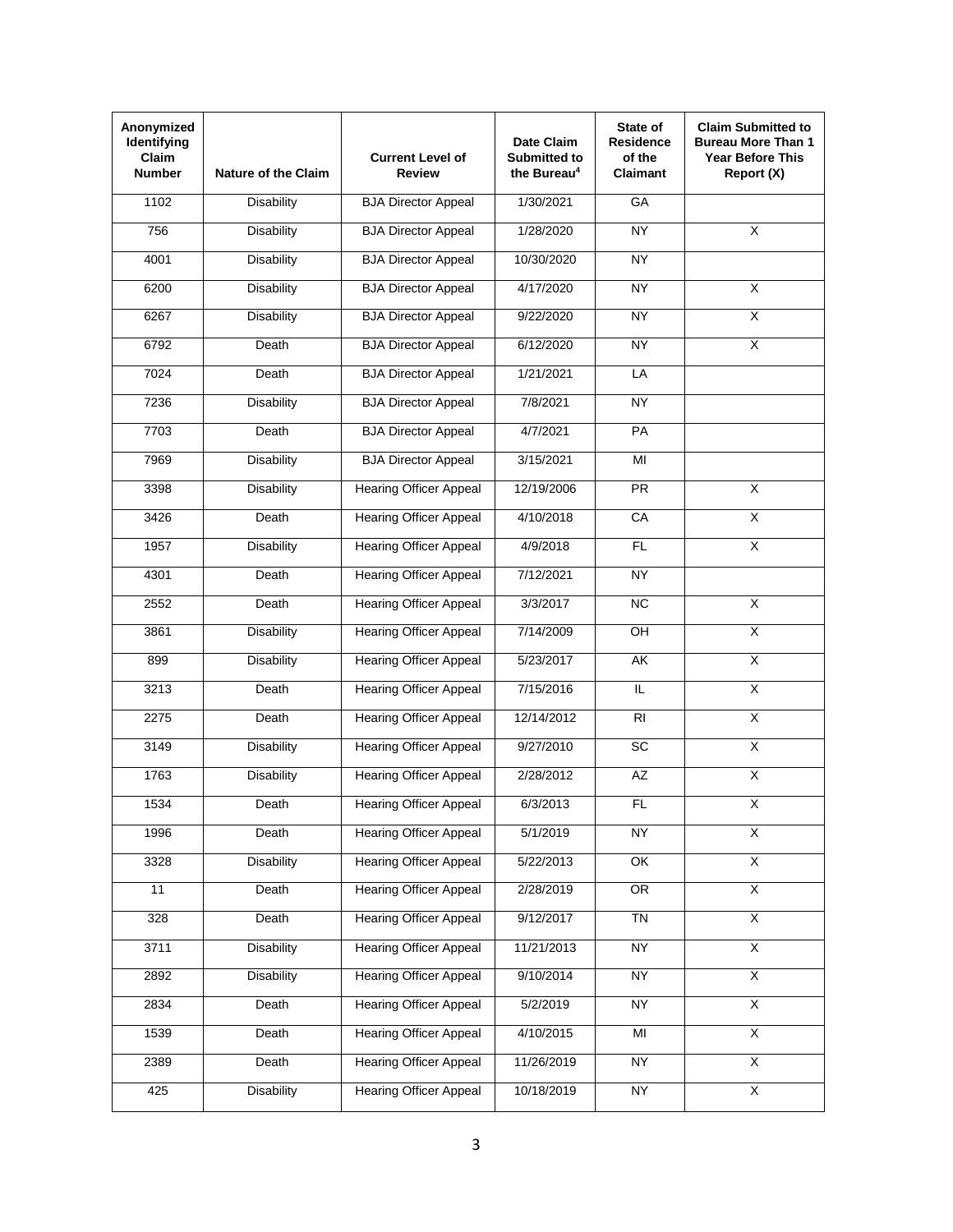| Anonymized<br>Identifying<br>Claim<br><b>Number</b> | <b>Nature of the Claim</b> | <b>Current Level of</b><br><b>Review</b> | Date Claim<br>Submitted to<br>the Bureau <sup>4</sup> | State of<br><b>Residence</b><br>of the<br><b>Claimant</b> | <b>Claim Submitted to</b><br><b>Bureau More Than 1</b><br><b>Year Before This</b><br>Report (X) |
|-----------------------------------------------------|----------------------------|------------------------------------------|-------------------------------------------------------|-----------------------------------------------------------|-------------------------------------------------------------------------------------------------|
| 2216                                                | <b>Disability</b>          | <b>Hearing Officer Appeal</b>            | 10/28/2016                                            | <b>NJ</b>                                                 | $\overline{\mathsf{x}}$                                                                         |
| 2635                                                | <b>Disability</b>          | <b>Hearing Officer Appeal</b>            | 3/15/2017                                             | <b>MO</b>                                                 | X                                                                                               |
| 2026                                                | <b>Disability</b>          | <b>Hearing Officer Appeal</b>            | 3/23/2017                                             | <b>SC</b>                                                 | $\overline{\mathsf{x}}$                                                                         |
| 867                                                 | <b>Disability</b>          | <b>Hearing Officer Appeal</b>            | 8/19/2015                                             | FL.                                                       | $\overline{\mathsf{x}}$                                                                         |
| 2238                                                | Death                      | <b>Hearing Officer Appeal</b>            | 11/12/2015                                            | CA                                                        | χ                                                                                               |
| 2028                                                | Death                      | <b>Hearing Officer Appeal</b>            | 6/28/2017                                             | MI                                                        | $\overline{\mathsf{x}}$                                                                         |
| 811                                                 | Death                      | <b>Hearing Officer Appeal</b>            | 8/29/2017                                             | GA                                                        | $\overline{X}$                                                                                  |
| 63                                                  | Death                      | <b>Hearing Officer Appeal</b>            | 11/30/2015                                            | MI                                                        | $\overline{\mathsf{x}}$                                                                         |
| 4202                                                | Death                      | <b>Hearing Officer Appeal</b>            | 5/24/2019                                             | <b>NY</b>                                                 | $\overline{\mathsf{X}}$                                                                         |
| 742                                                 | Death                      | <b>Hearing Officer Appeal</b>            | 5/7/2019                                              | <b>NY</b>                                                 | $\overline{\mathsf{x}}$                                                                         |
| 2750                                                | Death                      | <b>Hearing Officer Appeal</b>            | 8/23/2018                                             | CA                                                        | $\overline{X}$                                                                                  |
| 2431                                                | <b>Disability</b>          | <b>Hearing Officer Appeal</b>            | 6/10/2015                                             | LA                                                        | $\overline{X}$                                                                                  |
| 4020                                                | <b>Disability</b>          | <b>Hearing Officer Appeal</b>            | 6/27/2016                                             | MI                                                        | $\overline{\mathsf{x}}$                                                                         |
| 3059                                                | Death                      | <b>Hearing Officer Appeal</b>            | 7/11/2016                                             | <b>OK</b>                                                 | $\overline{\mathsf{X}}$                                                                         |
| 4043                                                | Death                      | <b>Hearing Officer Appeal</b>            | 2/13/2019                                             | <b>WV</b>                                                 | $\overline{\mathsf{x}}$                                                                         |
| 3228                                                | Death                      | <b>Hearing Officer Appeal</b>            | 4/25/2019                                             | <b>TX</b>                                                 | $\overline{\mathsf{X}}$                                                                         |
| 2780                                                | <b>Disability</b>          | <b>Hearing Officer Appeal</b>            | 10/25/2018                                            | <b>NC</b>                                                 | $\overline{\mathsf{x}}$                                                                         |
| 4383                                                | <b>Disability</b>          | <b>Hearing Officer Appeal</b>            | 9/12/2016                                             | FL                                                        | $\overline{X}$                                                                                  |
| 2993                                                | <b>Disability</b>          | <b>Hearing Officer Appeal</b>            | 3/29/2017                                             | PR                                                        | X                                                                                               |
| 3918                                                | <b>Disability</b>          | <b>Hearing Officer Appeal</b>            | 2/22/2017                                             | <b>AL</b>                                                 | $\overline{X}$                                                                                  |
| 2384                                                | Disability                 | <b>Hearing Officer Appeal</b>            | 8/10/2017                                             | <b>MN</b>                                                 | $\overline{X}$                                                                                  |
| 3592                                                | Disability                 | <b>Hearing Officer Appeal</b>            | 4/17/2018                                             | MI                                                        | X                                                                                               |
| 430                                                 | Death                      | <b>Hearing Officer Appeal</b>            | 5/24/2019                                             | MD                                                        | $\overline{X}$                                                                                  |
| 141                                                 | Death                      | <b>Hearing Officer Appeal</b>            | 10/20/2017                                            | $\overline{NC}$                                           | $\overline{\mathsf{x}}$                                                                         |
| 775                                                 | Death                      | <b>Hearing Officer Appeal</b>            | 5/15/2018                                             | KS                                                        | $\overline{\mathsf{x}}$                                                                         |
| 455                                                 | Death                      | <b>Hearing Officer Appeal</b>            | 11/15/2017                                            | DC                                                        | $\overline{X}$                                                                                  |
| 3170                                                | Death                      | <b>Hearing Officer Appeal</b>            | 2/28/2018                                             | WV                                                        | $\overline{\mathsf{x}}$                                                                         |
| 1805                                                | Death                      | <b>Hearing Officer Appeal</b>            | 11/7/2018                                             | <b>MN</b>                                                 | $\overline{X}$                                                                                  |
| 1005                                                | Death                      | <b>Hearing Officer Appeal</b>            | 6/22/2021                                             | $\overline{FL}$                                           |                                                                                                 |
| 4337                                                | Death                      | <b>Hearing Officer Appeal</b>            | 4/4/2018                                              | $\overline{\mathsf{M}}$                                   | $\overline{\mathsf{X}}$                                                                         |
| 1867                                                | Death                      | <b>Hearing Officer Appeal</b>            | 5/11/2018                                             | CA                                                        | $\overline{\mathsf{x}}$                                                                         |
| 2864                                                | <b>Disability</b>          | <b>Hearing Officer Appeal</b>            | 3/15/2017                                             | IL.                                                       | X                                                                                               |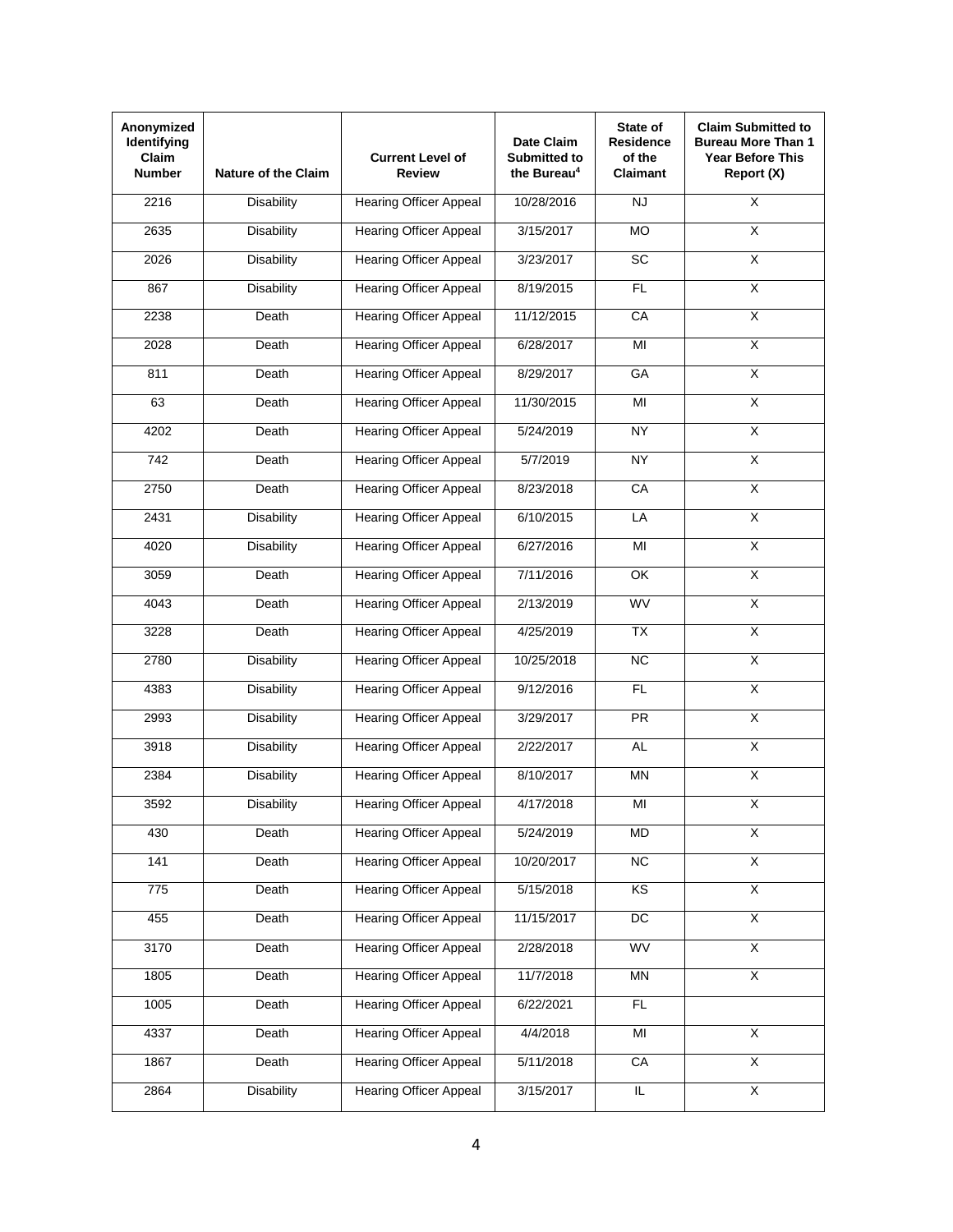| Anonymized<br>Identifying<br>Claim<br><b>Number</b> | <b>Nature of the Claim</b> | <b>Current Level of</b><br><b>Review</b> | Date Claim<br>Submitted to<br>the Bureau <sup>4</sup> | State of<br><b>Residence</b><br>of the<br><b>Claimant</b> | <b>Claim Submitted to</b><br><b>Bureau More Than 1</b><br><b>Year Before This</b><br>Report (X) |
|-----------------------------------------------------|----------------------------|------------------------------------------|-------------------------------------------------------|-----------------------------------------------------------|-------------------------------------------------------------------------------------------------|
| 1652                                                | <b>Disability</b>          | <b>Hearing Officer Appeal</b>            | 8/9/2017                                              | FL                                                        | $\overline{\mathsf{x}}$                                                                         |
| 352                                                 | Death                      | <b>Hearing Officer Appeal</b>            | 1/15/2019                                             | LA                                                        | X                                                                                               |
| 4326                                                | Death                      | <b>Hearing Officer Appeal</b>            | 4/27/2018                                             | CA                                                        | $\overline{\mathsf{x}}$                                                                         |
| 3050                                                | Death                      | <b>Hearing Officer Appeal</b>            | 12/6/2019                                             | PA                                                        | X                                                                                               |
| 3467                                                | Death                      | <b>Hearing Officer Appeal</b>            | 2/17/2021                                             | $\overline{\mathsf{M}}$                                   |                                                                                                 |
| 1156                                                | Death                      | <b>Hearing Officer Appeal</b>            | 12/1/2017                                             | CA                                                        | $\overline{\mathsf{x}}$                                                                         |
| 1487                                                | Death                      | <b>Hearing Officer Appeal</b>            | 10/30/2018                                            | <b>TX</b>                                                 | $\overline{\mathsf{X}}$                                                                         |
| 2630                                                | Death                      | <b>Hearing Officer Appeal</b>            | 10/23/2018                                            | NC                                                        | $\overline{\mathsf{x}}$                                                                         |
| 3251                                                | Death                      | <b>Hearing Officer Appeal</b>            | 2/9/2018                                              | TX                                                        | $\overline{\mathsf{X}}$                                                                         |
| 2814                                                | Death                      | <b>Hearing Officer Appeal</b>            | 3/17/2020                                             | ID                                                        | $\overline{\mathsf{x}}$                                                                         |
| 2958                                                | Death                      | <b>Hearing Officer Appeal</b>            | 1/16/2019                                             | IL                                                        | $\overline{X}$                                                                                  |
| 2718                                                | Death                      | <b>Hearing Officer Appeal</b>            | 7/21/2018                                             | CO                                                        | $\overline{X}$                                                                                  |
| 2521                                                | Death                      | <b>Hearing Officer Appeal</b>            | 2/20/2018                                             | IA                                                        | $\overline{\mathsf{x}}$                                                                         |
| 2803                                                | Death                      | <b>Hearing Officer Appeal</b>            | 5/31/2018                                             | <b>WY</b>                                                 | $\overline{\mathsf{X}}$                                                                         |
| 3631                                                | Death                      | <b>Hearing Officer Appeal</b>            | 4/18/2019                                             | IL.                                                       | $\overline{\mathsf{x}}$                                                                         |
| 6091                                                | Death                      | <b>Hearing Officer Appeal</b>            | 6/13/2019                                             | OH                                                        | $\overline{\mathsf{x}}$                                                                         |
| 6106                                                | Death                      | <b>Hearing Officer Appeal</b>            | 7/12/2021                                             | CA                                                        |                                                                                                 |
| 6108                                                | Death                      | <b>Hearing Officer Appeal</b>            | 4/3/2020                                              | $\overline{TX}$                                           | $\overline{\mathsf{x}}$                                                                         |
| 6180                                                | Death                      | <b>Hearing Officer Appeal</b>            | 11/15/2018                                            | <b>WA</b>                                                 | X                                                                                               |
| 6198                                                | Death                      | <b>Hearing Officer Appeal</b>            | 3/6/2019                                              | <b>MS</b>                                                 | $\overline{X}$                                                                                  |
| 6264                                                | Death                      | <b>Hearing Officer Appeal</b>            | 5/27/2019                                             | OH                                                        | $\overline{X}$                                                                                  |
| 6270                                                | Death                      | <b>Hearing Officer Appeal</b>            | 9/26/2019                                             | PA                                                        | X                                                                                               |
| 6332                                                | Death                      | <b>Hearing Officer Appeal</b>            | 5/28/2019                                             | $rac{}{P}{P}$                                             | $\overline{X}$                                                                                  |
| 6344                                                | Death                      | <b>Hearing Officer Appeal</b>            | 6/20/2018                                             | <b>NM</b>                                                 | $\overline{\mathsf{x}}$                                                                         |
| 6488                                                | Death                      | <b>Hearing Officer Appeal</b>            | 9/6/2018                                              | CA                                                        | $\overline{\mathsf{x}}$                                                                         |
| 6503                                                | Death                      | <b>Hearing Officer Appeal</b>            | 11/16/2018                                            | CA                                                        | $\overline{X}$                                                                                  |
| 245                                                 | <b>Disability</b>          | <b>Hearing Officer Appeal</b>            | 9/14/2017                                             | AR                                                        | $\overline{X}$                                                                                  |
| 1997                                                | <b>Disability</b>          | <b>Hearing Officer Appeal</b>            | 9/8/2017                                              | <b>VA</b>                                                 | $\overline{X}$                                                                                  |
| 1546                                                | <b>Disability</b>          | <b>Hearing Officer Appeal</b>            | 1/24/2018                                             | <b>TN</b>                                                 | $\overline{\mathsf{X}}$                                                                         |
| 1149                                                | <b>Disability</b>          | <b>Hearing Officer Appeal</b>            | 8/7/2018                                              | <b>MS</b>                                                 | $\overline{\mathsf{X}}$                                                                         |
| 2217                                                | <b>Disability</b>          | <b>Hearing Officer Appeal</b>            | 10/24/2017                                            | <b>NV</b>                                                 | $\overline{\mathsf{x}}$                                                                         |
| 76                                                  | <b>Disability</b>          | <b>Hearing Officer Appeal</b>            | 6/13/2018                                             | <b>NY</b>                                                 | X                                                                                               |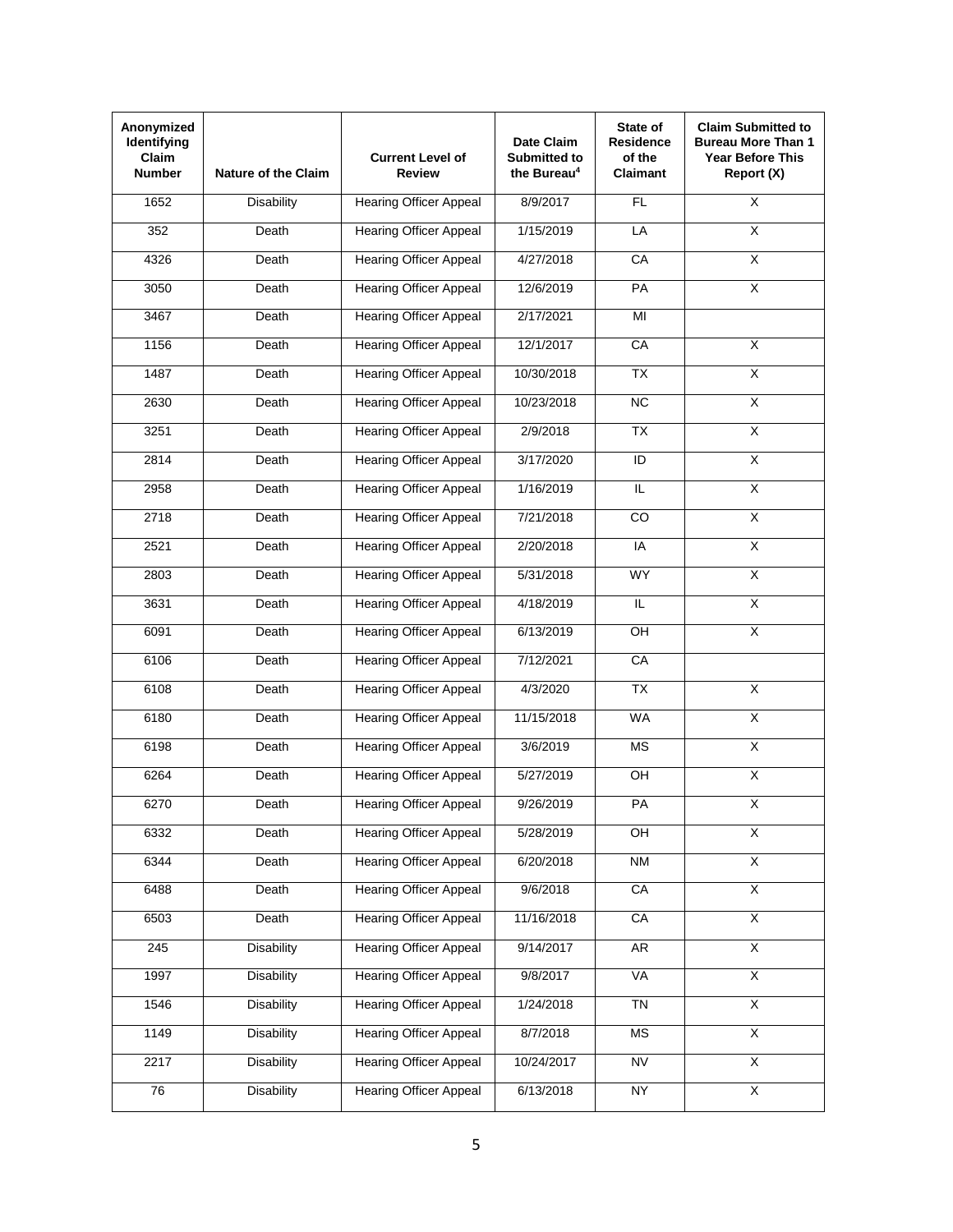| Anonymized<br>Identifying<br>Claim<br><b>Number</b> | <b>Nature of the Claim</b> | <b>Current Level of</b><br><b>Review</b> | Date Claim<br>Submitted to<br>the Bureau <sup>4</sup> | State of<br><b>Residence</b><br>of the<br><b>Claimant</b> | <b>Claim Submitted to</b><br><b>Bureau More Than 1</b><br><b>Year Before This</b><br>Report (X) |
|-----------------------------------------------------|----------------------------|------------------------------------------|-------------------------------------------------------|-----------------------------------------------------------|-------------------------------------------------------------------------------------------------|
| 3042                                                | <b>Disability</b>          | <b>Hearing Officer Appeal</b>            | 3/23/2018                                             | CA                                                        | $\overline{\mathsf{x}}$                                                                         |
| 6129                                                | <b>Disability</b>          | <b>Hearing Officer Appeal</b>            | 3/5/2019                                              | <b>NY</b>                                                 | X                                                                                               |
| 6107                                                | <b>Disability</b>          | <b>Hearing Officer Appeal</b>            | 11/6/2018                                             | CO                                                        | $\overline{\mathsf{x}}$                                                                         |
| 6110                                                | <b>Disability</b>          | <b>Hearing Officer Appeal</b>            | 9/9/2019                                              | <b>NY</b>                                                 | $\overline{X}$                                                                                  |
| 6155                                                | <b>Disability</b>          | <b>Hearing Officer Appeal</b>            | 10/15/2018                                            | MO                                                        | χ                                                                                               |
| 6326                                                | <b>Disability</b>          | <b>Hearing Officer Appeal</b>            | 1/25/2019                                             | <b>NY</b>                                                 | $\overline{\mathsf{x}}$                                                                         |
| 6868                                                | Death                      | <b>Hearing Officer Appeal</b>            | 6/11/2020                                             | <b>NJ</b>                                                 | $\overline{\mathsf{X}}$                                                                         |
| 7021                                                | Death                      | <b>Hearing Officer Appeal</b>            | 11/15/2018                                            | <b>WY</b>                                                 | $\overline{\mathsf{x}}$                                                                         |
| 7099                                                | Death                      | <b>Hearing Officer Appeal</b>            | 1/9/2019                                              | <b>OR</b>                                                 | $\overline{\mathsf{X}}$                                                                         |
| 7101                                                | Death                      | <b>Hearing Officer Appeal</b>            | 11/27/2018                                            | CA                                                        | $\overline{\mathsf{x}}$                                                                         |
| 7119                                                | Death                      | <b>Hearing Officer Appeal</b>            | 10/7/2019                                             | <b>NV</b>                                                 | $\overline{X}$                                                                                  |
| 7252                                                | Death                      | <b>Hearing Officer Appeal</b>            | 3/13/2020                                             | IL.                                                       | $\overline{X}$                                                                                  |
| 6586                                                | <b>Disability</b>          | <b>Hearing Officer Appeal</b>            | 8/14/2018                                             | <b>NJ</b>                                                 | $\overline{\mathsf{x}}$                                                                         |
| 6907                                                | <b>Disability</b>          | <b>Hearing Officer Appeal</b>            | 11/3/2020                                             | <b>MO</b>                                                 |                                                                                                 |
| 7224                                                | <b>Disability</b>          | <b>Hearing Officer Appeal</b>            | 6/11/2020                                             | <b>NJ</b>                                                 | $\overline{\mathsf{x}}$                                                                         |
| 7228                                                | <b>Disability</b>          | <b>Hearing Officer Appeal</b>            | 4/1/2019                                              | TX                                                        | $\overline{\mathsf{X}}$                                                                         |
| 7238                                                | Disability                 | <b>Hearing Officer Appeal</b>            | 1/24/2019                                             | <b>NY</b>                                                 | X                                                                                               |
| 6840                                                | Death                      | <b>Hearing Officer Appeal</b>            | 10/6/2020                                             | $\overline{\mathsf{L}}$                                   |                                                                                                 |
| 7301                                                | Death                      | <b>Hearing Officer Appeal</b>            | 4/20/2021                                             | CA                                                        |                                                                                                 |
| 7302                                                | Death                      | <b>Hearing Officer Appeal</b>            | 3/7/2019                                              | WI                                                        | X                                                                                               |
| 7380                                                | Death                      | <b>Hearing Officer Appeal</b>            | 2/10/2019                                             | PA                                                        | $\overline{X}$                                                                                  |
| 7389                                                | Death                      | <b>Hearing Officer Appeal</b>            | 5/24/2019                                             | OH                                                        | X                                                                                               |
| 6851                                                | Death                      | <b>Hearing Officer Appeal</b>            | 8/5/2019                                              | <b>TN</b>                                                 | $\overline{X}$                                                                                  |
| 7564                                                | Death                      | <b>Hearing Officer Appeal</b>            | 7/9/2021                                              | <b>NY</b>                                                 |                                                                                                 |
| 7816                                                | Death                      | <b>Hearing Officer Appeal</b>            | 3/11/2020                                             | PA                                                        | $\overline{\mathsf{x}}$                                                                         |
| 7885                                                | Death                      | <b>Hearing Officer Appeal</b>            | 9/4/2020                                              | TX                                                        | $\overline{X}$                                                                                  |
| 8049                                                | Death                      | <b>Hearing Officer Appeal</b>            | 1/23/2020                                             | <b>NY</b>                                                 | $\overline{\mathsf{x}}$                                                                         |
| 8080                                                | Death                      | <b>Hearing Officer Appeal</b>            | 7/14/2020                                             | OR                                                        | $\overline{X}$                                                                                  |
| 8118                                                | Death                      | <b>Hearing Officer Appeal</b>            | 1/31/2020                                             | TX                                                        | $\overline{\mathsf{x}}$                                                                         |
| 8199                                                | Death                      | <b>Hearing Officer Appeal</b>            | 3/13/2020                                             | <b>AL</b>                                                 | $\overline{\mathsf{X}}$                                                                         |
| 7298                                                | <b>Disability</b>          | <b>Hearing Officer Appeal</b>            | 4/28/2019                                             | <b>NY</b>                                                 | $\overline{\mathsf{x}}$                                                                         |
| 7570                                                | <b>Disability</b>          | <b>Hearing Officer Appeal</b>            | 10/18/2019                                            | <b>NY</b>                                                 | X                                                                                               |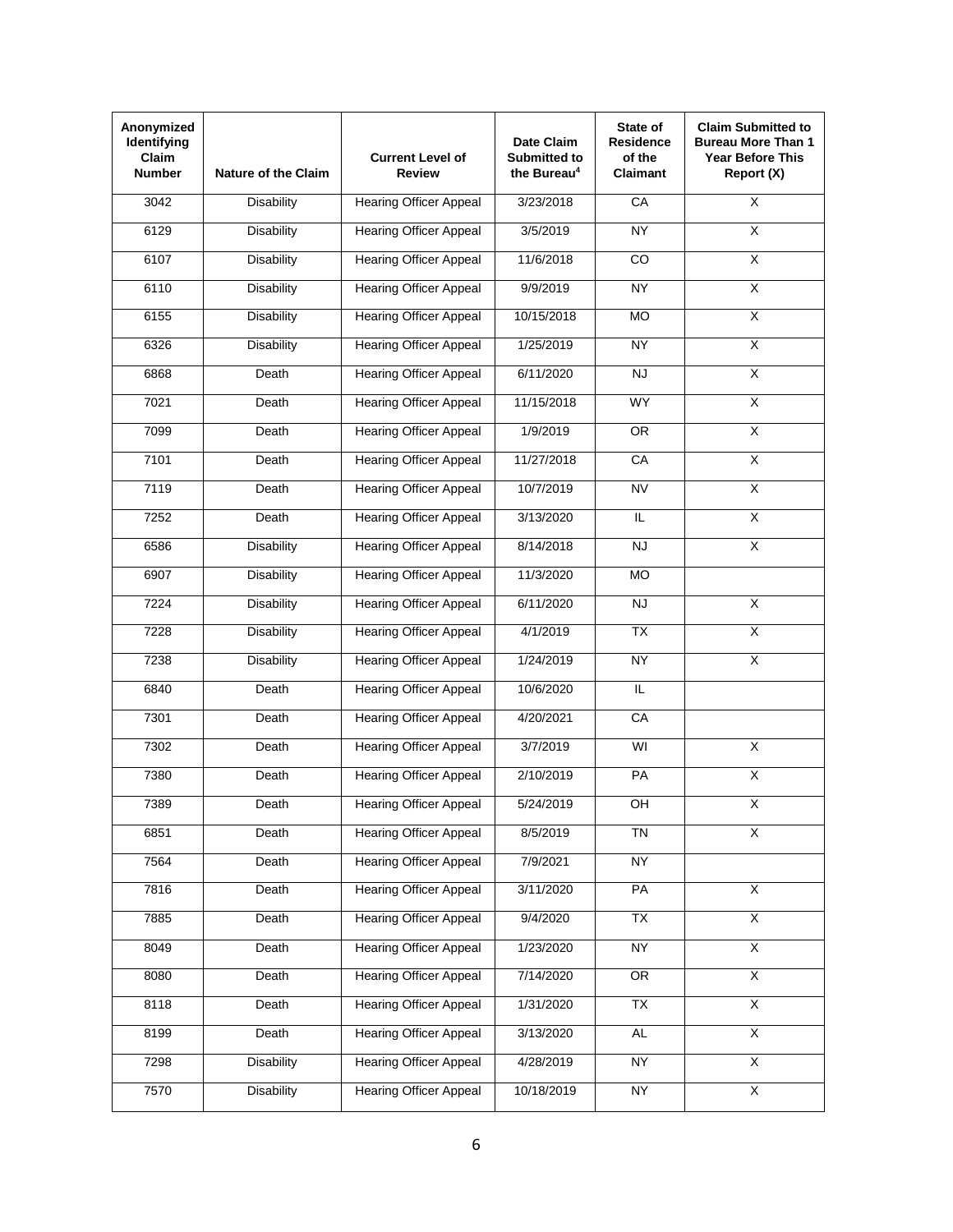| Anonymized<br>Identifying<br>Claim<br><b>Number</b> | <b>Nature of the Claim</b> | <b>Current Level of</b><br><b>Review</b> | Date Claim<br><b>Submitted to</b><br>the Bureau <sup>4</sup> | State of<br><b>Residence</b><br>of the<br><b>Claimant</b> | <b>Claim Submitted to</b><br><b>Bureau More Than 1</b><br><b>Year Before This</b><br>Report (X) |
|-----------------------------------------------------|----------------------------|------------------------------------------|--------------------------------------------------------------|-----------------------------------------------------------|-------------------------------------------------------------------------------------------------|
| 7612                                                | <b>Disability</b>          | <b>Hearing Officer Appeal</b>            | 10/28/2019                                                   | SC                                                        | $\overline{X}$                                                                                  |
| 7635                                                | <b>Disability</b>          | <b>Hearing Officer Appeal</b>            | 11/15/2019                                                   | <b>TX</b>                                                 | X                                                                                               |
| 7706                                                | <b>Disability</b>          | <b>Hearing Officer Appeal</b>            | 10/31/2019                                                   | <b>NY</b>                                                 | X                                                                                               |
| 7714                                                | <b>Disability</b>          | <b>Hearing Officer Appeal</b>            | 12/7/2020                                                    | SC                                                        |                                                                                                 |
| 7888                                                | <b>Disability</b>          | <b>Hearing Officer Appeal</b>            | 12/6/2019                                                    | AR                                                        | $\overline{\mathsf{x}}$                                                                         |
| 7889                                                | <b>Disability</b>          | <b>Hearing Officer Appeal</b>            | 12/31/2019                                                   | <b>NY</b>                                                 | X                                                                                               |
| 7960                                                | <b>Disability</b>          | <b>Hearing Officer Appeal</b>            | 6/4/2021                                                     | <b>NJ</b>                                                 |                                                                                                 |
| 7962                                                | <b>Disability</b>          | <b>Hearing Officer Appeal</b>            | 5/15/2020                                                    | <b>NY</b>                                                 | X                                                                                               |
| 7967                                                | <b>Disability</b>          | <b>Hearing Officer Appeal</b>            | 5/22/2020                                                    | CO                                                        | $\overline{\mathsf{X}}$                                                                         |
| 7971                                                | <b>Disability</b>          | <b>Hearing Officer Appeal</b>            | 2/23/2020                                                    | <b>FL</b>                                                 | $\overline{\mathsf{x}}$                                                                         |
| 8027                                                | <b>Disability</b>          | <b>Hearing Officer Appeal</b>            | 4/6/2020                                                     | <b>TX</b>                                                 | $\overline{X}$                                                                                  |
| 8231                                                | Death                      | <b>Hearing Officer Appeal</b>            | 3/9/2021                                                     | <b>NE</b>                                                 |                                                                                                 |
| 8253                                                | Death                      | <b>Hearing Officer Appeal</b>            | 8/27/2020                                                    | IN                                                        | $\overline{\mathsf{x}}$                                                                         |
| 8320                                                | Death                      | <b>Hearing Officer Appeal</b>            | 7/18/2020                                                    | NC                                                        | $\overline{\mathsf{x}}$                                                                         |
| 8349                                                | Death                      | <b>Hearing Officer Appeal</b>            | 7/9/2020                                                     | <b>FL</b>                                                 | $\overline{\mathsf{x}}$                                                                         |
| 8776                                                | Death                      | <b>Hearing Officer Appeal</b>            | 8/6/2020                                                     | FL                                                        | X                                                                                               |
| 8836                                                | Death                      | <b>Hearing Officer Appeal</b>            | 5/25/2021                                                    | CA                                                        |                                                                                                 |
| 8837                                                | Death                      | <b>Hearing Officer Appeal</b>            | 8/11/2021                                                    | <b>ME</b>                                                 |                                                                                                 |
| 8893                                                | Death                      | <b>Hearing Officer Appeal</b>            | 6/9/2020                                                     | <b>MO</b>                                                 | X                                                                                               |
| 9013                                                | Death                      | <b>Hearing Officer Appeal</b>            | 3/4/2021                                                     | <b>MD</b>                                                 |                                                                                                 |
| 9276                                                | Death                      | <b>Hearing Officer Appeal</b>            | 7/12/2021                                                    | <b>WA</b>                                                 |                                                                                                 |
| 8261                                                | Disability                 | <b>Hearing Officer Appeal</b>            | 7/8/2020                                                     | <b>MS</b>                                                 | X                                                                                               |
| 8302                                                | <b>Disability</b>          | <b>Hearing Officer Appeal</b>            | 3/18/2021                                                    | <b>NY</b>                                                 |                                                                                                 |
| 8324                                                | <b>Disability</b>          | <b>Hearing Officer Appeal</b>            | 3/3/2020                                                     | <b>NM</b>                                                 | $\overline{\mathsf{x}}$                                                                         |
| 8355                                                | <b>Disability</b>          | <b>Hearing Officer Appeal</b>            | 7/6/2021                                                     | <b>NY</b>                                                 |                                                                                                 |
| 8415                                                | <b>Disability</b>          | <b>Hearing Officer Appeal</b>            | 3/5/2021                                                     | <b>NY</b>                                                 |                                                                                                 |
| 9818                                                | <b>Disability</b>          | <b>Hearing Officer Appeal</b>            | 6/11/2021                                                    | <b>NY</b>                                                 |                                                                                                 |
| 8794                                                | <b>Disability</b>          | <b>Hearing Officer Appeal</b>            | 11/19/2020                                                   | FL                                                        |                                                                                                 |
| 8800                                                | <b>Disability</b>          | <b>Hearing Officer Appeal</b>            | 2/25/2021                                                    | <b>NY</b>                                                 |                                                                                                 |
| 8921                                                | <b>Disability</b>          | <b>Hearing Officer Appeal</b>            | 9/30/2020                                                    | $\overline{\mathsf{L}}$                                   | X                                                                                               |
| 8962                                                | <b>Disability</b>          | <b>Hearing Officer Appeal</b>            | 4/20/2021                                                    | <b>NY</b>                                                 |                                                                                                 |
| 9367                                                | Death                      | <b>Hearing Officer Appeal</b>            | 5/18/2021                                                    | VA                                                        |                                                                                                 |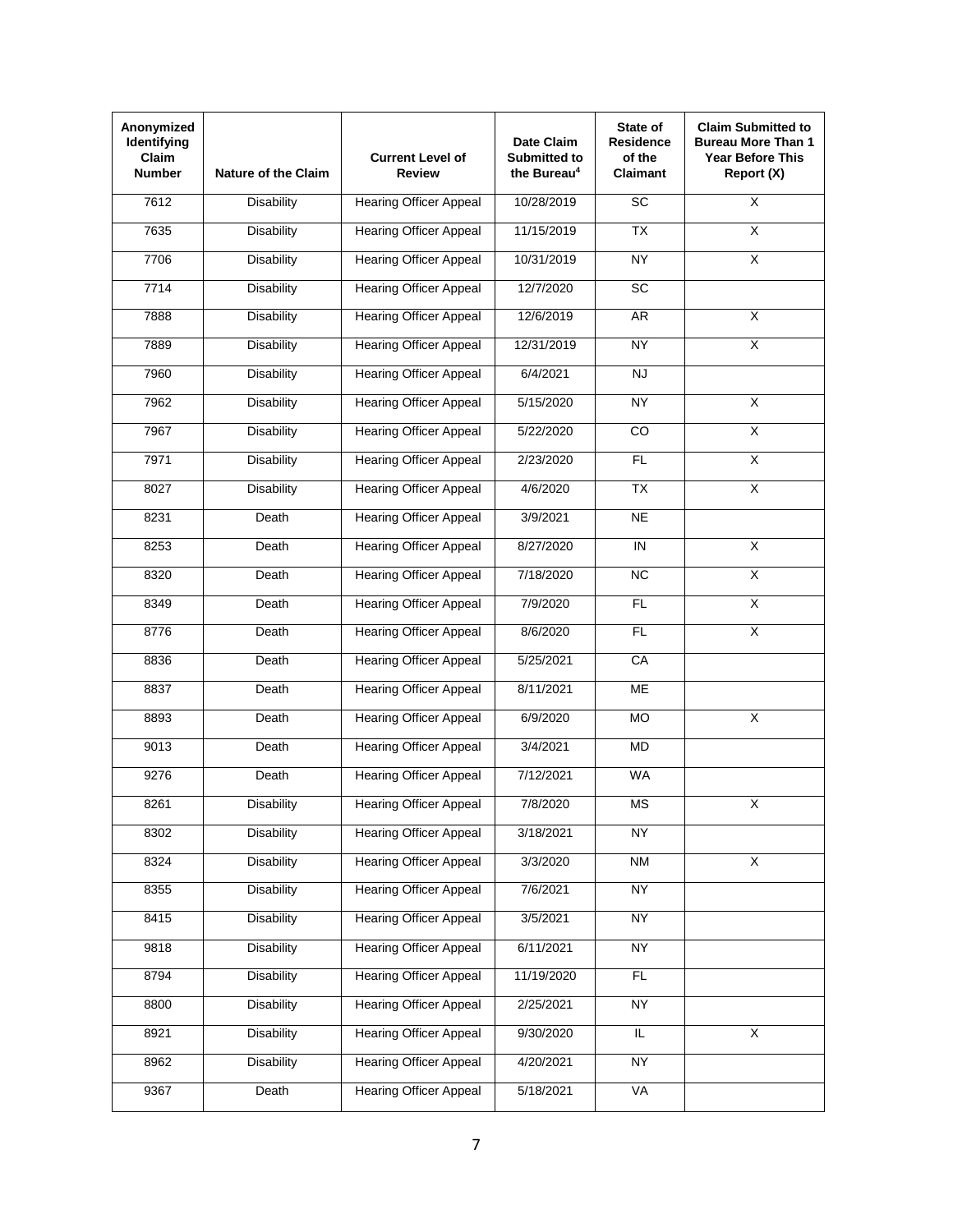| Anonymized<br>Identifying<br>Claim<br><b>Number</b> | <b>Nature of the Claim</b> | <b>Current Level of</b><br><b>Review</b> | Date Claim<br><b>Submitted to</b><br>the Bureau <sup>4</sup> | State of<br><b>Residence</b><br>of the<br><b>Claimant</b> | <b>Claim Submitted to</b><br><b>Bureau More Than 1</b><br><b>Year Before This</b><br>Report (X) |
|-----------------------------------------------------|----------------------------|------------------------------------------|--------------------------------------------------------------|-----------------------------------------------------------|-------------------------------------------------------------------------------------------------|
| 9362                                                | Death                      | <b>Hearing Officer Appeal</b>            | 5/5/2021                                                     | <b>FL</b>                                                 |                                                                                                 |
| 9711                                                | Death                      | <b>Hearing Officer Appeal</b>            | 5/5/2021                                                     | <b>NY</b>                                                 |                                                                                                 |
| 9551                                                | <b>Disability</b>          | <b>Hearing Officer Appeal</b>            | 9/27/2021                                                    | <b>SC</b>                                                 |                                                                                                 |
| 4204                                                | Death                      | <b>PSOB Office Level</b>                 | 12/5/2008                                                    | <b>NY</b>                                                 | $\overline{X}$                                                                                  |
| 3584                                                | Death                      | <b>PSOB Office Level</b>                 | 3/3/2011                                                     | <b>NY</b>                                                 | $\overline{\mathsf{x}}$                                                                         |
| 1220                                                | Death                      | <b>PSOB Office Level</b>                 | 4/15/2011                                                    | <b>NY</b>                                                 | $\overline{\mathsf{x}}$                                                                         |
| 2644                                                | Death                      | <b>PSOB Office Level</b>                 | 11/27/2013                                                   | <b>NY</b>                                                 | $\overline{\mathsf{x}}$                                                                         |
| 43                                                  | Death                      | <b>PSOB Office Level</b>                 | 9/23/2011                                                    | <b>NY</b>                                                 | $\overline{\mathsf{x}}$                                                                         |
| 1121                                                | Death                      | <b>PSOB Office Level</b>                 | 2/17/2012                                                    | PA                                                        | $\overline{\mathsf{X}}$                                                                         |
| 201                                                 | Death                      | <b>PSOB Office Level</b>                 | 8/8/2013                                                     | <b>NY</b>                                                 | $\overline{\mathsf{x}}$                                                                         |
| 1407                                                | Death                      | <b>PSOB Office Level</b>                 | 8/28/2013                                                    | <b>NJ</b>                                                 | $\overline{\mathsf{x}}$                                                                         |
| 522                                                 | Death                      | <b>PSOB Office Level</b>                 | 3/7/2014                                                     | <b>NY</b>                                                 | $\overline{\mathsf{x}}$                                                                         |
| 2570                                                | Death                      | <b>PSOB Office Level</b>                 | 3/12/2014                                                    | <b>FL</b>                                                 | $\overline{\mathsf{x}}$                                                                         |
| 1235                                                | Death                      | <b>PSOB Office Level</b>                 | 3/31/2014                                                    | <b>FL</b>                                                 | $\overline{\mathsf{x}}$                                                                         |
| 618                                                 | Death                      | <b>PSOB Office Level</b>                 | 5/13/2014                                                    | DE                                                        | $\overline{\mathsf{x}}$                                                                         |
| 738                                                 | Death                      | <b>PSOB Office Level</b>                 | 8/20/2014                                                    | <b>NY</b>                                                 | $\overline{\mathsf{X}}$                                                                         |
| 2412                                                | Death                      | <b>PSOB Office Level</b>                 | 9/23/2014                                                    | NY.                                                       | $\overline{\mathsf{x}}$                                                                         |
| 2298                                                | Death                      | <b>PSOB Office Level</b>                 | 2/19/2015                                                    | NJ                                                        | $\overline{\mathsf{x}}$                                                                         |
| 3947                                                | Death                      | <b>PSOB Office Level</b>                 | 6/16/2015                                                    | LA                                                        | X                                                                                               |
| 3005                                                | Death                      | <b>PSOB Office Level</b>                 | 8/25/2015                                                    | <b>MD</b>                                                 | $\overline{\mathsf{x}}$                                                                         |
| 1987                                                | Death                      | <b>PSOB Office Level</b>                 | 9/2/2015                                                     | <b>NY</b>                                                 | $\overline{X}$                                                                                  |
| 787                                                 | Death                      | PSOB Office Level                        | 9/29/2015                                                    | CA                                                        | Χ                                                                                               |
| 494                                                 | Death                      | PSOB Office Level                        | 9/29/2015                                                    | <b>NY</b>                                                 | X                                                                                               |
| 3729                                                | <b>Disability</b>          | PSOB Office Level                        | 2/19/2015                                                    | AR                                                        | $\overline{X}$                                                                                  |
| 3651                                                | Death                      | <b>PSOB Office Level</b>                 | 11/18/2015                                                   | IA                                                        | $\overline{\mathsf{x}}$                                                                         |
| 3397                                                | Death                      | <b>PSOB Office Level</b>                 | 1/8/2016                                                     | <b>NY</b>                                                 | $\overline{X}$                                                                                  |
| 3816                                                | Death                      | <b>PSOB Office Level</b>                 | 1/20/2016                                                    | <b>NY</b>                                                 | $\overline{X}$                                                                                  |
| 2179                                                | Death                      | <b>PSOB Office Level</b>                 | 2/10/2016                                                    | <b>PR</b>                                                 | $\overline{X}$                                                                                  |
| 4218                                                | Death                      | PSOB Office Level                        | 2/17/2016                                                    | FL.                                                       | $\overline{X}$                                                                                  |
| 456                                                 | Death                      | PSOB Office Level                        | 4/4/2016                                                     | <b>NY</b>                                                 | $\overline{X}$                                                                                  |
| 12                                                  | Death                      | PSOB Office Level                        | 4/10/2016                                                    | SD                                                        | $\overline{\mathsf{x}}$                                                                         |
| 2219                                                | Death                      | PSOB Office Level                        | 7/25/2016                                                    | $\overline{T}N$                                           | $\overline{\mathsf{x}}$                                                                         |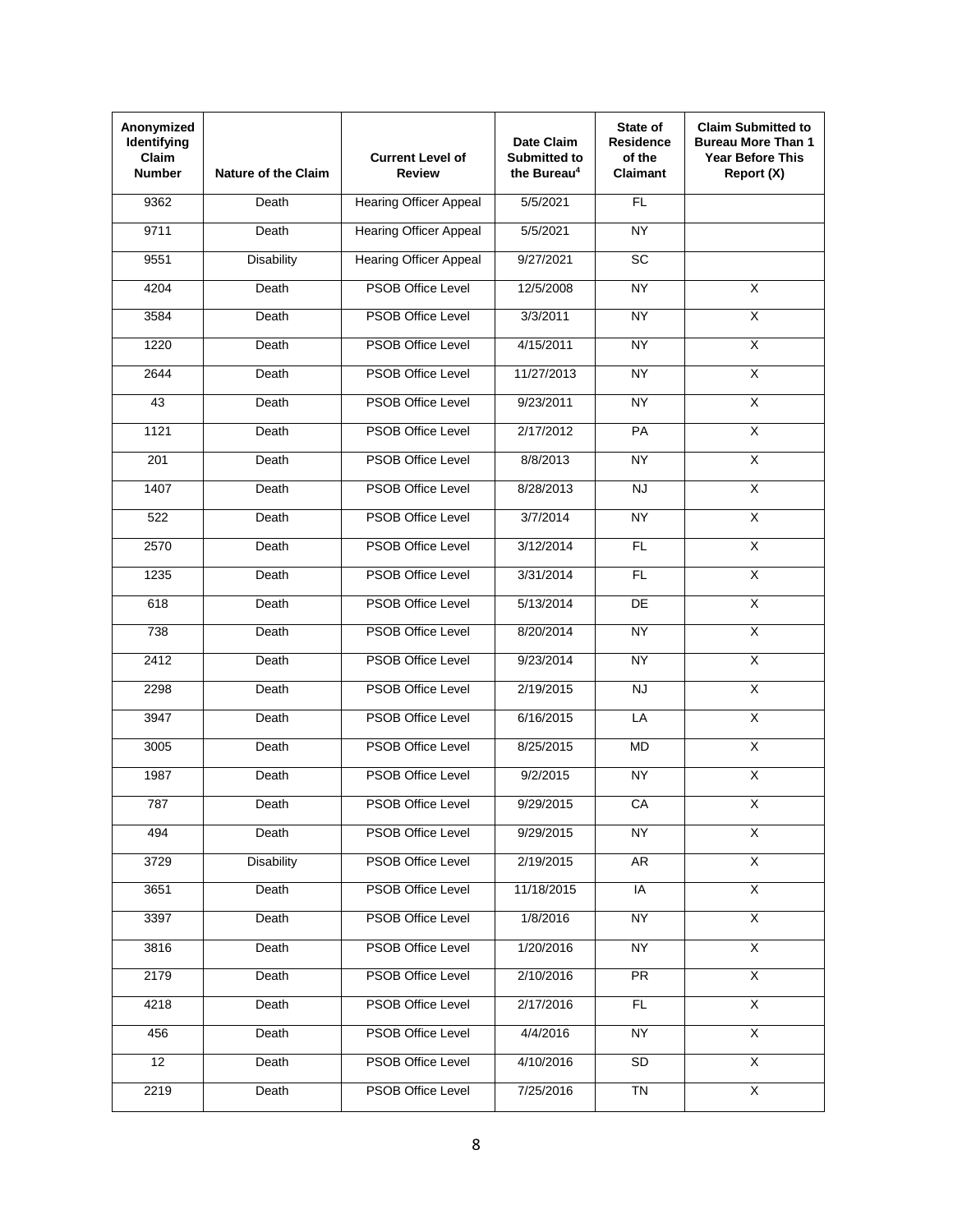| Anonymized<br>Identifying<br>Claim<br><b>Number</b> | <b>Nature of the Claim</b> | <b>Current Level of</b><br>Review | Date Claim<br><b>Submitted to</b><br>the Bureau <sup>4</sup> | State of<br><b>Residence</b><br>of the<br><b>Claimant</b> | <b>Claim Submitted to</b><br><b>Bureau More Than 1</b><br><b>Year Before This</b><br>Report (X) |
|-----------------------------------------------------|----------------------------|-----------------------------------|--------------------------------------------------------------|-----------------------------------------------------------|-------------------------------------------------------------------------------------------------|
| 1236                                                | Death                      | <b>PSOB Office Level</b>          | 8/12/2016                                                    | NY                                                        | $\overline{\mathsf{x}}$                                                                         |
| 2535                                                | Death                      | <b>PSOB Office Level</b>          | 10/6/2016                                                    | <b>TX</b>                                                 | X                                                                                               |
| 3357                                                | Death                      | <b>PSOB Office Level</b>          | 11/4/2016                                                    | <b>PR</b>                                                 | $\overline{\mathsf{x}}$                                                                         |
| 3186                                                | Death                      | <b>PSOB Office Level</b>          | 11/7/2016                                                    | OK                                                        | $\overline{X}$                                                                                  |
| 2503                                                | Death                      | <b>PSOB Office Level</b>          | 11/9/2016                                                    | CA                                                        | X                                                                                               |
| 1352                                                | Death                      | <b>PSOB Office Level</b>          | 1/31/2017                                                    | CO.                                                       | $\overline{\mathsf{x}}$                                                                         |
| 421                                                 | Death                      | <b>PSOB Office Level</b>          | 3/1/2017                                                     | <b>VA</b>                                                 | $\overline{\mathsf{x}}$                                                                         |
| 1552                                                | Death                      | <b>PSOB Office Level</b>          | 3/31/2017                                                    | <b>MO</b>                                                 | $\overline{\mathsf{x}}$                                                                         |
| 704                                                 | Death                      | <b>PSOB Office Level</b>          | 4/21/2017                                                    | <b>MO</b>                                                 | $\overline{\mathsf{X}}$                                                                         |
| 3410                                                | Death                      | <b>PSOB Office Level</b>          | 4/27/2017                                                    | <b>TN</b>                                                 | $\overline{\mathsf{x}}$                                                                         |
| 4341                                                | Death                      | <b>PSOB Office Level</b>          | 5/1/2017                                                     | <b>NY</b>                                                 | $\overline{\mathsf{x}}$                                                                         |
| 6221                                                | Death                      | <b>PSOB Office Level</b>          | 8/23/2017                                                    | <b>TX</b>                                                 | $\overline{X}$                                                                                  |
| 3144                                                | Death                      | <b>PSOB Office Level</b>          | 5/10/2017                                                    | CA                                                        | $\overline{\mathsf{x}}$                                                                         |
| 323                                                 | Death                      | <b>PSOB Office Level</b>          | 6/19/2017                                                    | <b>NE</b>                                                 | $\overline{\mathsf{x}}$                                                                         |
| 6112                                                | Death                      | <b>PSOB Office Level</b>          | 7/12/2017                                                    | PA                                                        | $\overline{\mathsf{x}}$                                                                         |
| 6266                                                | Death                      | <b>PSOB Office Level</b>          | 9/2/2017                                                     | MI                                                        | $\overline{\mathsf{x}}$                                                                         |
| 6297                                                | Death                      | <b>PSOB Office Level</b>          | 9/14/2017                                                    | AR.                                                       | X                                                                                               |
| 6494                                                | Death                      | <b>PSOB Office Level</b>          | 5/31/2017                                                    | $\overline{TX}$                                           | $\overline{\mathsf{x}}$                                                                         |
| 6501                                                | Death                      | <b>PSOB Office Level</b>          | 10/4/2017                                                    | <b>AZ</b>                                                 | X                                                                                               |
| 6504                                                | Death                      | <b>PSOB Office Level</b>          | 10/8/2017                                                    | FL                                                        | $\overline{\mathsf{x}}$                                                                         |
| 6785                                                | Death                      | <b>PSOB Office Level</b>          | 4/17/2018                                                    | GA                                                        | $\overline{\mathsf{x}}$                                                                         |
| 6871                                                | Death                      | <b>PSOB Office Level</b>          | 5/22/2018                                                    | PA                                                        | X                                                                                               |
| 6980                                                | Death                      | PSOB Office Level                 | 7/16/2018                                                    | <b>TX</b>                                                 | $\overline{X}$                                                                                  |
| 7023                                                | Death                      | <b>PSOB Office Level</b>          | 7/27/2018                                                    | OK                                                        | $\overline{X}$                                                                                  |
| 7069                                                | Death                      | <b>PSOB Office Level</b>          | 9/4/2018                                                     | MO                                                        | $\overline{\mathsf{x}}$                                                                         |
| 7193                                                | Death                      | <b>PSOB Office Level</b>          | 9/14/2018                                                    | <b>NY</b>                                                 | $\overline{X}$                                                                                  |
| 7217                                                | Death                      | <b>PSOB Office Level</b>          | 9/26/2018                                                    | OH                                                        | $\overline{X}$                                                                                  |
| 7220                                                | Death                      | <b>PSOB Office Level</b>          | 9/26/2018                                                    | <b>AL</b>                                                 | $\overline{X}$                                                                                  |
| 6987                                                | <b>Disability</b>          | <b>PSOB Office Level</b>          | 6/28/2018                                                    | <b>NY</b>                                                 | $\overline{X}$                                                                                  |
| 7235                                                | <b>Disability</b>          | PSOB Office Level                 | 9/5/2018                                                     | <b>NY</b>                                                 | $\overline{\mathsf{x}}$                                                                         |
| 7261                                                | Death                      | PSOB Office Level                 | 10/11/2018                                                   | PA                                                        | $\overline{\mathsf{x}}$                                                                         |
| 7270                                                | Death                      | PSOB Office Level                 | 10/17/2018                                                   | DE                                                        | $\overline{\mathsf{x}}$                                                                         |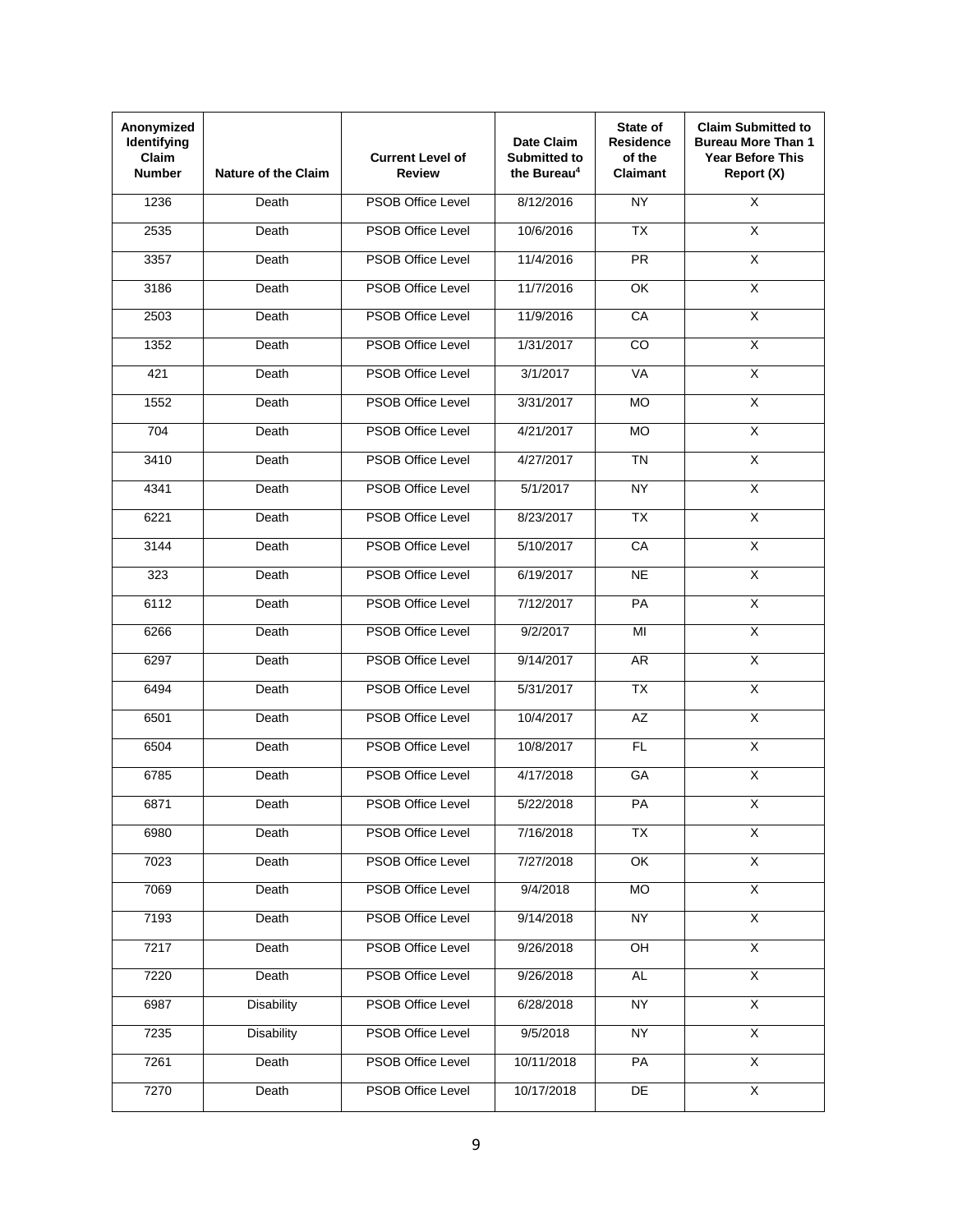| Anonymized<br>Identifying<br>Claim<br><b>Number</b> | <b>Nature of the Claim</b> | <b>Current Level of</b><br>Review | Date Claim<br><b>Submitted to</b><br>the Bureau <sup>4</sup> | State of<br><b>Residence</b><br>of the<br><b>Claimant</b> | <b>Claim Submitted to</b><br><b>Bureau More Than 1</b><br><b>Year Before This</b><br>Report (X) |
|-----------------------------------------------------|----------------------------|-----------------------------------|--------------------------------------------------------------|-----------------------------------------------------------|-------------------------------------------------------------------------------------------------|
| 7316                                                | Death                      | <b>PSOB Office Level</b>          | 10/26/2018                                                   | <b>NY</b>                                                 | $\overline{\mathsf{x}}$                                                                         |
| 7322                                                | Death                      | <b>PSOB Office Level</b>          | 10/29/2018                                                   | <b>MD</b>                                                 | X                                                                                               |
| 6815                                                | Death                      | <b>PSOB Office Level</b>          | 11/12/2018                                                   | IL.                                                       | $\overline{\mathsf{x}}$                                                                         |
| 7423                                                | Death                      | <b>PSOB Office Level</b>          | 12/15/2018                                                   | <b>AL</b>                                                 | $\overline{X}$                                                                                  |
| 6810                                                | Death                      | <b>PSOB Office Level</b>          | 12/17/2018                                                   | <b>WA</b>                                                 | X                                                                                               |
| 7463                                                | Death                      | <b>PSOB Office Level</b>          | 1/8/2019                                                     | <b>NY</b>                                                 | $\overline{\mathsf{x}}$                                                                         |
| 7469                                                | Death                      | <b>PSOB Office Level</b>          | 1/11/2019                                                    | <b>TX</b>                                                 | $\overline{\mathsf{x}}$                                                                         |
| 6845                                                | Death                      | <b>PSOB Office Level</b>          | 1/14/2019                                                    | GA                                                        | $\overline{\mathsf{x}}$                                                                         |
| 7489                                                | Death                      | <b>PSOB Office Level</b>          | 1/16/2019                                                    | <b>MT</b>                                                 | $\overline{\mathsf{X}}$                                                                         |
| 7493                                                | Death                      | <b>PSOB Office Level</b>          | 1/18/2019                                                    | <b>NC</b>                                                 | $\overline{\mathsf{x}}$                                                                         |
| 7514                                                | Death                      | <b>PSOB Office Level</b>          | 1/25/2019                                                    | <b>NC</b>                                                 | $\overline{\mathsf{x}}$                                                                         |
| 7550                                                | Death                      | <b>PSOB Office Level</b>          | 2/5/2019                                                     | <b>NC</b>                                                 | $\overline{X}$                                                                                  |
| 7568                                                | Death                      | <b>PSOB Office Level</b>          | 2/14/2019                                                    | <b>NY</b>                                                 | $\overline{\mathsf{x}}$                                                                         |
| 7598                                                | Death                      | <b>PSOB Office Level</b>          | 2/20/2019                                                    | CA                                                        | $\overline{\mathsf{x}}$                                                                         |
| 6812                                                | Death                      | <b>PSOB Office Level</b>          | 3/7/2019                                                     | <b>FL</b>                                                 | $\overline{\mathsf{x}}$                                                                         |
| 7700                                                | Death                      | <b>PSOB Office Level</b>          | 4/2/2019                                                     | SC                                                        | $\overline{\mathsf{x}}$                                                                         |
| 7738                                                | Death                      | <b>PSOB Office Level</b>          | 4/11/2019                                                    | <b>TX</b>                                                 | $\overline{\mathsf{x}}$                                                                         |
| 7765                                                | Death                      | <b>PSOB Office Level</b>          | 4/16/2019                                                    | $\overline{NC}$                                           | $\overline{\mathsf{x}}$                                                                         |
| 7778                                                | Death                      | <b>PSOB Office Level</b>          | 4/24/2019                                                    | PA                                                        | X                                                                                               |
| 7827                                                | Death                      | <b>PSOB Office Level</b>          | 5/22/2019                                                    | <b>NY</b>                                                 | $\overline{\mathsf{x}}$                                                                         |
| 7837                                                | Death                      | <b>PSOB Office Level</b>          | 5/29/2019                                                    | LA                                                        | $\overline{\mathsf{x}}$                                                                         |
| 7862                                                | Death                      | PSOB Office Level                 | 6/7/2019                                                     | OK                                                        | X                                                                                               |
| 7880                                                | Death                      | <b>PSOB Office Level</b>          | 6/19/2019                                                    | SC                                                        | X                                                                                               |
| 7958                                                | Death                      | PSOB Office Level                 | 7/11/2019                                                    | $\overline{TX}$                                           | $\overline{X}$                                                                                  |
| 7986                                                | Death                      | <b>PSOB Office Level</b>          | 7/18/2019                                                    | <b>NY</b>                                                 | $\overline{X}$                                                                                  |
| 7987                                                | Death                      | PSOB Office Level                 | 7/18/2019                                                    | <b>NM</b>                                                 | $\overline{X}$                                                                                  |
| 8008                                                | Death                      | PSOB Office Level                 | 7/21/2019                                                    | OK                                                        | $\overline{X}$                                                                                  |
| 8021                                                | Death                      | PSOB Office Level                 | 7/30/2019                                                    | CA                                                        | $\overline{X}$                                                                                  |
| 8050                                                | Death                      | PSOB Office Level                 | 8/9/2019                                                     | <b>MO</b>                                                 | $\overline{X}$                                                                                  |
| 8068                                                | Death                      | PSOB Office Level                 | 8/15/2019                                                    | WI                                                        | $\overline{\mathsf{x}}$                                                                         |
| 8083                                                | Death                      | PSOB Office Level                 | 8/21/2019                                                    | MI                                                        | $\overline{\mathsf{x}}$                                                                         |
| 8119                                                | Death                      | PSOB Office Level                 | 8/30/2019                                                    | GA                                                        | $\overline{\mathsf{x}}$                                                                         |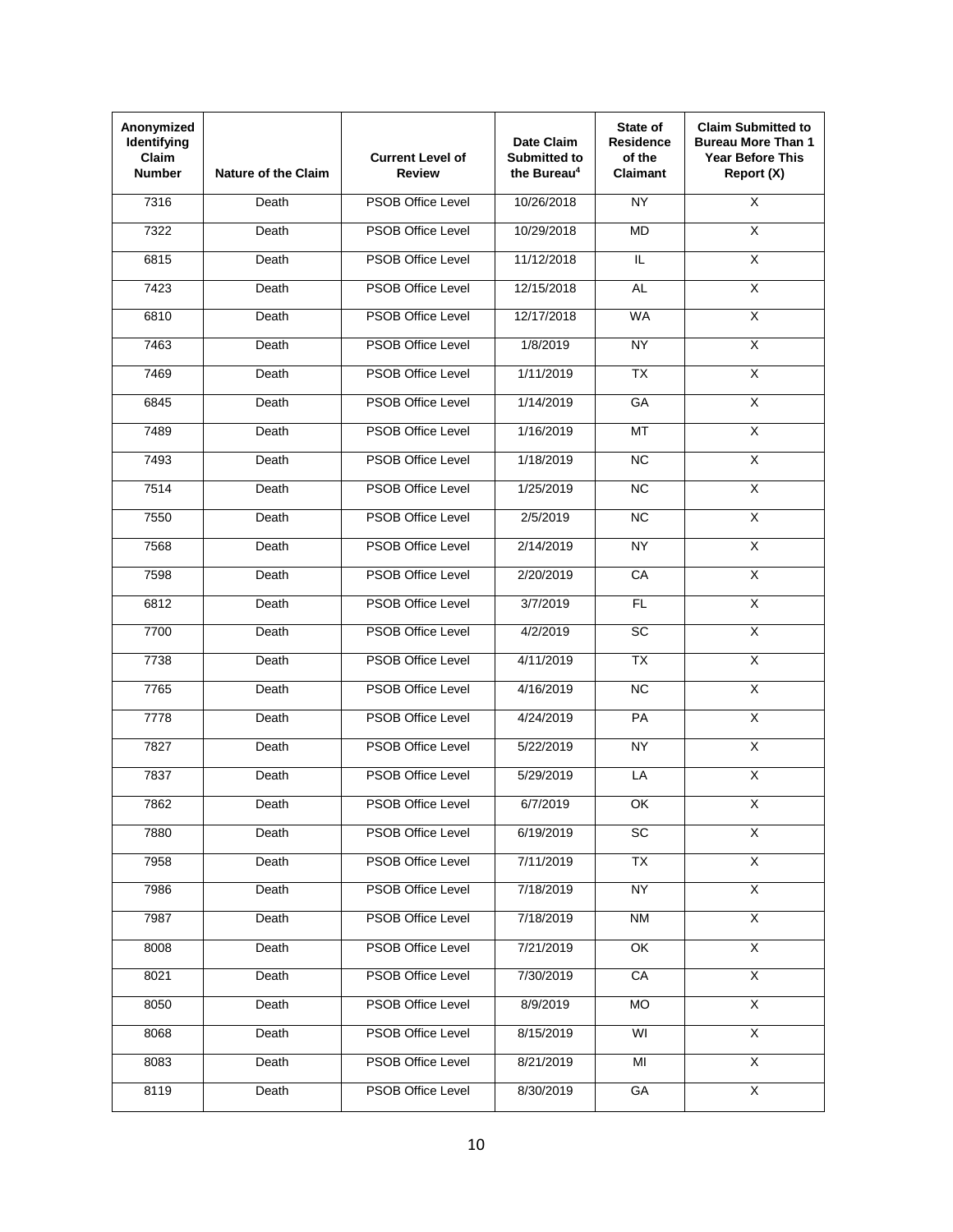| Anonymized<br>Identifying<br><b>Claim</b><br><b>Number</b> | <b>Nature of the Claim</b> | <b>Current Level of</b><br><b>Review</b> | Date Claim<br><b>Submitted to</b><br>the Bureau <sup>4</sup> | State of<br><b>Residence</b><br>of the<br><b>Claimant</b> | <b>Claim Submitted to</b><br><b>Bureau More Than 1</b><br><b>Year Before This</b><br>Report (X) |
|------------------------------------------------------------|----------------------------|------------------------------------------|--------------------------------------------------------------|-----------------------------------------------------------|-------------------------------------------------------------------------------------------------|
| 8177                                                       | Death                      | <b>PSOB Office Level</b>                 | 9/18/2019                                                    | <b>MS</b>                                                 | $\overline{\mathsf{x}}$                                                                         |
| 8197                                                       | Death                      | <b>PSOB Office Level</b>                 | 9/22/2019                                                    | CA                                                        | X                                                                                               |
| 7353                                                       | <b>Disability</b>          | <b>PSOB Office Level</b>                 | 11/5/2018                                                    | <b>MO</b>                                                 | $\overline{\mathsf{x}}$                                                                         |
| 7382                                                       | <b>Disability</b>          | <b>PSOB Office Level</b>                 | 11/20/2018                                                   | <b>CO</b>                                                 | $\overline{X}$                                                                                  |
| 7470                                                       | <b>Disability</b>          | <b>PSOB Office Level</b>                 | 1/8/2019                                                     | $\overline{M}$                                            | X                                                                                               |
| 7496                                                       | <b>Disability</b>          | <b>PSOB Office Level</b>                 | 1/16/2019                                                    | <b>NY</b>                                                 | $\overline{\mathsf{x}}$                                                                         |
| 7688                                                       | <b>Disability</b>          | <b>PSOB Office Level</b>                 | 3/27/2019                                                    | <b>NY</b>                                                 | $\overline{\mathsf{x}}$                                                                         |
| 7741                                                       | <b>Disability</b>          | <b>PSOB Office Level</b>                 | 4/11/2019                                                    | <b>TX</b>                                                 | $\overline{\mathsf{x}}$                                                                         |
| 7743                                                       | <b>Disability</b>          | <b>PSOB Office Level</b>                 | 4/11/2019                                                    | AK                                                        | $\overline{\mathsf{X}}$                                                                         |
| 7797                                                       | <b>Disability</b>          | <b>PSOB Office Level</b>                 | 5/1/2019                                                     | $\overline{TX}$                                           | $\overline{\mathsf{x}}$                                                                         |
| 7801                                                       | <b>Disability</b>          | <b>PSOB Office Level</b>                 | 5/1/2019                                                     | <b>NY</b>                                                 | $\overline{\mathsf{x}}$                                                                         |
| 7839                                                       | <b>Disability</b>          | <b>PSOB Office Level</b>                 | 5/28/2019                                                    | NY                                                        | $\overline{X}$                                                                                  |
| 6820                                                       | <b>Disability</b>          | <b>PSOB Office Level</b>                 | 5/28/2019                                                    | <b>NY</b>                                                 | $\overline{\mathsf{x}}$                                                                         |
| 7963                                                       | <b>Disability</b>          | <b>PSOB Office Level</b>                 | 7/10/2019                                                    | <b>NY</b>                                                 | $\overline{\mathsf{x}}$                                                                         |
| 7965                                                       | <b>Disability</b>          | <b>PSOB Office Level</b>                 | 7/10/2019                                                    | <b>TN</b>                                                 | $\overline{\mathsf{x}}$                                                                         |
| 7993                                                       | <b>Disability</b>          | <b>PSOB Office Level</b>                 | 7/16/2019                                                    | <b>NY</b>                                                 | $\overline{\mathsf{x}}$                                                                         |
| 8026                                                       | <b>Disability</b>          | <b>PSOB Office Level</b>                 | 7/31/2019                                                    | <b>FL</b>                                                 | $\overline{\mathsf{x}}$                                                                         |
| 8202                                                       | <b>Disability</b>          | <b>PSOB Office Level</b>                 | 9/24/2019                                                    | $\overline{NC}$                                           | $\overline{\mathsf{x}}$                                                                         |
| 8254                                                       | Death                      | <b>PSOB Office Level</b>                 | 10/9/2019                                                    | <b>FL</b>                                                 | X                                                                                               |
| 8292                                                       | Death                      | <b>PSOB Office Level</b>                 | 10/21/2019                                                   | IL.                                                       | $\overline{\mathsf{x}}$                                                                         |
| 8318                                                       | Death                      | <b>PSOB Office Level</b>                 | 10/29/2019                                                   | GA                                                        | $\overline{\mathsf{x}}$                                                                         |
| 8322                                                       | Death                      | <b>PSOB Office Level</b>                 | 10/31/2019                                                   | CA                                                        | Χ                                                                                               |
| 8351                                                       | Death                      | PSOB Office Level                        | 11/6/2019                                                    | <b>WA</b>                                                 | X                                                                                               |
| 8360                                                       | Death                      | PSOB Office Level                        | 11/7/2019                                                    | FL                                                        | $\overline{X}$                                                                                  |
| 8376                                                       | Death                      | PSOB Office Level                        | 11/10/2019                                                   | <b>ND</b>                                                 | $\overline{X}$                                                                                  |
| 8390                                                       | Death                      | PSOB Office Level                        | 11/21/2019                                                   | <b>TX</b>                                                 | $\overline{X}$                                                                                  |
| 8426                                                       | Death                      | PSOB Office Level                        | 12/5/2019                                                    | <b>WA</b>                                                 | $\overline{X}$                                                                                  |
| 8572                                                       | Death                      | PSOB Office Level                        | 1/29/2020                                                    | GA                                                        | $\overline{X}$                                                                                  |
| 8574                                                       | Death                      | PSOB Office Level                        | 1/29/2020                                                    | WI                                                        | $\overline{X}$                                                                                  |
| 8612                                                       | Death                      | PSOB Office Level                        | 2/5/2020                                                     | <b>NY</b>                                                 | X                                                                                               |
| 8630                                                       | Death                      | <b>PSOB Office Level</b>                 | 2/14/2020                                                    | <b>AL</b>                                                 | $\overline{\mathsf{x}}$                                                                         |
| 8661                                                       | Death                      | PSOB Office Level                        | 2/21/2020                                                    | TX                                                        | $\overline{X}$                                                                                  |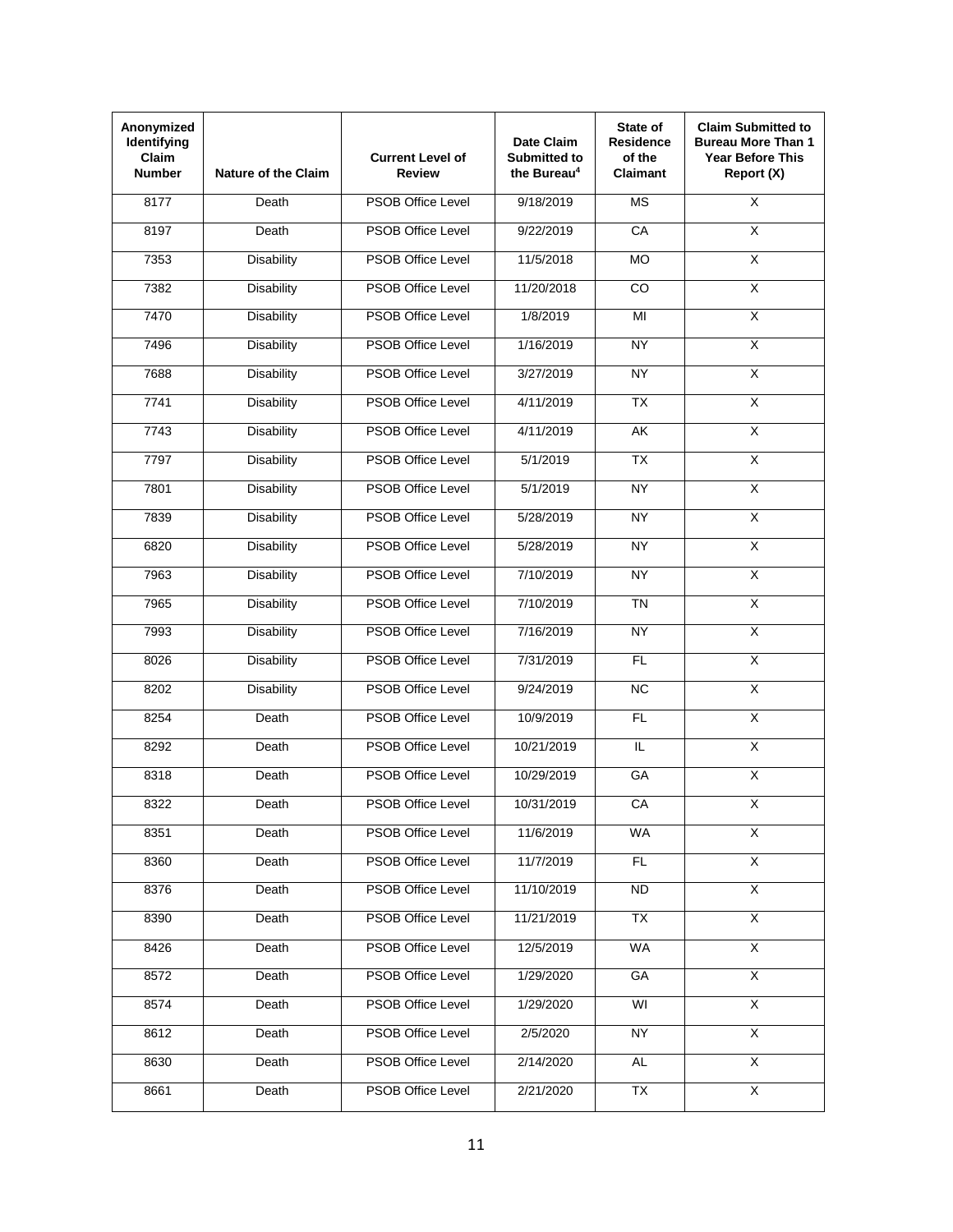| Anonymized<br>Identifying<br>Claim<br><b>Number</b> | <b>Nature of the Claim</b>  | <b>Current Level of</b><br>Review | Date Claim<br><b>Submitted to</b><br>the Bureau <sup>4</sup> | State of<br><b>Residence</b><br>of the<br><b>Claimant</b> | <b>Claim Submitted to</b><br><b>Bureau More Than 1</b><br><b>Year Before This</b><br>Report (X) |
|-----------------------------------------------------|-----------------------------|-----------------------------------|--------------------------------------------------------------|-----------------------------------------------------------|-------------------------------------------------------------------------------------------------|
| 8662                                                | Death                       | <b>PSOB Office Level</b>          | 2/21/2020                                                    | <b>VA</b>                                                 | $\overline{\mathsf{x}}$                                                                         |
| 8663                                                | Death                       | <b>PSOB Office Level</b>          | 2/21/2020                                                    | AR                                                        | X                                                                                               |
| 8701                                                | Death                       | <b>PSOB Office Level</b>          | 2/27/2020                                                    | <b>NC</b>                                                 | $\overline{\mathsf{x}}$                                                                         |
| 8719                                                | Death                       | <b>PSOB Office Level</b>          | 3/18/2020                                                    | WI                                                        | $\overline{X}$                                                                                  |
| 8720                                                | Death                       | <b>PSOB Office Level</b>          | 3/18/2020                                                    | $\overline{CT}$                                           | X                                                                                               |
| 8742                                                | Death                       | <b>PSOB Office Level</b>          | 3/22/2020                                                    | <b>NY</b>                                                 | $\overline{\mathsf{x}}$                                                                         |
| 8744                                                | Death                       | <b>PSOB Office Level</b>          | 3/24/2020                                                    | <b>MN</b>                                                 | $\overline{\mathsf{x}}$                                                                         |
| 8855                                                | Death                       | <b>PSOB Office Level</b>          | 4/9/2020                                                     | <b>NY</b>                                                 | $\overline{\mathsf{x}}$                                                                         |
| 8871                                                | Death                       | <b>PSOB Office Level</b>          | 4/21/2020                                                    | OH                                                        | $\overline{\mathsf{X}}$                                                                         |
| 8887                                                | Death                       | <b>PSOB Office Level</b>          | 4/23/2020                                                    | <b>VA</b>                                                 | $\overline{\mathsf{x}}$                                                                         |
| 8912                                                | Death                       | <b>PSOB Office Level</b>          | 5/4/2020                                                     | <b>TX</b>                                                 | $\overline{\mathsf{x}}$                                                                         |
| 8966                                                | Death                       | <b>PSOB Office Level</b>          | 6/5/2020                                                     | <b>FL</b>                                                 | $\overline{X}$                                                                                  |
| 9037                                                | Death                       | <b>PSOB Office Level</b>          | 6/23/2020                                                    | <b>AL</b>                                                 | $\overline{\mathsf{x}}$                                                                         |
| 9040                                                | Death                       | <b>PSOB Office Level</b>          | 6/23/2020                                                    | <b>NY</b>                                                 | $\overline{\mathsf{x}}$                                                                         |
| 9058                                                | Death                       | <b>PSOB Office Level</b>          | 7/4/2020                                                     | <b>TX</b>                                                 | $\overline{\mathsf{x}}$                                                                         |
| 9076                                                | Death                       | <b>PSOB Office Level</b>          | 7/15/2020                                                    | GA                                                        | $\overline{\mathsf{x}}$                                                                         |
| 9078                                                | Death                       | <b>PSOB Office Level</b>          | 7/15/2020                                                    | <b>NV</b>                                                 | X                                                                                               |
| 9079                                                | Death                       | <b>PSOB Office Level</b>          | 7/15/2020                                                    | MA                                                        | $\overline{\mathsf{x}}$                                                                         |
| 9103                                                | Death                       | <b>PSOB Office Level</b>          | 7/19/2020                                                    | FL.                                                       | X                                                                                               |
| 9104                                                | Death                       | <b>PSOB Office Level</b>          | 7/20/2020                                                    | NY.                                                       | $\overline{\mathsf{x}}$                                                                         |
| 9105                                                | $\overline{\mathsf{Death}}$ | <b>PSOB Office Level</b>          | 7/21/2020                                                    | FL.                                                       | $\overline{X}$                                                                                  |
| 9981                                                | Death                       | PSOB Office Level                 | 5/21/2021                                                    | <b>NJ</b>                                                 |                                                                                                 |
| 9123                                                | Death                       | <b>PSOB Office Level</b>          | 7/29/2020                                                    | FL.                                                       | X                                                                                               |
| 9122                                                | Death                       | PSOB Office Level                 | 7/28/2020                                                    | $\overline{\text{NV}}$                                    | $\overline{X}$                                                                                  |
| 9125                                                | Death                       | <b>PSOB Office Level</b>          | 8/1/2020                                                     | PA                                                        | $\overline{X}$                                                                                  |
| 9141                                                | Death                       | PSOB Office Level                 | 8/1/2020                                                     | <b>NY</b>                                                 | $\overline{X}$                                                                                  |
| 9145                                                | Death                       | PSOB Office Level                 | 8/4/2020                                                     | <b>TN</b>                                                 | $\overline{X}$                                                                                  |
| 9147                                                | Death                       | <b>PSOB Office Level</b>          | 8/12/2020                                                    | NY                                                        | $\overline{X}$                                                                                  |
| 9179                                                | Death                       | PSOB Office Level                 | 8/15/2020                                                    | KY.                                                       | $\overline{X}$                                                                                  |
| 9183                                                | Death                       | PSOB Office Level                 | 8/18/2020                                                    | PA                                                        | X                                                                                               |
| 9194                                                | Death                       | PSOB Office Level                 | 8/20/2020                                                    | OH                                                        | $\overline{\mathsf{x}}$                                                                         |
| 9197                                                | Death                       | PSOB Office Level                 | 8/24/2020                                                    | <b>NY</b>                                                 | $\overline{\mathsf{x}}$                                                                         |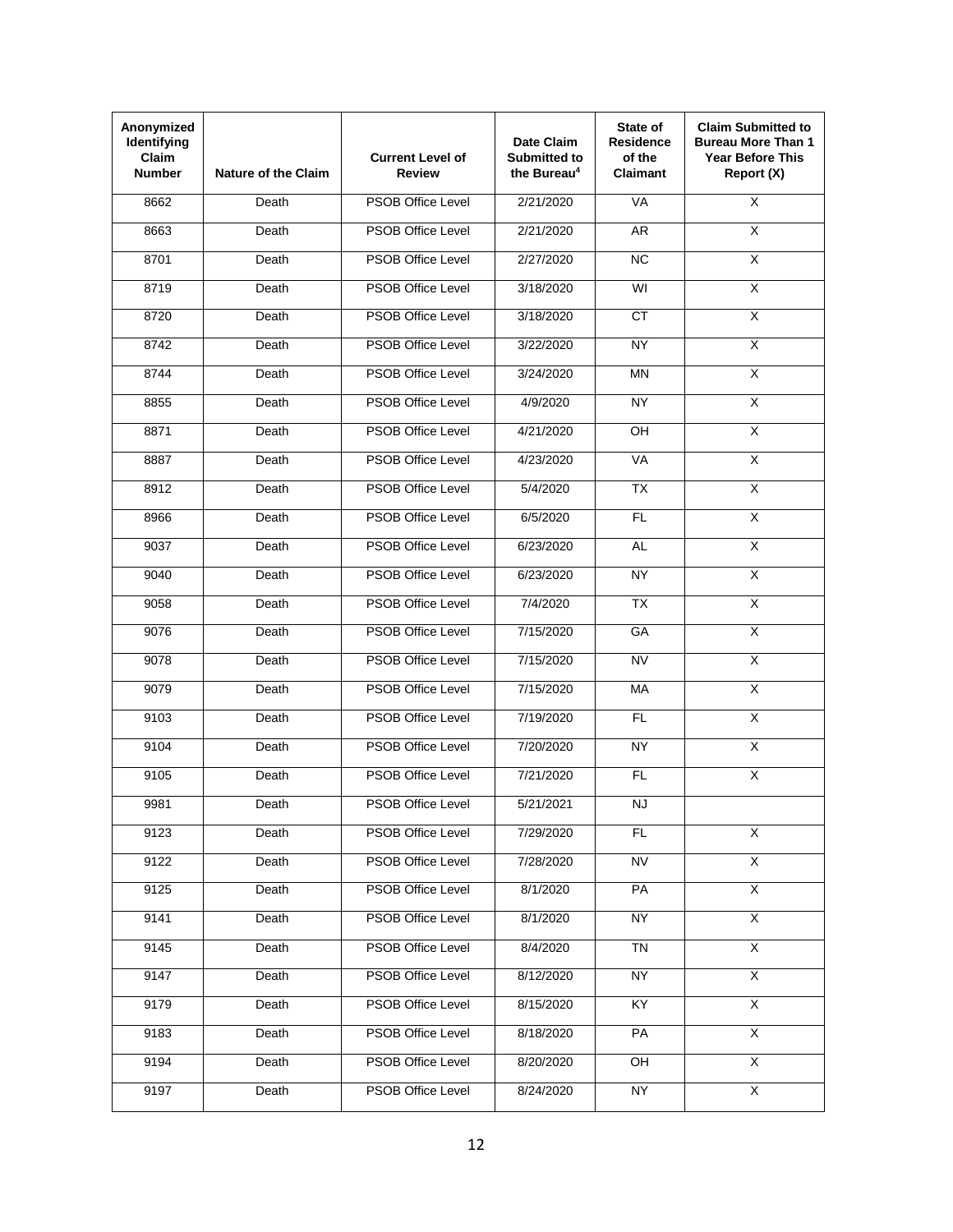| Anonymized<br>Identifying<br><b>Claim</b><br><b>Number</b> | <b>Nature of the Claim</b> | <b>Current Level of</b><br>Review | Date Claim<br><b>Submitted to</b><br>the Bureau <sup>4</sup> | State of<br><b>Residence</b><br>of the<br><b>Claimant</b> | <b>Claim Submitted to</b><br><b>Bureau More Than 1</b><br><b>Year Before This</b><br>Report (X) |
|------------------------------------------------------------|----------------------------|-----------------------------------|--------------------------------------------------------------|-----------------------------------------------------------|-------------------------------------------------------------------------------------------------|
| 9211                                                       | Death                      | <b>PSOB Office Level</b>          | 8/28/2020                                                    | <b>VA</b>                                                 | $\overline{\mathsf{x}}$                                                                         |
| 9208                                                       | Death                      | <b>PSOB Office Level</b>          | 8/28/2020                                                    | SC                                                        | X                                                                                               |
| 9213                                                       | Death                      | <b>PSOB Office Level</b>          | 9/1/2020                                                     | <b>FL</b>                                                 | $\overline{\mathsf{x}}$                                                                         |
| 9266                                                       | Death                      | <b>PSOB Office Level</b>          | 9/20/2020                                                    | IN                                                        | X                                                                                               |
| 9267                                                       | Death                      | <b>PSOB Office Level</b>          | 9/20/2020                                                    | FL                                                        | $\overline{\mathsf{x}}$                                                                         |
| 9269                                                       | Death                      | <b>PSOB Office Level</b>          | 9/20/2020                                                    | <b>FL</b>                                                 | $\overline{\mathsf{x}}$                                                                         |
| 9271                                                       | Death                      | <b>PSOB Office Level</b>          | 9/22/2020                                                    | <b>WV</b>                                                 | $\overline{\mathsf{x}}$                                                                         |
| 9273                                                       | Death                      | <b>PSOB Office Level</b>          | 9/23/2020                                                    | <b>NV</b>                                                 | $\overline{\mathsf{x}}$                                                                         |
| 9277                                                       | Death                      | <b>PSOB Office Level</b>          | 9/23/2020                                                    | <b>NC</b>                                                 | $\overline{\mathsf{X}}$                                                                         |
| 8258                                                       | Disability                 | <b>PSOB Office Level</b>          | 10/7/2019                                                    | <b>NY</b>                                                 | $\overline{\mathsf{x}}$                                                                         |
| 8263                                                       | <b>Disability</b>          | <b>PSOB Office Level</b>          | 10/9/2019                                                    | <b>NY</b>                                                 | $\overline{\mathsf{x}}$                                                                         |
| 8296                                                       | <b>Disability</b>          | <b>PSOB Office Level</b>          | 10/22/2019                                                   | <b>NY</b>                                                 | $\overline{\mathsf{x}}$                                                                         |
| 8325                                                       | <b>Disability</b>          | <b>PSOB Office Level</b>          | 11/1/2019                                                    | PA                                                        | $\overline{\mathsf{x}}$                                                                         |
| 8353                                                       | <b>Disability</b>          | <b>PSOB Office Level</b>          | 11/5/2019                                                    | WI                                                        | $\overline{\mathsf{x}}$                                                                         |
| 8354                                                       | <b>Disability</b>          | <b>PSOB Office Level</b>          | 11/5/2019                                                    | <b>NY</b>                                                 | $\overline{\mathsf{x}}$                                                                         |
| 8357                                                       | <b>Disability</b>          | <b>PSOB Office Level</b>          | 11/5/2019                                                    | <b>NY</b>                                                 | $\overline{\mathsf{x}}$                                                                         |
| 8359                                                       | <b>Disability</b>          | <b>PSOB Office Level</b>          | 11/6/2019                                                    | <b>NJ</b>                                                 | $\overline{\mathsf{x}}$                                                                         |
| 8406                                                       | <b>Disability</b>          | <b>PSOB Office Level</b>          | 11/20/2019                                                   | MI                                                        | $\overline{\mathsf{x}}$                                                                         |
| 8407                                                       | <b>Disability</b>          | <b>PSOB Office Level</b>          | 11/20/2019                                                   | NY.                                                       | X                                                                                               |
| 8408                                                       | <b>Disability</b>          | <b>PSOB Office Level</b>          | 11/20/2019                                                   | GA                                                        | $\overline{\mathsf{x}}$                                                                         |
| 8413                                                       | <b>Disability</b>          | <b>PSOB Office Level</b>          | 11/20/2019                                                   | <b>NY</b>                                                 | $\overline{\mathsf{x}}$                                                                         |
| 8414                                                       | Disability                 | PSOB Office Level                 | 11/22/2019                                                   | <b>NY</b>                                                 | Χ                                                                                               |
| 8416                                                       | <b>Disability</b>          | PSOB Office Level                 | 11/25/2019                                                   | GA                                                        | $\overline{X}$                                                                                  |
| 8447                                                       | <b>Disability</b>          | <b>PSOB Office Level</b>          | 12/12/2019                                                   | <b>NY</b>                                                 | $\overline{X}$                                                                                  |
| 8448                                                       | <b>Disability</b>          | <b>PSOB Office Level</b>          | 12/12/2019                                                   | <b>TN</b>                                                 | $\overline{\mathsf{x}}$                                                                         |
| 8452                                                       | <b>Disability</b>          | PSOB Office Level                 | 12/17/2019                                                   | <b>NY</b>                                                 | $\overline{X}$                                                                                  |
| 8578                                                       | <b>Disability</b>          | <b>PSOB Office Level</b>          | 1/28/2020                                                    | <b>NY</b>                                                 | $\overline{X}$                                                                                  |
| 8467                                                       | <b>Disability</b>          | PSOB Office Level                 | 12/23/2019                                                   | <b>NY</b>                                                 | $\overline{X}$                                                                                  |
| 8529                                                       | <b>Disability</b>          | PSOB Office Level                 | 1/9/2020                                                     | <b>WV</b>                                                 | $\overline{X}$                                                                                  |
| 9814                                                       | <b>Disability</b>          | PSOB Office Level                 | 6/18/2020                                                    | FL.                                                       | $\overline{X}$                                                                                  |
| 9815                                                       | <b>Disability</b>          | PSOB Office Level                 | 6/18/2020                                                    | $\overline{NC}$                                           | $\overline{X}$                                                                                  |
| 9816                                                       | <b>Disability</b>          | PSOB Office Level                 | 6/8/2020                                                     | <b>NJ</b>                                                 | $\overline{\mathsf{x}}$                                                                         |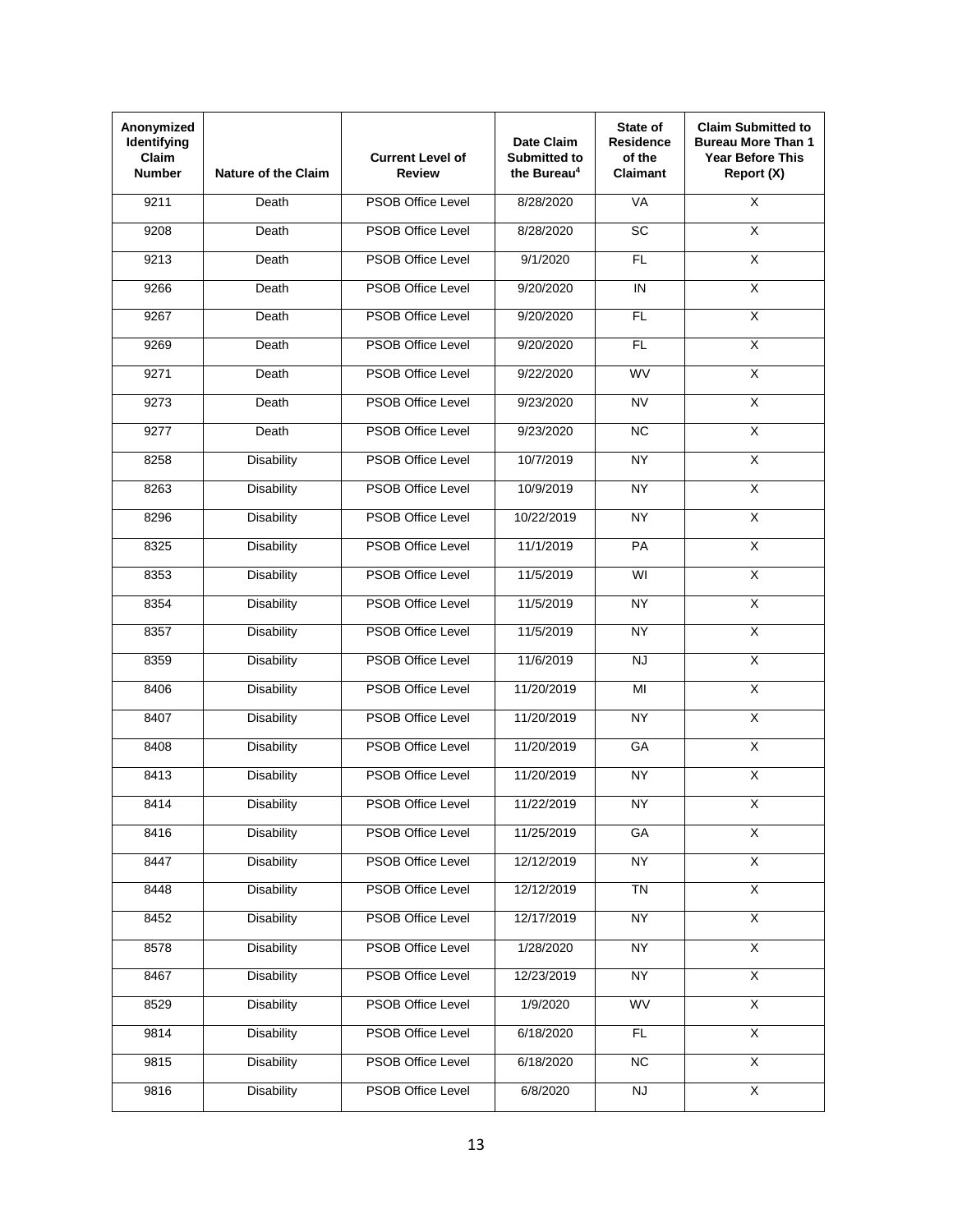| Anonymized<br>Identifying<br><b>Claim</b><br><b>Number</b> | <b>Nature of the Claim</b> | <b>Current Level of</b><br><b>Review</b> | Date Claim<br><b>Submitted to</b><br>the Bureau <sup>4</sup> | State of<br><b>Residence</b><br>of the<br><b>Claimant</b> | <b>Claim Submitted to</b><br><b>Bureau More Than 1</b><br><b>Year Before This</b><br>Report (X) |
|------------------------------------------------------------|----------------------------|------------------------------------------|--------------------------------------------------------------|-----------------------------------------------------------|-------------------------------------------------------------------------------------------------|
| 9836                                                       | <b>Disability</b>          | <b>PSOB Office Level</b>                 | 6/23/2020                                                    | <b>NJ</b>                                                 | $\overline{\mathsf{x}}$                                                                         |
| 9817                                                       | <b>Disability</b>          | <b>PSOB Office Level</b>                 | 6/29/2020                                                    | <b>NY</b>                                                 | X                                                                                               |
| 9819                                                       | <b>Disability</b>          | <b>PSOB Office Level</b>                 | 7/9/2020                                                     | <b>TN</b>                                                 | $\overline{\mathsf{x}}$                                                                         |
| 9821                                                       | <b>Disability</b>          | <b>PSOB Office Level</b>                 | 7/9/2020                                                     | <b>NY</b>                                                 | X                                                                                               |
| 9822                                                       | <b>Disability</b>          | <b>PSOB Office Level</b>                 | 7/9/2020                                                     | $\overline{NY}$                                           | $\overline{\mathsf{x}}$                                                                         |
| 8777                                                       | <b>Disability</b>          | <b>PSOB Office Level</b>                 | 1/14/2020                                                    | <b>SC</b>                                                 | $\overline{\mathsf{x}}$                                                                         |
| 8778                                                       | <b>Disability</b>          | <b>PSOB Office Level</b>                 | 1/15/2020                                                    | PA                                                        | $\overline{\mathsf{x}}$                                                                         |
| 8780                                                       | <b>Disability</b>          | <b>PSOB Office Level</b>                 | 1/28/2020                                                    | IL.                                                       | $\overline{\mathsf{x}}$                                                                         |
| 8781                                                       | <b>Disability</b>          | <b>PSOB Office Level</b>                 | 1/29/2020                                                    | NY                                                        | $\overline{\mathsf{X}}$                                                                         |
| 8783                                                       | <b>Disability</b>          | <b>PSOB Office Level</b>                 | 2/5/2020                                                     | <b>WA</b>                                                 | $\overline{\mathsf{x}}$                                                                         |
| 8784                                                       | <b>Disability</b>          | <b>PSOB Office Level</b>                 | 2/5/2020                                                     | <b>WA</b>                                                 | $\overline{\mathsf{x}}$                                                                         |
| 8785                                                       | <b>Disability</b>          | <b>PSOB Office Level</b>                 | 2/5/2020                                                     | <b>NY</b>                                                 | $\overline{\mathsf{x}}$                                                                         |
| 8787                                                       | <b>Disability</b>          | <b>PSOB Office Level</b>                 | 2/11/2020                                                    | <b>NY</b>                                                 | $\overline{\mathsf{x}}$                                                                         |
| 8789                                                       | <b>Disability</b>          | <b>PSOB Office Level</b>                 | 2/25/2020                                                    | <b>NY</b>                                                 | $\overline{\mathsf{x}}$                                                                         |
| 8790                                                       | <b>Disability</b>          | <b>PSOB Office Level</b>                 | 3/3/2020                                                     | <b>FL</b>                                                 | $\overline{\mathsf{x}}$                                                                         |
| 8792                                                       | <b>Disability</b>          | <b>PSOB Office Level</b>                 | 3/3/2020                                                     | VA                                                        | $\overline{\mathsf{x}}$                                                                         |
| 8793                                                       | <b>Disability</b>          | <b>PSOB Office Level</b>                 | 3/3/2020                                                     | <b>NJ</b>                                                 | $\overline{\mathsf{x}}$                                                                         |
| 8795                                                       | <b>Disability</b>          | <b>PSOB Office Level</b>                 | 3/5/2020                                                     | NY                                                        | $\overline{\mathsf{x}}$                                                                         |
| 8796                                                       | <b>Disability</b>          | <b>PSOB Office Level</b>                 | 3/1/2020                                                     | NY.                                                       | X                                                                                               |
| 8797                                                       | <b>Disability</b>          | <b>PSOB Office Level</b>                 | 3/11/2020                                                    | <b>NY</b>                                                 | $\overline{\mathsf{x}}$                                                                         |
| 8799                                                       | <b>Disability</b>          | <b>PSOB Office Level</b>                 | 3/12/2020                                                    | <b>NM</b>                                                 | $\overline{\mathsf{x}}$                                                                         |
| 8801                                                       | Disability                 | PSOB Office Level                        | 3/13/2020                                                    | NY                                                        | X                                                                                               |
| 8802                                                       | <b>Disability</b>          | PSOB Office Level                        | 3/17/2020                                                    | <b>MO</b>                                                 | $\overline{X}$                                                                                  |
| 8803                                                       | <b>Disability</b>          | <b>PSOB Office Level</b>                 | 3/17/2020                                                    | FL                                                        | $\overline{X}$                                                                                  |
| 8804                                                       | <b>Disability</b>          | <b>PSOB Office Level</b>                 | 3/17/2020                                                    | VA                                                        | $\overline{\mathsf{x}}$                                                                         |
| 8805                                                       | <b>Disability</b>          | PSOB Office Level                        | 3/17/2020                                                    | <b>NY</b>                                                 | $\overline{X}$                                                                                  |
| 8806                                                       | <b>Disability</b>          | PSOB Office Level                        | 3/18/2020                                                    | <b>TX</b>                                                 | $\overline{X}$                                                                                  |
| 8807                                                       | <b>Disability</b>          | PSOB Office Level                        | 3/18/2020                                                    | <b>TN</b>                                                 | $\overline{X}$                                                                                  |
| 8808                                                       | <b>Disability</b>          | PSOB Office Level                        | 3/24/2020                                                    | CA                                                        | $\overline{\mathsf{x}}$                                                                         |
| 8809                                                       | <b>Disability</b>          | PSOB Office Level                        | 3/25/2020                                                    | AZ                                                        | $\overline{X}$                                                                                  |
| 8810                                                       | <b>Disability</b>          | PSOB Office Level                        | 3/26/2020                                                    | <b>NY</b>                                                 | X                                                                                               |
| 8844                                                       | <b>Disability</b>          | PSOB Office Level                        | 4/7/2020                                                     | <b>NY</b>                                                 | $\overline{\mathsf{x}}$                                                                         |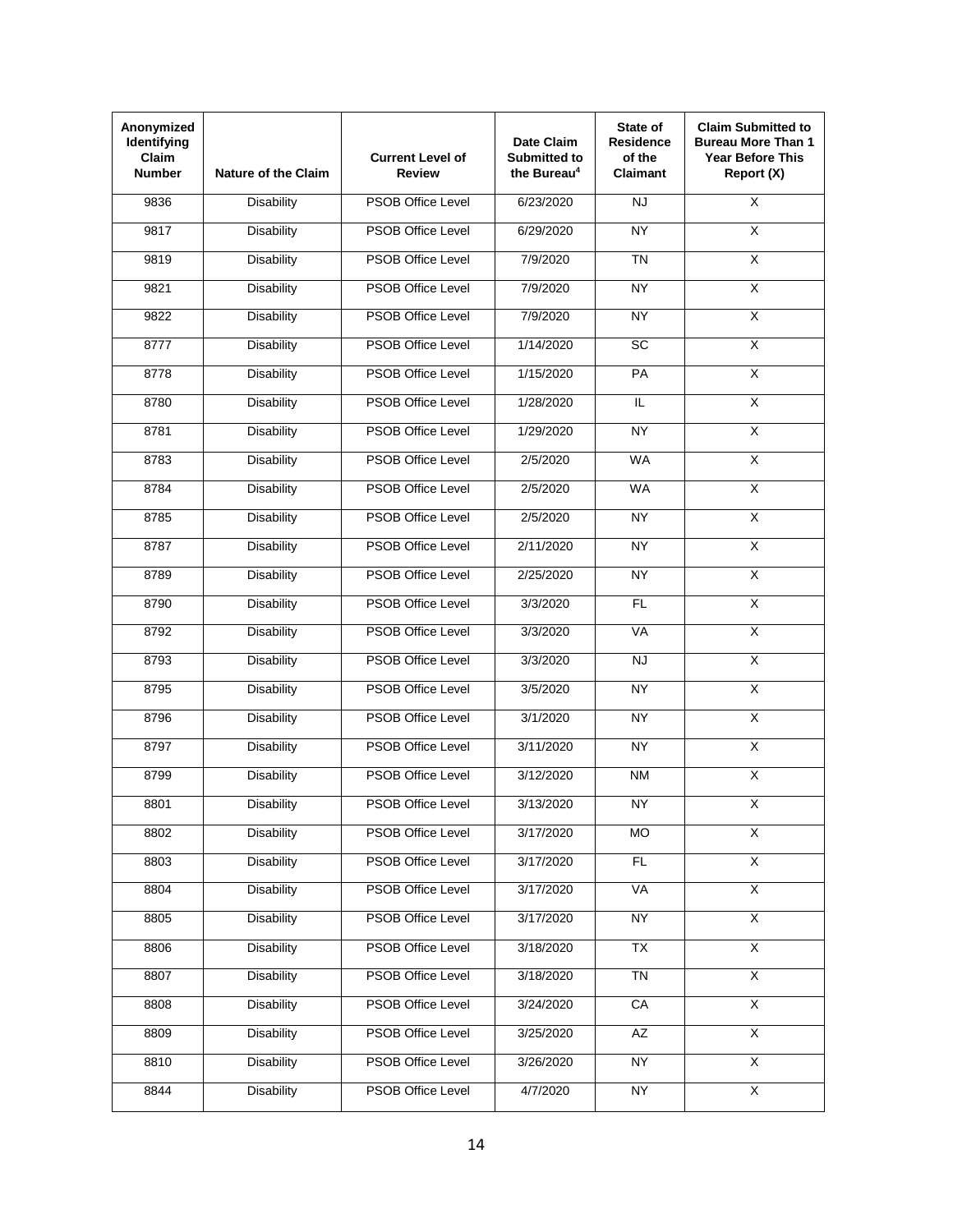| Anonymized<br>Identifying<br><b>Claim</b><br><b>Number</b> | <b>Nature of the Claim</b> | <b>Current Level of</b><br><b>Review</b> | Date Claim<br><b>Submitted to</b><br>the Bureau <sup>4</sup> | State of<br><b>Residence</b><br>of the<br><b>Claimant</b> | <b>Claim Submitted to</b><br><b>Bureau More Than 1</b><br><b>Year Before This</b><br>Report (X) |
|------------------------------------------------------------|----------------------------|------------------------------------------|--------------------------------------------------------------|-----------------------------------------------------------|-------------------------------------------------------------------------------------------------|
| 8845                                                       | <b>Disability</b>          | <b>PSOB Office Level</b>                 | 4/7/2020                                                     | $\overline{NC}$                                           | $\overline{\mathsf{x}}$                                                                         |
| 8846                                                       | <b>Disability</b>          | <b>PSOB Office Level</b>                 | 4/7/2020                                                     | <b>NY</b>                                                 | X                                                                                               |
| 8847                                                       | <b>Disability</b>          | <b>PSOB Office Level</b>                 | 4/7/2020                                                     | ID                                                        | $\overline{\mathsf{x}}$                                                                         |
| 8848                                                       | <b>Disability</b>          | <b>PSOB Office Level</b>                 | 4/8/2020                                                     | <b>WV</b>                                                 | X                                                                                               |
| 8849                                                       | <b>Disability</b>          | <b>PSOB Office Level</b>                 | 4/8/2020                                                     | <b>WY</b>                                                 | $\overline{\mathsf{x}}$                                                                         |
| 850                                                        | <b>Disability</b>          | <b>PSOB Office Level</b>                 | 4/8/2020                                                     | <b>NY</b>                                                 | $\overline{\mathsf{x}}$                                                                         |
| 8851                                                       | <b>Disability</b>          | <b>PSOB Office Level</b>                 | 4/8/2020                                                     | FL                                                        | $\overline{\mathsf{x}}$                                                                         |
| 8852                                                       | <b>Disability</b>          | <b>PSOB Office Level</b>                 | 4/8/2020                                                     | CA                                                        | $\overline{\mathsf{x}}$                                                                         |
| 8872                                                       | <b>Disability</b>          | <b>PSOB Office Level</b>                 | 4/21/2020                                                    | <b>NY</b>                                                 | $\overline{\mathsf{X}}$                                                                         |
| 8873                                                       | <b>Disability</b>          | <b>PSOB Office Level</b>                 | 4/21/2020                                                    | $\overline{TX}$                                           | $\overline{\mathsf{x}}$                                                                         |
| 8874                                                       | <b>Disability</b>          | <b>PSOB Office Level</b>                 | 4/21/2020                                                    | <b>NY</b>                                                 | $\overline{\mathsf{x}}$                                                                         |
| 894                                                        | <b>Disability</b>          | <b>PSOB Office Level</b>                 | 4/28/2020                                                    | <b>NY</b>                                                 | $\overline{\mathsf{x}}$                                                                         |
| 8895                                                       | <b>Disability</b>          | <b>PSOB Office Level</b>                 | 4/28/2020                                                    | <b>MD</b>                                                 | $\overline{\mathsf{x}}$                                                                         |
| 8896                                                       | <b>Disability</b>          | <b>PSOB Office Level</b>                 | 4/28/2020                                                    | FL                                                        | $\overline{\mathsf{x}}$                                                                         |
| 8914                                                       | <b>Disability</b>          | <b>PSOB Office Level</b>                 | 5/4/2020                                                     | <b>NY</b>                                                 | $\overline{\mathsf{x}}$                                                                         |
| 8915                                                       | <b>Disability</b>          | <b>PSOB Office Level</b>                 | 5/4/2020                                                     | <b>FL</b>                                                 | $\overline{\mathsf{x}}$                                                                         |
| 8919                                                       | <b>Disability</b>          | <b>PSOB Office Level</b>                 | 5/7/2020                                                     | <b>CO</b>                                                 | $\overline{\mathsf{x}}$                                                                         |
| 8953                                                       | <b>Disability</b>          | <b>PSOB Office Level</b>                 | 5/28/2020                                                    | $\overline{AZ}$                                           | $\overline{\mathsf{x}}$                                                                         |
| 8954                                                       | <b>Disability</b>          | <b>PSOB Office Level</b>                 | 5/28/2020                                                    | <b>NY</b>                                                 | X                                                                                               |
| 8955                                                       | <b>Disability</b>          | <b>PSOB Office Level</b>                 | 5/28/2020                                                    | <b>FL</b>                                                 | $\overline{\mathsf{x}}$                                                                         |
| 8960                                                       | <b>Disability</b>          | <b>PSOB Office Level</b>                 | 6/2/2020                                                     | <b>AL</b>                                                 | $\overline{\mathsf{x}}$                                                                         |
| 8961                                                       | Disability                 | PSOB Office Level                        | 6/2/2020                                                     | <b>NY</b>                                                 | X                                                                                               |
| 8964                                                       | <b>Disability</b>          | PSOB Office Level                        | 6/3/2020                                                     | <b>NY</b>                                                 | $\overline{X}$                                                                                  |
| 9010                                                       | <b>Disability</b>          | <b>PSOB Office Level</b>                 | 6/5/2020                                                     | $\overline{\mathsf{L}}$                                   | $\overline{X}$                                                                                  |
| 9011                                                       | <b>Disability</b>          | <b>PSOB Office Level</b>                 | 6/10/2020                                                    | VA                                                        | $\overline{\mathsf{x}}$                                                                         |
| 9069                                                       | <b>Disability</b>          | PSOB Office Level                        | 7/9/2020                                                     | <b>NY</b>                                                 | $\overline{X}$                                                                                  |
| 9108                                                       | <b>Disability</b>          | PSOB Office Level                        | 7/15/2020                                                    | <b>NY</b>                                                 | $\overline{X}$                                                                                  |
| 9124                                                       | <b>Disability</b>          | PSOB Office Level                        | 7/28/2020                                                    | <b>TN</b>                                                 | $\overline{X}$                                                                                  |
| 9125                                                       | <b>Disability</b>          | PSOB Office Level                        | 7/28/2020                                                    | $\overline{co}$                                           | $\overline{X}$                                                                                  |
| 9126                                                       | <b>Disability</b>          | PSOB Office Level                        | 7/28/2020                                                    | <b>NY</b>                                                 | $\overline{X}$                                                                                  |
| 9127                                                       | <b>Disability</b>          | PSOB Office Level                        | 7/28/2020                                                    | IL                                                        | $\overline{\mathsf{x}}$                                                                         |
| 9128                                                       | <b>Disability</b>          | PSOB Office Level                        | 7/28/2020                                                    | <b>NY</b>                                                 | $\overline{\mathsf{x}}$                                                                         |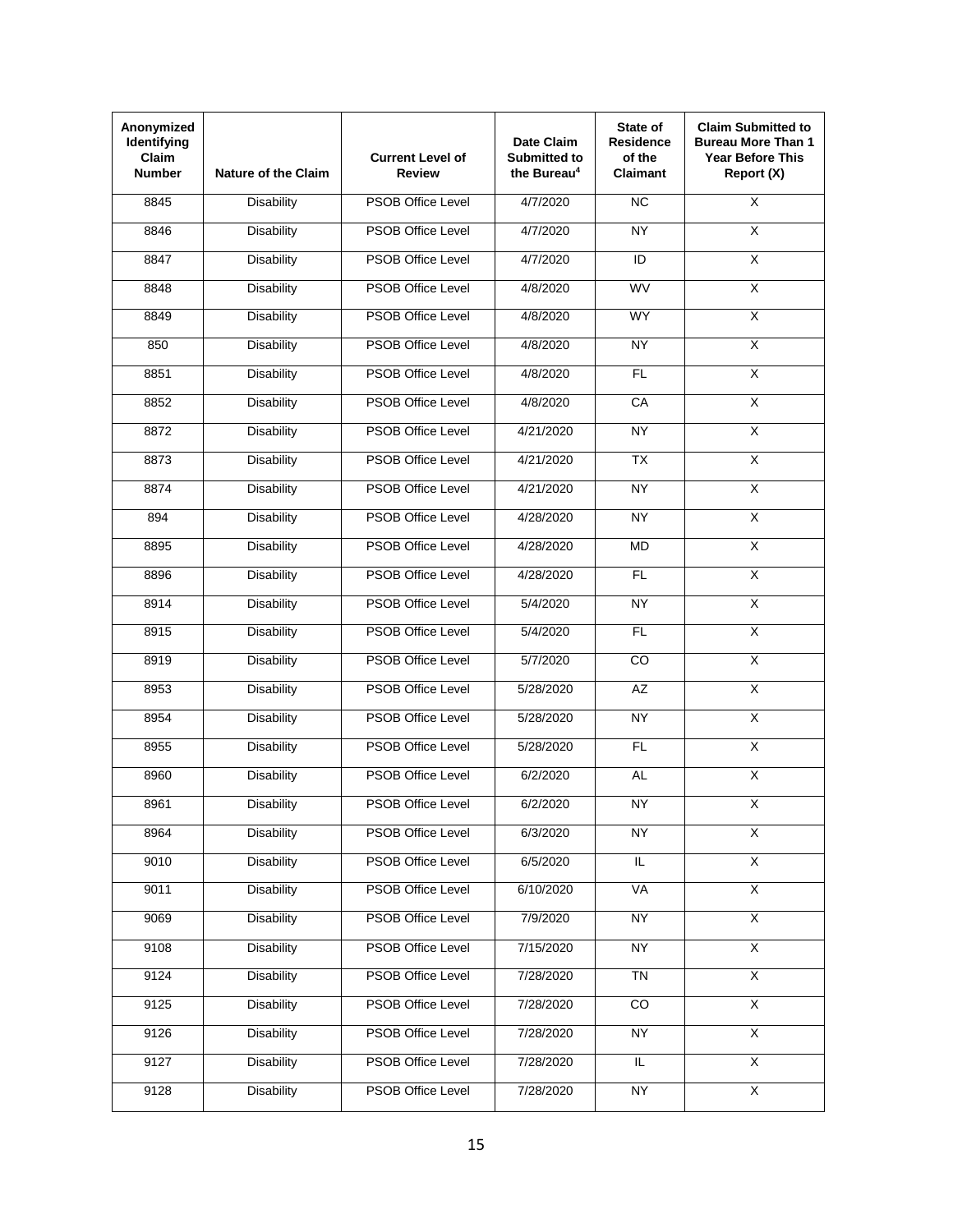| Anonymized<br>Identifying<br>Claim<br><b>Number</b> | <b>Nature of the Claim</b> | <b>Current Level of</b><br><b>Review</b> | Date Claim<br><b>Submitted to</b><br>the Bureau <sup>4</sup> | State of<br><b>Residence</b><br>of the<br><b>Claimant</b> | <b>Claim Submitted to</b><br><b>Bureau More Than 1</b><br><b>Year Before This</b><br>Report (X) |
|-----------------------------------------------------|----------------------------|------------------------------------------|--------------------------------------------------------------|-----------------------------------------------------------|-------------------------------------------------------------------------------------------------|
| 9129                                                | <b>Disability</b>          | <b>PSOB Office Level</b>                 | 7/28/2020                                                    | $\overline{SC}$                                           | $\overline{\mathsf{x}}$                                                                         |
| 9130                                                | <b>Disability</b>          | <b>PSOB Office Level</b>                 | 7/28/2020                                                    | <b>NY</b>                                                 | X                                                                                               |
| 9138                                                | <b>Disability</b>          | <b>PSOB Office Level</b>                 | 7/30/2020                                                    | <b>MO</b>                                                 | $\overline{\mathsf{x}}$                                                                         |
| 9139                                                | <b>Disability</b>          | <b>PSOB Office Level</b>                 | 8/4/2020                                                     | <b>NY</b>                                                 | $\overline{X}$                                                                                  |
| 9148                                                | <b>Disability</b>          | <b>PSOB Office Level</b>                 | 8/11/2020                                                    | NY                                                        | $\overline{\mathsf{x}}$                                                                         |
| 9184                                                | <b>Disability</b>          | <b>PSOB Office Level</b>                 | 8/18/2020                                                    | <b>NY</b>                                                 | $\overline{\mathsf{x}}$                                                                         |
| 9185                                                | <b>Disability</b>          | <b>PSOB Office Level</b>                 | 8/18/2020                                                    | <b>NY</b>                                                 | $\overline{\mathsf{x}}$                                                                         |
| 9186                                                | <b>Disability</b>          | <b>PSOB Office Level</b>                 | 8/18/2020                                                    | NY                                                        | $\overline{\mathsf{x}}$                                                                         |
| 9204                                                | <b>Disability</b>          | <b>PSOB Office Level</b>                 | 8/27/2020                                                    | IL.                                                       | $\overline{\mathsf{X}}$                                                                         |
| 9205                                                | <b>Disability</b>          | <b>PSOB Office Level</b>                 | 8/27/2020                                                    | <b>NC</b>                                                 | $\overline{\mathsf{x}}$                                                                         |
| 9206                                                | <b>Disability</b>          | PSOB Office Level                        | 8/27/2020                                                    | <b>NY</b>                                                 | $\overline{\mathsf{x}}$                                                                         |
| 9216                                                | <b>Disability</b>          | <b>PSOB Office Level</b>                 | 9/1/2020                                                     | <b>NY</b>                                                 | $\overline{\mathsf{x}}$                                                                         |
| 9217                                                | <b>Disability</b>          | <b>PSOB Office Level</b>                 | 9/3/2020                                                     | VA                                                        | $\overline{\mathsf{x}}$                                                                         |
| 9260                                                | <b>Disability</b>          | <b>PSOB Office Level</b>                 | 9/15/2020                                                    | <b>NY</b>                                                 | $\overline{\mathsf{x}}$                                                                         |
| 9261                                                | <b>Disability</b>          | <b>PSOB Office Level</b>                 | 9/15/2020                                                    | <b>NY</b>                                                 | $\overline{\mathsf{x}}$                                                                         |
| 9262                                                | <b>Disability</b>          | <b>PSOB Office Level</b>                 | 9/15/2020                                                    | <b>NY</b>                                                 | $\overline{\mathsf{X}}$                                                                         |
| 9263                                                | <b>Disability</b>          | <b>PSOB Office Level</b>                 | 9/16/2020                                                    | <b>NY</b>                                                 | X                                                                                               |
| 9289                                                | <b>Disability</b>          | <b>PSOB Office Level</b>                 | 9/28/2020                                                    | CT                                                        | $\overline{X}$                                                                                  |
| 9368                                                | Death                      | <b>PSOB Office Level</b>                 | 10/7/2020                                                    | LA                                                        |                                                                                                 |
| 9369                                                | Death                      | <b>PSOB Office Level</b>                 | 10/8/2020                                                    | <b>SC</b>                                                 |                                                                                                 |
| 9360                                                | Death                      | <b>PSOB Office Level</b>                 | 10/10/2020                                                   | R <sub>l</sub>                                            |                                                                                                 |
| 9361                                                | Death                      | <b>PSOB Office Level</b>                 | 10/10/2020                                                   | <b>NJ</b>                                                 |                                                                                                 |
| 9371                                                | Death                      | <b>PSOB Office Level</b>                 | 10/18/2020                                                   | <b>TX</b>                                                 |                                                                                                 |
| 9375                                                | Death                      | PSOB Office Level                        | 10/21/2020                                                   | $\overline{TX}$                                           |                                                                                                 |
| 9377                                                | Death                      | <b>PSOB Office Level</b>                 | 10/21/2020                                                   | CA                                                        |                                                                                                 |
| 9392                                                | Death                      | PSOB Office Level                        | 10/21/2020                                                   | CA                                                        |                                                                                                 |
| 9398                                                | Death                      | PSOB Office Level                        | 10/28/2020                                                   | AR                                                        |                                                                                                 |
| 9422                                                | Death                      | PSOB Office Level                        | 11/1/2020                                                    | <b>TX</b>                                                 |                                                                                                 |
| 9453                                                | Death                      | PSOB Office Level                        | 12/3/2020                                                    | AZ                                                        |                                                                                                 |
| 9425                                                | Death                      | <b>PSOB Office Level</b>                 | 11/4/2020                                                    | <b>MO</b>                                                 |                                                                                                 |
| 9442                                                | Death                      | PSOB Office Level                        | 11/10/2020                                                   | NY                                                        |                                                                                                 |
| 9443                                                | Death                      | PSOB Office Level                        | 11/12/2020                                                   | GA                                                        |                                                                                                 |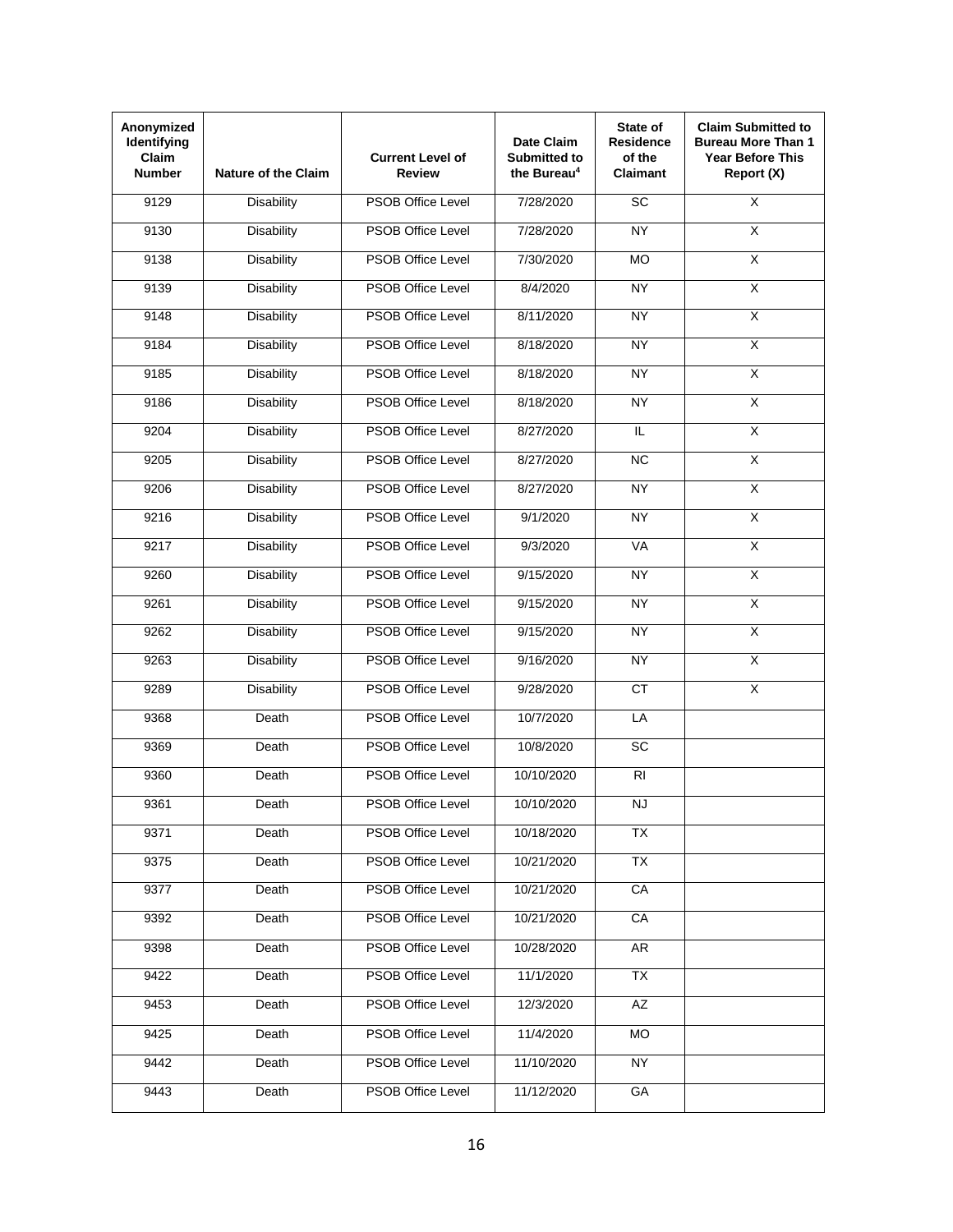| Anonymized<br>Identifying<br>Claim<br><b>Number</b> | <b>Nature of the Claim</b> | <b>Current Level of</b><br>Review | Date Claim<br><b>Submitted to</b><br>the Bureau <sup>4</sup> | State of<br><b>Residence</b><br>of the<br><b>Claimant</b> | <b>Claim Submitted to</b><br><b>Bureau More Than 1</b><br><b>Year Before This</b><br>Report (X) |
|-----------------------------------------------------|----------------------------|-----------------------------------|--------------------------------------------------------------|-----------------------------------------------------------|-------------------------------------------------------------------------------------------------|
| 9452                                                | Death                      | <b>PSOB Office Level</b>          | 11/30/2020                                                   | LA                                                        |                                                                                                 |
| 9464                                                | Death                      | <b>PSOB Office Level</b>          | 12/4/2020                                                    | <b>PA</b>                                                 |                                                                                                 |
| 9470                                                | Death                      | <b>PSOB Office Level</b>          | 12/10/2020                                                   | <b>MO</b>                                                 |                                                                                                 |
| 9495                                                | Death                      | <b>PSOB Office Level</b>          | 12/16/2020                                                   | <b>TX</b>                                                 |                                                                                                 |
| 9497                                                | Death                      | <b>PSOB Office Level</b>          | 12/16/2020                                                   | FL                                                        |                                                                                                 |
| 9502                                                | Death                      | <b>PSOB Office Level</b>          | 12/18/2020                                                   | <b>WV</b>                                                 |                                                                                                 |
| 9503                                                | Death                      | <b>PSOB Office Level</b>          | 12/20/2020                                                   | <b>NC</b>                                                 |                                                                                                 |
| 9521                                                | Death                      | <b>PSOB Office Level</b>          | 12/21/2020                                                   | IN                                                        |                                                                                                 |
| 9529                                                | Death                      | <b>PSOB Office Level</b>          | 12/23/2020                                                   | NC                                                        |                                                                                                 |
| 9569                                                | Death                      | <b>PSOB Office Level</b>          | 1/6/2021                                                     | <b>FL</b>                                                 |                                                                                                 |
| 9573                                                | Death                      | <b>PSOB Office Level</b>          | 1/7/2021                                                     | <b>AZ</b>                                                 |                                                                                                 |
| 9576                                                | Death                      | <b>PSOB Office Level</b>          | 1/7/2021                                                     | NY                                                        |                                                                                                 |
| 9577                                                | Death                      | <b>PSOB Office Level</b>          | 1/7/2021                                                     | <b>NJ</b>                                                 |                                                                                                 |
| 9579                                                | Death                      | <b>PSOB Office Level</b>          | 1/7/2021                                                     | <b>TX</b>                                                 |                                                                                                 |
| 9581                                                | Death                      | <b>PSOB Office Level</b>          | 1/11/2021                                                    | <b>WA</b>                                                 |                                                                                                 |
| 9583                                                | Death                      | <b>PSOB Office Level</b>          | 1/20/2021                                                    | <b>SC</b>                                                 |                                                                                                 |
| 9585                                                | Death                      | <b>PSOB Office Level</b>          | 1/22/2021                                                    | CA                                                        |                                                                                                 |
| 9588                                                | Death                      | <b>PSOB Office Level</b>          | 1/26/2021                                                    | CA                                                        |                                                                                                 |
| 9589                                                | Death                      | <b>PSOB Office Level</b>          | 1/26/2021                                                    | <b>AZ</b>                                                 |                                                                                                 |
| 9591                                                | Death                      | <b>PSOB Office Level</b>          | 1/26/2021                                                    | <b>TX</b>                                                 |                                                                                                 |
| 9593                                                | Death                      | <b>PSOB Office Level</b>          | 1/29/2021                                                    | <b>NC</b>                                                 |                                                                                                 |
| 9712                                                | Death                      | PSOB Office Level                 | 2/20/2021                                                    | IL                                                        |                                                                                                 |
| 9717                                                | Death                      | <b>PSOB Office Level</b>          | 2/23/2021                                                    | MI                                                        |                                                                                                 |
| 9720                                                | Death                      | PSOB Office Level                 | 2/23/2021                                                    | FL                                                        |                                                                                                 |
| 9721                                                | Death                      | <b>PSOB Office Level</b>          | 2/24/2021                                                    | <b>WA</b>                                                 |                                                                                                 |
| 9722                                                | Death                      | PSOB Office Level                 | 2/27/2021                                                    | MI                                                        |                                                                                                 |
| 9781                                                | Death                      | PSOB Office Level                 | 3/17/2021                                                    | GA                                                        |                                                                                                 |
| 9792                                                | Death                      | PSOB Office Level                 | 2/25/2021                                                    | <b>VA</b>                                                 |                                                                                                 |
| 9793                                                | Death                      | PSOB Office Level                 | 3/19/2021                                                    | <b>WA</b>                                                 |                                                                                                 |
| 9795                                                | Death                      | PSOB Office Level                 | 3/20/2021                                                    | <b>VT</b>                                                 |                                                                                                 |
| 9798                                                | Death                      | <b>PSOB Office Level</b>          | 3/21/2021                                                    | NY                                                        |                                                                                                 |
| 9800                                                | Death                      | PSOB Office Level                 | 3/21/2021                                                    | GA                                                        |                                                                                                 |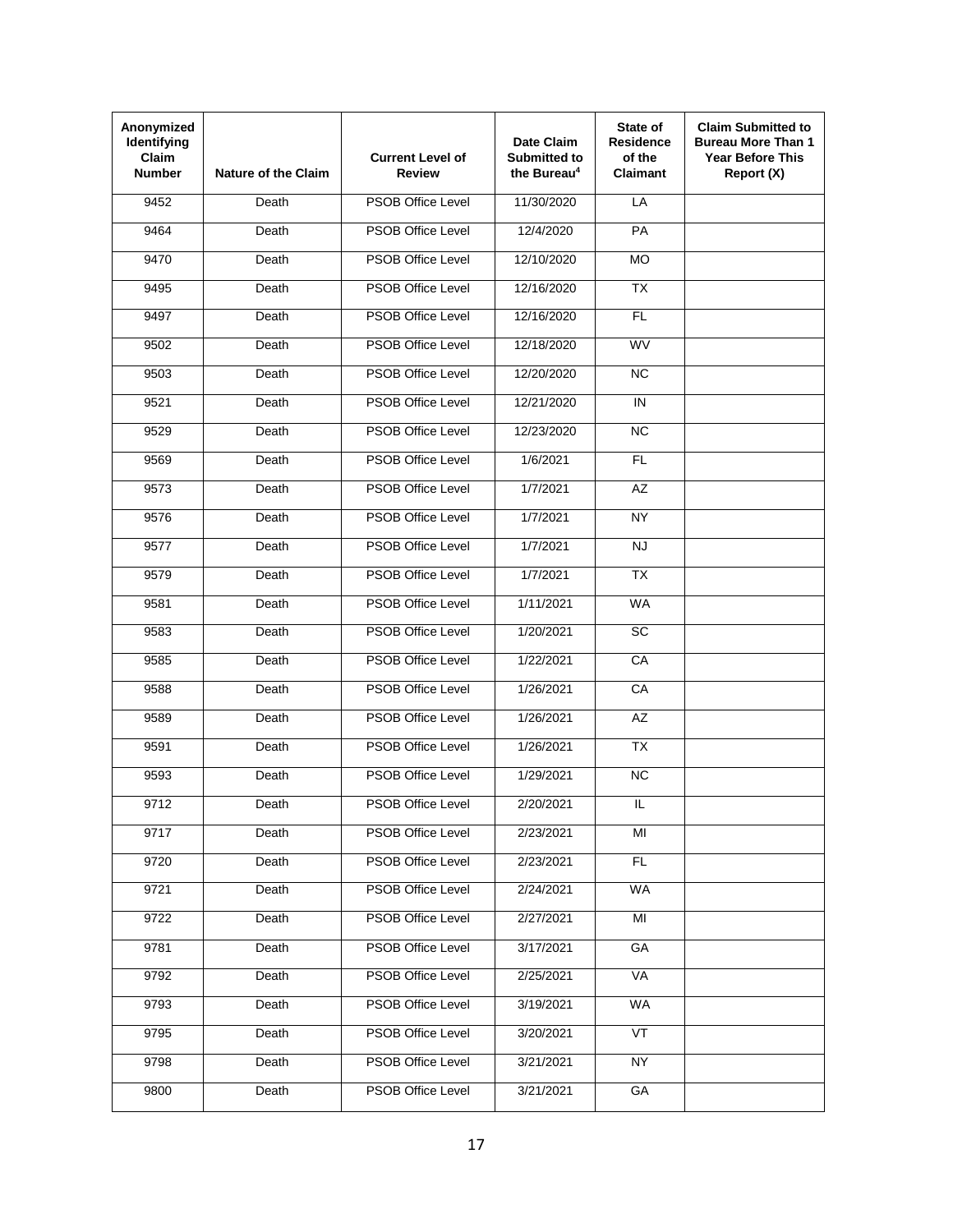| Anonymized<br>Identifying<br>Claim<br><b>Number</b> | <b>Nature of the Claim</b> | <b>Current Level of</b><br>Review | Date Claim<br><b>Submitted to</b><br>the Bureau <sup>4</sup> | State of<br><b>Residence</b><br>of the<br><b>Claimant</b> | <b>Claim Submitted to</b><br><b>Bureau More Than 1</b><br><b>Year Before This</b><br>Report (X) |
|-----------------------------------------------------|----------------------------|-----------------------------------|--------------------------------------------------------------|-----------------------------------------------------------|-------------------------------------------------------------------------------------------------|
| 9808                                                | Death                      | <b>PSOB Office Level</b>          | 3/24/2021                                                    | <b>NJ</b>                                                 |                                                                                                 |
| 9811                                                | Death                      | <b>PSOB Office Level</b>          | 3/24/2021                                                    | IL                                                        |                                                                                                 |
| 9812                                                | Death                      | <b>PSOB Office Level</b>          | 3/24/2021                                                    | GA                                                        |                                                                                                 |
| 9833                                                | Death                      | <b>PSOB Office Level</b>          | 3/26/2021                                                    | <b>MO</b>                                                 |                                                                                                 |
| 9837                                                | Death                      | <b>PSOB Office Level</b>          | 3/30/2021                                                    | $\overline{AZ}$                                           |                                                                                                 |
| 9838                                                | Death                      | <b>PSOB Office Level</b>          | 3/31/2021                                                    | <b>MT</b>                                                 |                                                                                                 |
| 9844                                                | Death                      | <b>PSOB Office Level</b>          | 4/4/2021                                                     | CA                                                        |                                                                                                 |
| 9845                                                | Death                      | <b>PSOB Office Level</b>          | 4/7/2021                                                     | <b>MA</b>                                                 |                                                                                                 |
| 9861                                                | Death                      | <b>PSOB Office Level</b>          | 4/7/2021                                                     | <b>FL</b>                                                 |                                                                                                 |
| 9868                                                | Death                      | <b>PSOB Office Level</b>          | 4/9/2021                                                     | NY                                                        |                                                                                                 |
| 9869                                                | Death                      | <b>PSOB Office Level</b>          | 4/9/2021                                                     | <b>NY</b>                                                 |                                                                                                 |
| 9873                                                | Death                      | <b>PSOB Office Level</b>          | 4/13/2021                                                    | CA                                                        |                                                                                                 |
| 9880                                                | Death                      | <b>PSOB Office Level</b>          | 4/15/2021                                                    | <b>NY</b>                                                 |                                                                                                 |
| 10087                                               | Death                      | <b>PSOB Office Level</b>          | 7/14/2021                                                    | <b>SC</b>                                                 |                                                                                                 |
| 9894                                                | Death                      | <b>PSOB Office Level</b>          | 4/18/2021                                                    | <b>TX</b>                                                 |                                                                                                 |
| 9915                                                | Death                      | <b>PSOB Office Level</b>          | 4/27/2021                                                    | <b>NY</b>                                                 |                                                                                                 |
| 9918                                                | Death                      | <b>PSOB Office Level</b>          | 4/27/2021                                                    | <b>WA</b>                                                 |                                                                                                 |
| 9919                                                | Death                      | <b>PSOB Office Level</b>          | 4/27/2021                                                    | WI                                                        |                                                                                                 |
| 9920                                                | Death                      | <b>PSOB Office Level</b>          | 4/27/2021                                                    | <b>WA</b>                                                 |                                                                                                 |
| 9927                                                | Death                      | <b>PSOB Office Level</b>          | 5/2/2021                                                     | <b>ME</b>                                                 |                                                                                                 |
| 9929                                                | Death                      | <b>PSOB Office Level</b>          | 5/2/2021                                                     | IL.                                                       |                                                                                                 |
| 9930                                                | Death                      | PSOB Office Level                 | 5/2/2021                                                     | AZ                                                        |                                                                                                 |
| 9935                                                | Death                      | <b>PSOB Office Level</b>          | 5/4/2021                                                     | <b>NJ</b>                                                 |                                                                                                 |
| 9942                                                | Death                      | PSOB Office Level                 | 5/12/2021                                                    | $\overline{TX}$                                           |                                                                                                 |
| 9938                                                | Death                      | PSOB Office Level                 | 5/7/2021                                                     | NY                                                        |                                                                                                 |
| 9939                                                | Death                      | PSOB Office Level                 | 5/7/2021                                                     | TX                                                        |                                                                                                 |
| 9943                                                | Death                      | PSOB Office Level                 | 5/11/2021                                                    | <b>NY</b>                                                 |                                                                                                 |
| 9959                                                | Death                      | PSOB Office Level                 | 5/16/2021                                                    | GA                                                        |                                                                                                 |
| 9960                                                | Death                      | PSOB Office Level                 | 5/16/2021                                                    | OK                                                        |                                                                                                 |
| 9965                                                | Death                      | PSOB Office Level                 | 5/17/2021                                                    | MI                                                        |                                                                                                 |
| 9966                                                | Death                      | <b>PSOB Office Level</b>          | 5/19/2021                                                    | <b>NC</b>                                                 |                                                                                                 |
| 9967                                                | Death                      | PSOB Office Level                 | 5/19/2021                                                    | WA                                                        |                                                                                                 |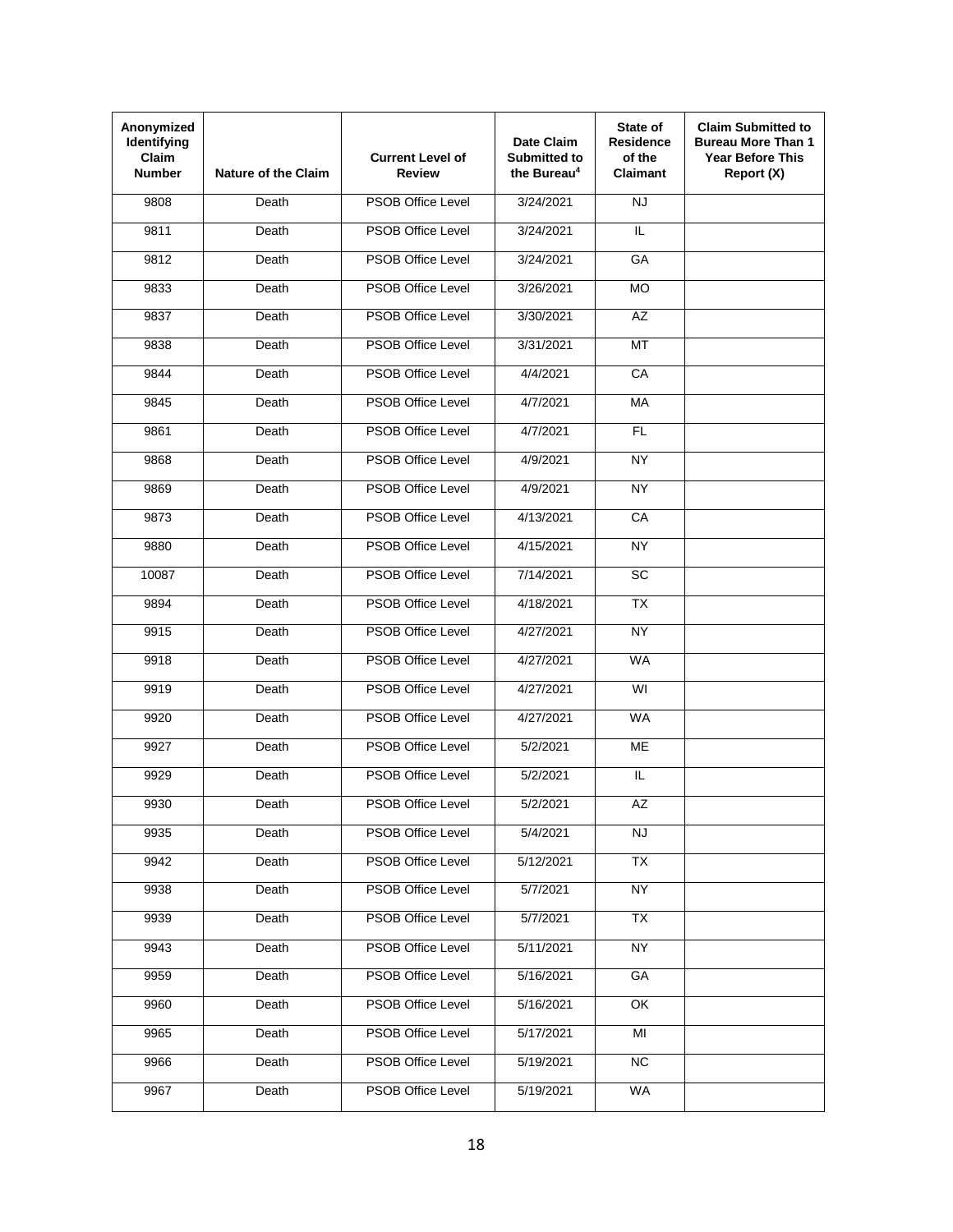| Anonymized<br>Identifying<br>Claim<br><b>Number</b> | <b>Nature of the Claim</b> | <b>Current Level of</b><br>Review | Date Claim<br><b>Submitted to</b><br>the Bureau <sup>4</sup> | State of<br><b>Residence</b><br>of the<br><b>Claimant</b> | <b>Claim Submitted to</b><br><b>Bureau More Than 1</b><br><b>Year Before This</b><br>Report (X) |
|-----------------------------------------------------|----------------------------|-----------------------------------|--------------------------------------------------------------|-----------------------------------------------------------|-------------------------------------------------------------------------------------------------|
| 9972                                                | Death                      | <b>PSOB Office Level</b>          | 5/20/2021                                                    | GA                                                        |                                                                                                 |
| 9975                                                | Death                      | <b>PSOB Office Level</b>          | 5/20/2021                                                    | <b>FL</b>                                                 |                                                                                                 |
| 9976                                                | Death                      | <b>PSOB Office Level</b>          | 5/20/2021                                                    | <b>NY</b>                                                 |                                                                                                 |
| 9984                                                | Death                      | <b>PSOB Office Level</b>          | 5/24/2021                                                    | <b>PA</b>                                                 |                                                                                                 |
| 9986                                                | Death                      | <b>PSOB Office Level</b>          | 5/25/2021                                                    | NY                                                        |                                                                                                 |
| 9987                                                | Death                      | <b>PSOB Office Level</b>          | 5/26/2021                                                    | <b>TX</b>                                                 |                                                                                                 |
| 9998                                                | Death                      | <b>PSOB Office Level</b>          | 6/2/2021                                                     | <b>NE</b>                                                 |                                                                                                 |
| 10006                                               | Death                      | <b>PSOB Office Level</b>          | 6/3/2021                                                     | <b>NY</b>                                                 |                                                                                                 |
| 10007                                               | Death                      | <b>PSOB Office Level</b>          | 6/3/2021                                                     | VA                                                        |                                                                                                 |
| 10009                                               | Death                      | <b>PSOB Office Level</b>          | 6/7/2021                                                     | NY                                                        |                                                                                                 |
| 10010                                               | Death                      | <b>PSOB Office Level</b>          | 6/7/2021                                                     | <b>NY</b>                                                 |                                                                                                 |
| 10014                                               | Death                      | <b>PSOB Office Level</b>          | 6/9/2021                                                     | MI                                                        |                                                                                                 |
| 10022                                               | Death                      | <b>PSOB Office Level</b>          | 6/11/2021                                                    | <b>FL</b>                                                 |                                                                                                 |
| 10028                                               | Death                      | <b>PSOB Office Level</b>          | 6/15/2021                                                    | <b>KY</b>                                                 |                                                                                                 |
| 10023                                               | Death                      | <b>PSOB Office Level</b>          | 6/11/2021                                                    | <b>NY</b>                                                 |                                                                                                 |
| 10026                                               | Death                      | <b>PSOB Office Level</b>          | 6/14/2021                                                    | <b>NY</b>                                                 |                                                                                                 |
| 10030                                               | Death                      | <b>PSOB Office Level</b>          | 6/15/2021                                                    | IN                                                        |                                                                                                 |
| 10035                                               | Death                      | <b>PSOB Office Level</b>          | 6/16/2021                                                    | CA                                                        |                                                                                                 |
| 10036                                               | Death                      | <b>PSOB Office Level</b>          | 6/16/2021                                                    | <b>FL</b>                                                 |                                                                                                 |
| 10046                                               | Death                      | <b>PSOB Office Level</b>          | 6/22/2021                                                    | <b>NY</b>                                                 |                                                                                                 |
| 10055                                               | Death                      | <b>PSOB Office Level</b>          | 6/24/2021                                                    | <b>NY</b>                                                 |                                                                                                 |
| 10084                                               | Death                      | PSOB Office Level                 | 7/12/2021                                                    | <b>AL</b>                                                 |                                                                                                 |
| 10057                                               | Death                      | <b>PSOB Office Level</b>          | 6/30/2021                                                    | <b>NY</b>                                                 |                                                                                                 |
| 10073                                               | Death                      | PSOB Office Level                 | 7/4/2021                                                     | $rac{}{QH}$                                               |                                                                                                 |
| 10081                                               | Death                      | PSOB Office Level                 | 7/9/2021                                                     | CA                                                        |                                                                                                 |
| 10097                                               | Death                      | PSOB Office Level                 | 7/15/2021                                                    | AZ                                                        |                                                                                                 |
| 10097                                               | Death                      | PSOB Office Level                 | 7/15/2021                                                    | <b>NY</b>                                                 |                                                                                                 |
| 10115                                               | Death                      | PSOB Office Level                 | 7/21/2021                                                    | <b>NY</b>                                                 |                                                                                                 |
| 10129                                               | Death                      | PSOB Office Level                 | 7/23/2021                                                    | AR                                                        |                                                                                                 |
| 10134                                               | Death                      | PSOB Office Level                 | 7/24/2021                                                    | FL.                                                       |                                                                                                 |
| 10137                                               | Death                      | PSOB Office Level                 | 7/27/2021                                                    | FL.                                                       |                                                                                                 |
| 10139                                               | Death                      | PSOB Office Level                 | 7/27/2021                                                    | NY                                                        |                                                                                                 |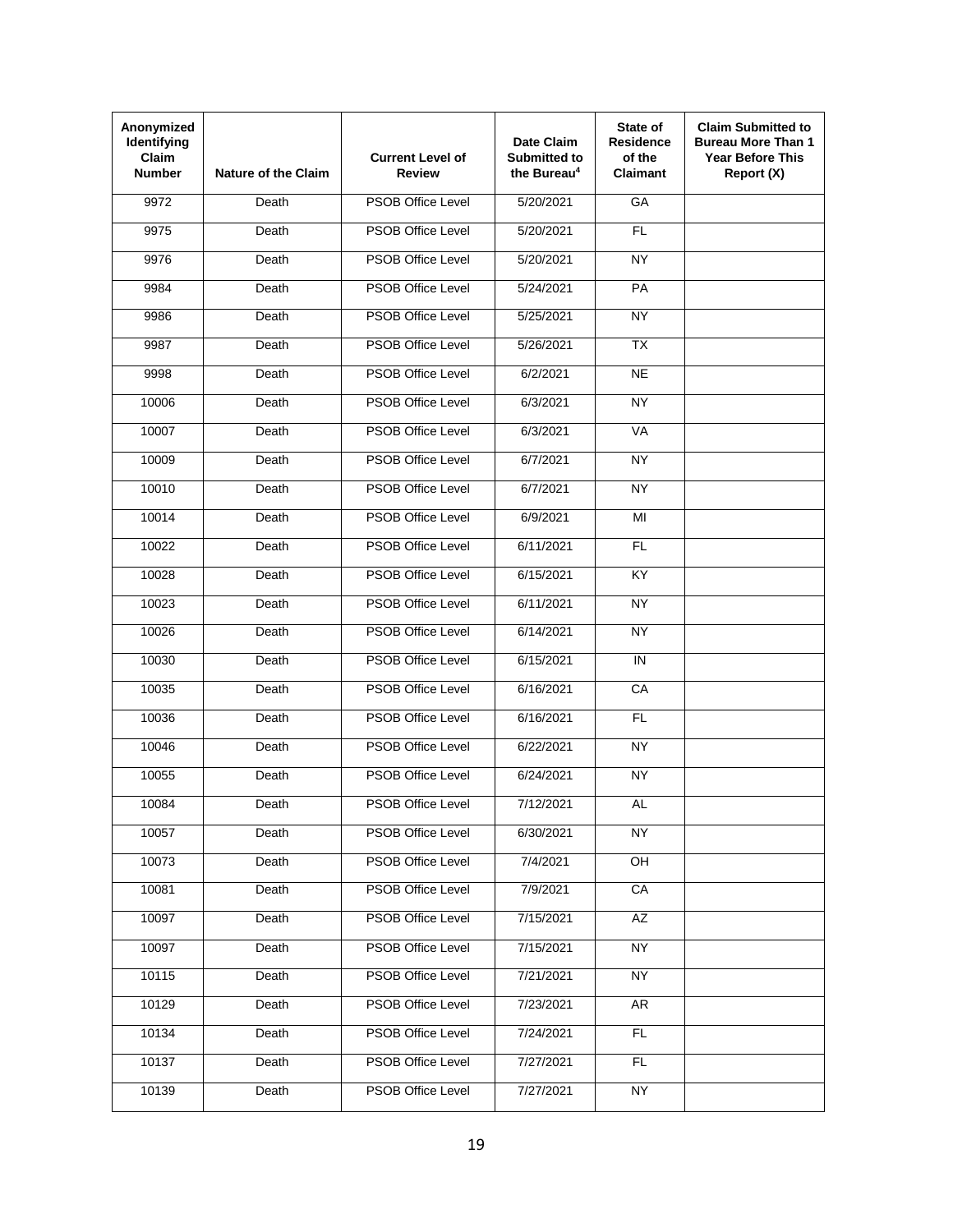| Anonymized<br>Identifying<br>Claim<br><b>Number</b> | <b>Nature of the Claim</b> | <b>Current Level of</b><br>Review | Date Claim<br><b>Submitted to</b><br>the Bureau <sup>4</sup> | State of<br><b>Residence</b><br>of the<br><b>Claimant</b> | <b>Claim Submitted to</b><br><b>Bureau More Than 1</b><br><b>Year Before This</b><br>Report (X) |
|-----------------------------------------------------|----------------------------|-----------------------------------|--------------------------------------------------------------|-----------------------------------------------------------|-------------------------------------------------------------------------------------------------|
| 10142                                               | Death                      | <b>PSOB Office Level</b>          | 7/29/2021                                                    | <b>NM</b>                                                 |                                                                                                 |
| 10143                                               | Death                      | <b>PSOB Office Level</b>          | 7/29/2021                                                    | <b>MS</b>                                                 |                                                                                                 |
| 10155                                               | Death                      | <b>PSOB Office Level</b>          | 7/31/2021                                                    | GA                                                        |                                                                                                 |
| 10156                                               | Death                      | <b>PSOB Office Level</b>          | 8/2/2021                                                     | <b>GA</b>                                                 |                                                                                                 |
| 10157                                               | Death                      | <b>PSOB Office Level</b>          | 8/2/2021                                                     | $\overline{TX}$                                           |                                                                                                 |
| 10159                                               | Death                      | <b>PSOB Office Level</b>          | 8/3/2021                                                     | <b>NM</b>                                                 |                                                                                                 |
| 10163                                               | Death                      | <b>PSOB Office Level</b>          | 8/5/2021                                                     | CA                                                        |                                                                                                 |
| 10164                                               | Death                      | <b>PSOB Office Level</b>          | 8/4/2021                                                     | NY                                                        |                                                                                                 |
| 10179                                               | Death                      | <b>PSOB Office Level</b>          | 8/5/2021                                                     | <b>ME</b>                                                 |                                                                                                 |
| 10180                                               | Death                      | <b>PSOB Office Level</b>          | 8/5/2021                                                     | GA                                                        |                                                                                                 |
| 10181                                               | Death                      | <b>PSOB Office Level</b>          | 8/6/2021                                                     | <b>MO</b>                                                 |                                                                                                 |
| 10182                                               | Death                      | <b>PSOB Office Level</b>          | 8/6/2021                                                     | GA                                                        |                                                                                                 |
| 10183                                               | Death                      | <b>PSOB Office Level</b>          | 8/7/2021                                                     | <b>TX</b>                                                 |                                                                                                 |
| 10185                                               | Death                      | <b>PSOB Office Level</b>          | 8/7/2021                                                     | LA                                                        |                                                                                                 |
| 10189                                               | Death                      | <b>PSOB Office Level</b>          | 8/10/2021                                                    | <b>FL</b>                                                 |                                                                                                 |
| 10190                                               | Death                      | <b>PSOB Office Level</b>          | 8/11/2021                                                    | <b>TN</b>                                                 |                                                                                                 |
| 10199                                               | Death                      | <b>PSOB Office Level</b>          | 8/11/2021                                                    | <b>TX</b>                                                 |                                                                                                 |
| 10200                                               | Death                      | <b>PSOB Office Level</b>          | 8/12/2021                                                    | MD                                                        |                                                                                                 |
| 10202                                               | Death                      | <b>PSOB Office Level</b>          | 8/15/2021                                                    | LA                                                        |                                                                                                 |
| 10205                                               | Death                      | <b>PSOB Office Level</b>          | 8/16/2021                                                    | <b>KS</b>                                                 |                                                                                                 |
| 10207                                               | Death                      | <b>PSOB Office Level</b>          | 8/18/2021                                                    | <b>MO</b>                                                 |                                                                                                 |
| 10228                                               | Death                      | <b>PSOB Office Level</b>          | 8/23/2021                                                    | GA                                                        |                                                                                                 |
| 10230                                               | Death                      | <b>PSOB Office Level</b>          | 8/24/2021                                                    | PA                                                        |                                                                                                 |
| 10265                                               | Death                      | PSOB Office Level                 | 8/24/2021                                                    | CA                                                        |                                                                                                 |
| 10231                                               | Death                      | PSOB Office Level                 | 8/25/2021                                                    | VA                                                        |                                                                                                 |
| 10234                                               | Death                      | PSOB Office Level                 | 8/25/2021                                                    | NC                                                        |                                                                                                 |
| 10235                                               | Death                      | PSOB Office Level                 | 8/25/2021                                                    | <b>WV</b>                                                 |                                                                                                 |
| 10236                                               | Death                      | PSOB Office Level                 | 8/25/2021                                                    | <b>NY</b>                                                 |                                                                                                 |
| 10253                                               | Death                      | PSOB Office Level                 | 8/27/2021                                                    | CO                                                        |                                                                                                 |
| 10254                                               | Death                      | PSOB Office Level                 | 8/27/2021                                                    | <b>SC</b>                                                 |                                                                                                 |
| 10255                                               | Death                      | <b>PSOB Office Level</b>          | 8/27/2021                                                    | <b>MO</b>                                                 |                                                                                                 |
| 10256                                               | Death                      | PSOB Office Level                 | 8/27/2021                                                    | NY                                                        |                                                                                                 |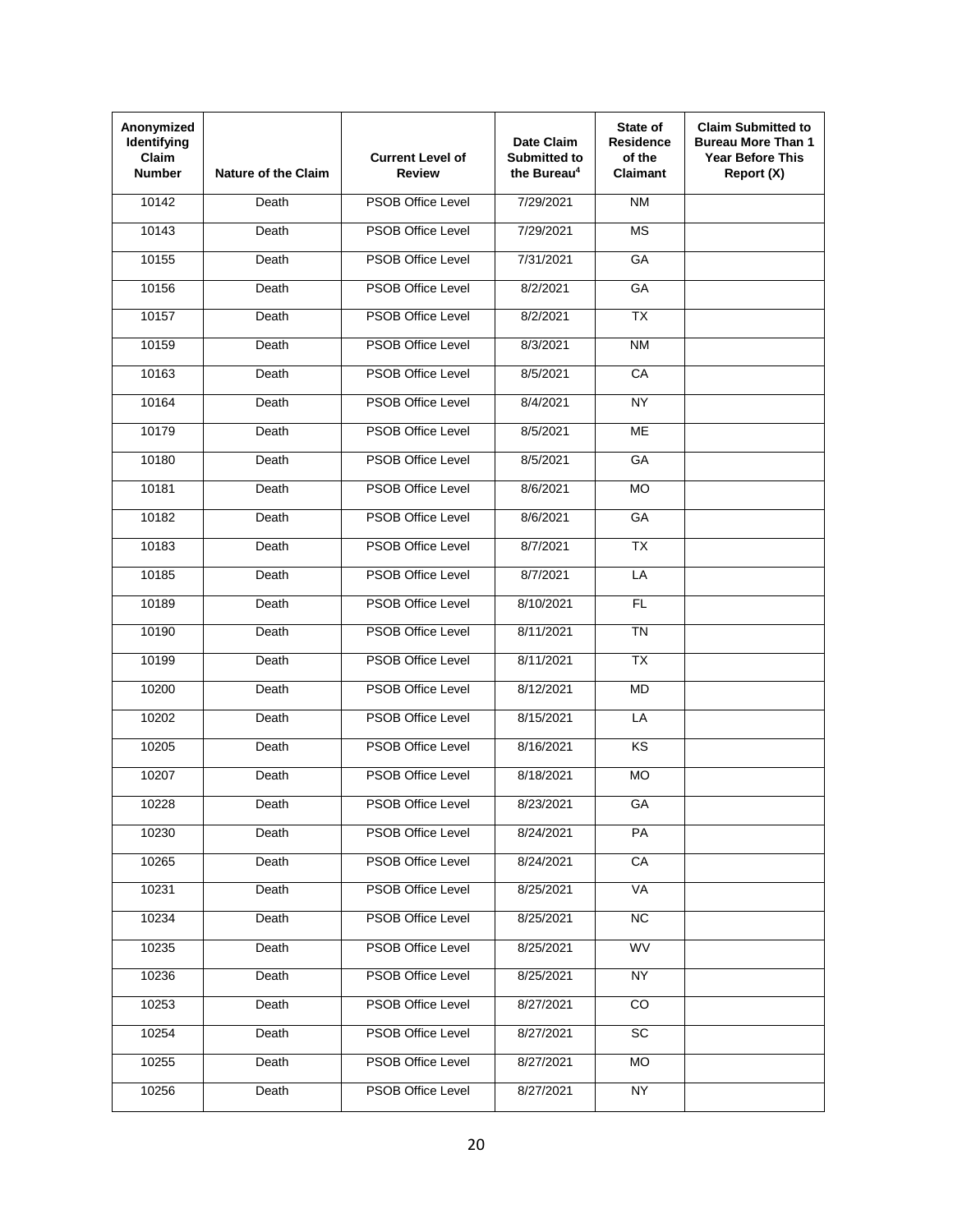| Anonymized<br>Identifying<br>Claim<br><b>Number</b> | <b>Nature of the Claim</b> | <b>Current Level of</b><br>Review | Date Claim<br><b>Submitted to</b><br>the Bureau <sup>4</sup> | State of<br><b>Residence</b><br>of the<br><b>Claimant</b> | <b>Claim Submitted to</b><br><b>Bureau More Than 1</b><br><b>Year Before This</b><br>Report (X) |
|-----------------------------------------------------|----------------------------|-----------------------------------|--------------------------------------------------------------|-----------------------------------------------------------|-------------------------------------------------------------------------------------------------|
| 10259                                               | Death                      | <b>PSOB Office Level</b>          | 8/27/2021                                                    | <b>NJ</b>                                                 |                                                                                                 |
| 10262                                               | Death                      | <b>PSOB Office Level</b>          | 8/30/2021                                                    | GA                                                        |                                                                                                 |
| 10263                                               | Death                      | <b>PSOB Office Level</b>          | 8/30/2021                                                    | <b>MS</b>                                                 |                                                                                                 |
| 10264                                               | Death                      | <b>PSOB Office Level</b>          | 8/30/2021                                                    | VA                                                        |                                                                                                 |
| 10266                                               | Death                      | <b>PSOB Office Level</b>          | 8/31/2021                                                    | $\overline{SC}$                                           |                                                                                                 |
| 10270                                               | Death                      | <b>PSOB Office Level</b>          | 9/1/2021                                                     | CA                                                        |                                                                                                 |
| 10284                                               | Death                      | <b>PSOB Office Level</b>          | 9/2/2021                                                     | <b>NY</b>                                                 |                                                                                                 |
| 10299                                               | Death                      | <b>PSOB Office Level</b>          | 9/12/2021                                                    | NY                                                        |                                                                                                 |
| 10300                                               | Death                      | <b>PSOB Office Level</b>          | 9/15/2021                                                    | PA                                                        |                                                                                                 |
| 10301                                               | Death                      | <b>PSOB Office Level</b>          | 9/15/2021                                                    | <b>FL</b>                                                 |                                                                                                 |
| 10318                                               | Death                      | <b>PSOB Office Level</b>          | 9/17/2021                                                    | LA                                                        |                                                                                                 |
| 10302                                               | Death                      | <b>PSOB Office Level</b>          | 9/15/2021                                                    | VA                                                        |                                                                                                 |
| 10304                                               | Death                      | <b>PSOB Office Level</b>          | 9/16/2021                                                    | GA                                                        |                                                                                                 |
| 10305                                               | Death                      | <b>PSOB Office Level</b>          | 9/16/2021                                                    | <b>NC</b>                                                 |                                                                                                 |
| 10306                                               | Death                      | <b>PSOB Office Level</b>          | 9/16/2021                                                    | <b>MS</b>                                                 |                                                                                                 |
| 10319                                               | Death                      | <b>PSOB Office Level</b>          | 9/19/2021                                                    | <b>TX</b>                                                 |                                                                                                 |
| 10320                                               | Death                      | <b>PSOB Office Level</b>          | 9/19/2021                                                    | <b>TX</b>                                                 |                                                                                                 |
| 10321                                               | Death                      | <b>PSOB Office Level</b>          | 9/20/2021                                                    | PA                                                        |                                                                                                 |
| 10322                                               | Death                      | <b>PSOB Office Level</b>          | 9/21/2021                                                    | NY.                                                       |                                                                                                 |
| 10323                                               | Death                      | <b>PSOB Office Level</b>          | 9/21/2021                                                    | <b>TX</b>                                                 |                                                                                                 |
| 10324                                               | Death                      | <b>PSOB Office Level</b>          | 9/21/2021                                                    | MI                                                        |                                                                                                 |
| 10326                                               | Death                      | PSOB Office Level                 | 9/21/2021                                                    | FL                                                        |                                                                                                 |
| 10337                                               | Death                      | PSOB Office Level                 | 9/28/2021                                                    | GA                                                        |                                                                                                 |
| 10336                                               | Death                      | <b>PSOB Office Level</b>          | 9/23/2021                                                    | GA                                                        |                                                                                                 |
| 10337                                               | Death                      | <b>PSOB Office Level</b>          | 9/24/2021                                                    | <b>NY</b>                                                 |                                                                                                 |
| 10338                                               | Death                      | <b>PSOB Office Level</b>          | 9/27/2021                                                    | <b>MS</b>                                                 |                                                                                                 |
| 10339                                               | Death                      | <b>PSOB Office Level</b>          | 9/27/2021                                                    | PA                                                        |                                                                                                 |
| 10340                                               | Death                      | PSOB Office Level                 | 9/28/2021                                                    | <b>NY</b>                                                 |                                                                                                 |
| 10344                                               | Death                      | PSOB Office Level                 | 9/29/2021                                                    | AZ                                                        |                                                                                                 |
| 10353                                               | Death                      | PSOB Office Level                 | 9/30/2021                                                    | TX                                                        |                                                                                                 |
| 9325                                                | <b>Disability</b>          | PSOB Office Level                 | 10/5/2020                                                    | $\overline{KY}$                                           |                                                                                                 |
| 9326                                                | <b>Disability</b>          | PSOB Office Level                 | 10/5/2020                                                    | CT                                                        |                                                                                                 |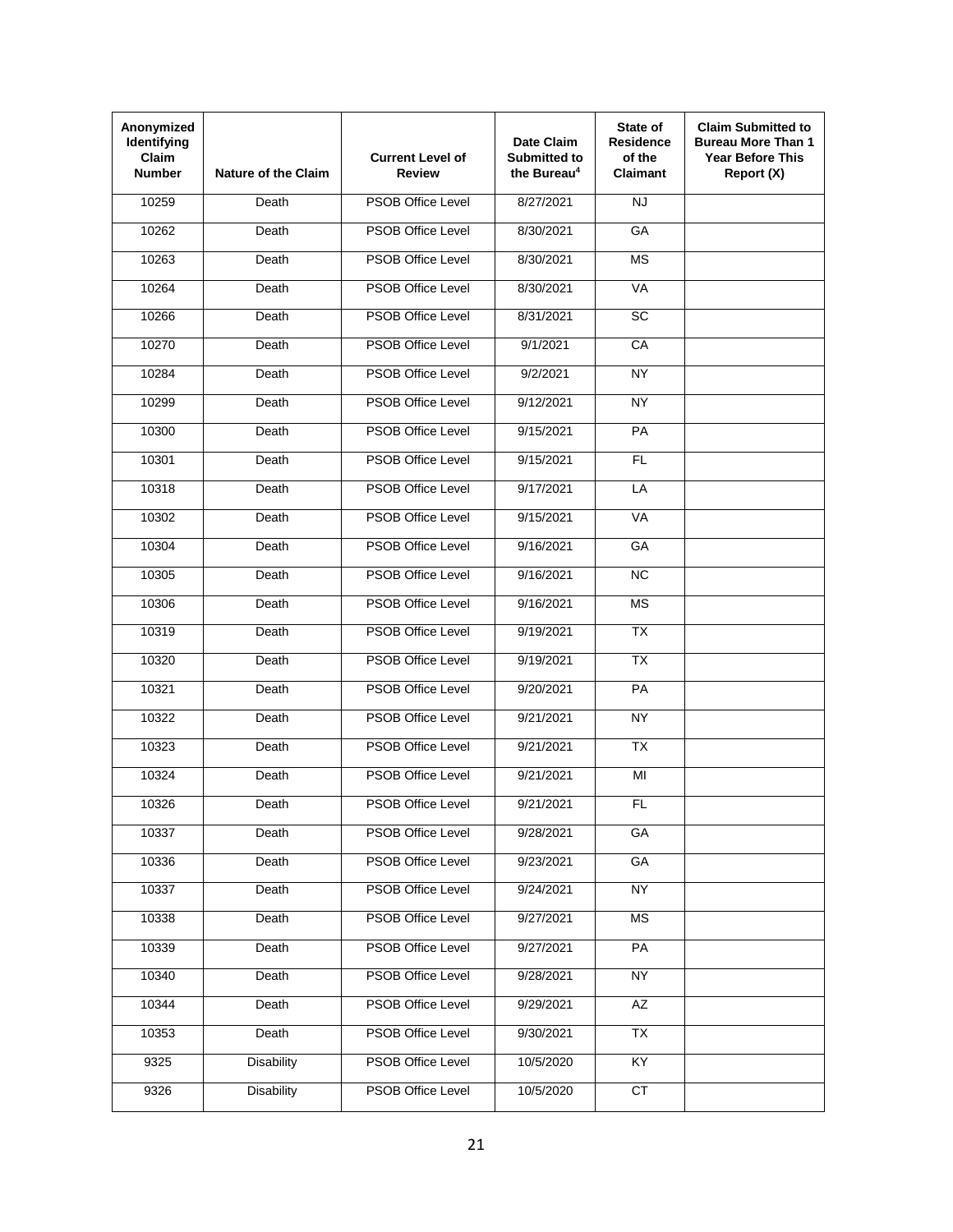| Anonymized<br>Identifying<br><b>Claim</b><br><b>Number</b> | <b>Nature of the Claim</b> | <b>Current Level of</b><br><b>Review</b> | Date Claim<br><b>Submitted to</b><br>the Bureau <sup>4</sup> | State of<br><b>Residence</b><br>of the<br><b>Claimant</b> | <b>Claim Submitted to</b><br><b>Bureau More Than 1</b><br><b>Year Before This</b><br>Report (X) |
|------------------------------------------------------------|----------------------------|------------------------------------------|--------------------------------------------------------------|-----------------------------------------------------------|-------------------------------------------------------------------------------------------------|
| 9328                                                       | <b>Disability</b>          | <b>PSOB Office Level</b>                 | 10/5/2020                                                    | <b>WA</b>                                                 |                                                                                                 |
| 9359                                                       | <b>Disability</b>          | <b>PSOB Office Level</b>                 | 10/8/2020                                                    | CA                                                        |                                                                                                 |
| 9373                                                       | <b>Disability</b>          | <b>PSOB Office Level</b>                 | 10/20/2020                                                   | <b>AR</b>                                                 |                                                                                                 |
| 9374                                                       | <b>Disability</b>          | <b>PSOB Office Level</b>                 | 10/20/2020                                                   | <b>NY</b>                                                 |                                                                                                 |
| 9395                                                       | <b>Disability</b>          | <b>PSOB Office Level</b>                 | 10/22/2020                                                   | NY                                                        |                                                                                                 |
| 9396                                                       | <b>Disability</b>          | <b>PSOB Office Level</b>                 | 10/22/2020                                                   | OH                                                        |                                                                                                 |
| 9399                                                       | <b>Disability</b>          | <b>PSOB Office Level</b>                 | 10/27/2020                                                   | <b>NY</b>                                                 |                                                                                                 |
| 9400                                                       | <b>Disability</b>          | <b>PSOB Office Level</b>                 | 10/27/2020                                                   | NY                                                        |                                                                                                 |
| 9401                                                       | <b>Disability</b>          | <b>PSOB Office Level</b>                 | 10/28/2020                                                   | <b>NY</b>                                                 |                                                                                                 |
| 9402                                                       | <b>Disability</b>          | <b>PSOB Office Level</b>                 | 10/28/2020                                                   | NY                                                        |                                                                                                 |
| 9426                                                       | Death                      | <b>PSOB Office Level</b>                 | 11/3/2020                                                    | <b>NY</b>                                                 |                                                                                                 |
| 9445                                                       | <b>Disability</b>          | <b>PSOB Office Level</b>                 | 11/12/2020                                                   | <b>AR</b>                                                 |                                                                                                 |
| 9456                                                       | <b>Disability</b>          | <b>PSOB Office Level</b>                 | 12/3/2020                                                    | <b>NY</b>                                                 |                                                                                                 |
| 9457                                                       | <b>Disability</b>          | <b>PSOB Office Level</b>                 | 12/3/2020                                                    | <b>NY</b>                                                 |                                                                                                 |
| 9458                                                       | <b>Disability</b>          | <b>PSOB Office Level</b>                 | 12/3/2020                                                    | <b>VA</b>                                                 |                                                                                                 |
| 9459                                                       | <b>Disability</b>          | <b>PSOB Office Level</b>                 | 12/3/2020                                                    | <b>NY</b>                                                 |                                                                                                 |
| 9460                                                       | <b>Disability</b>          | <b>PSOB Office Level</b>                 | 12/3/2020                                                    | <b>VA</b>                                                 |                                                                                                 |
| 9461                                                       | <b>Disability</b>          | <b>PSOB Office Level</b>                 | 12/3/2020                                                    | NY                                                        |                                                                                                 |
| 9462                                                       | <b>Disability</b>          | <b>PSOB Office Level</b>                 | 12/3/2020                                                    | <b>NY</b>                                                 |                                                                                                 |
| 9463                                                       | <b>Disability</b>          | <b>PSOB Office Level</b>                 | 12/3/2020                                                    | <b>NY</b>                                                 |                                                                                                 |
| 9547                                                       | <b>Disability</b>          | <b>PSOB Office Level</b>                 | 12/16/2020                                                   | <b>NY</b>                                                 |                                                                                                 |
| 9548                                                       | Disability                 | PSOB Office Level                        | 12/16/2020                                                   | <b>NY</b>                                                 |                                                                                                 |
| 9549                                                       | <b>Disability</b>          | PSOB Office Level                        | 12/16/2020                                                   | <b>NJ</b>                                                 |                                                                                                 |
| 9552                                                       | <b>Disability</b>          | <b>PSOB Office Level</b>                 | 12/16/2020                                                   | <b>TX</b>                                                 |                                                                                                 |
| 9582                                                       | <b>Disability</b>          | <b>PSOB Office Level</b>                 | 1/12/2021                                                    | KY                                                        |                                                                                                 |
| 9586                                                       | <b>Disability</b>          | <b>PSOB Office Level</b>                 | 1/21/2021                                                    | <b>NY</b>                                                 |                                                                                                 |
| 9587                                                       | <b>Disability</b>          | <b>PSOB Office Level</b>                 | 1/22/2021                                                    | GA                                                        |                                                                                                 |
| 9592                                                       | <b>Disability</b>          | PSOB Office Level                        | 1/25/2021                                                    | <b>NY</b>                                                 |                                                                                                 |
| 9600                                                       | <b>Disability</b>          | PSOB Office Level                        | 2/2/2021                                                     | <b>NY</b>                                                 |                                                                                                 |
| 9601                                                       | <b>Disability</b>          | PSOB Office Level                        | 2/2/2021                                                     | <b>NY</b>                                                 |                                                                                                 |
| 9602                                                       | <b>Disability</b>          | PSOB Office Level                        | 2/5/2021                                                     | <b>NY</b>                                                 |                                                                                                 |
| 9603                                                       | <b>Disability</b>          | PSOB Office Level                        | 2/2/2021                                                     | <b>NY</b>                                                 |                                                                                                 |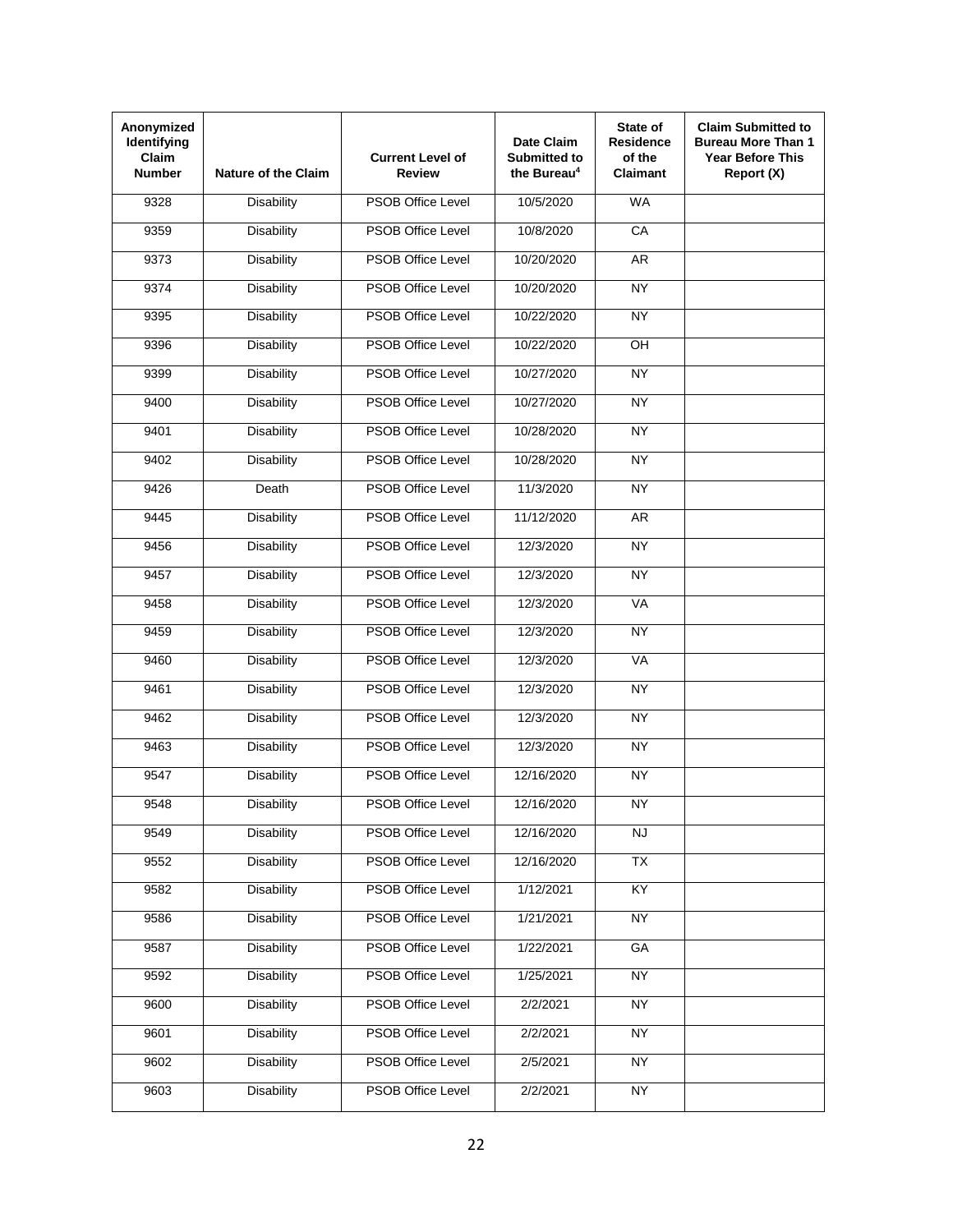| Anonymized<br>Identifying<br><b>Claim</b><br><b>Number</b> | <b>Nature of the Claim</b> | <b>Current Level of</b><br><b>Review</b> | Date Claim<br><b>Submitted to</b><br>the Bureau <sup>4</sup> | State of<br><b>Residence</b><br>of the<br><b>Claimant</b> | <b>Claim Submitted to</b><br><b>Bureau More Than 1</b><br><b>Year Before This</b><br>Report (X) |
|------------------------------------------------------------|----------------------------|------------------------------------------|--------------------------------------------------------------|-----------------------------------------------------------|-------------------------------------------------------------------------------------------------|
| 9675                                                       | <b>Disability</b>          | <b>PSOB Office Level</b>                 | 2/12/2021                                                    | <b>AZ</b>                                                 |                                                                                                 |
| 9715                                                       | <b>Disability</b>          | <b>PSOB Office Level</b>                 | 2/23/2021                                                    | <b>NY</b>                                                 |                                                                                                 |
| 9716                                                       | <b>Disability</b>          | <b>PSOB Office Level</b>                 | 2/23/2021                                                    | <b>FL</b>                                                 |                                                                                                 |
| 9744                                                       | <b>Disability</b>          | <b>PSOB Office Level</b>                 | 3/3/2021                                                     | <b>MD</b>                                                 |                                                                                                 |
| 9745                                                       | <b>Disability</b>          | <b>PSOB Office Level</b>                 | 3/3/2021                                                     | PA                                                        |                                                                                                 |
| 9749                                                       | <b>Disability</b>          | <b>PSOB Office Level</b>                 | 3/4/2021                                                     | <b>NY</b>                                                 |                                                                                                 |
| 9750                                                       | <b>Disability</b>          | <b>PSOB Office Level</b>                 | 3/5/2021                                                     | <b>NY</b>                                                 |                                                                                                 |
| 9779                                                       | <b>Disability</b>          | PSOB Office Level                        | 3/11/2021                                                    | IL.                                                       |                                                                                                 |
| 9783                                                       | <b>Disability</b>          | PSOB Office Level                        | 3/16/2021                                                    | CA                                                        |                                                                                                 |
| 9796                                                       | <b>Disability</b>          | <b>PSOB Office Level</b>                 | 3/19/2021                                                    | <b>NY</b>                                                 |                                                                                                 |
| 9809                                                       | <b>Disability</b>          | <b>PSOB Office Level</b>                 | 3/24/2021                                                    | <b>TX</b>                                                 |                                                                                                 |
| 9810                                                       | <b>Disability</b>          | <b>PSOB Office Level</b>                 | 3/24/2021                                                    | NY                                                        |                                                                                                 |
| 9813                                                       | <b>Disability</b>          | <b>PSOB Office Level</b>                 | 3/25/2021                                                    | <b>NJ</b>                                                 |                                                                                                 |
| 9863                                                       | <b>Disability</b>          | <b>PSOB Office Level</b>                 | 4/8/2021                                                     | <b>NY</b>                                                 |                                                                                                 |
| 9864                                                       | <b>Disability</b>          | <b>PSOB Office Level</b>                 | 4/8/2021                                                     | <b>FL</b>                                                 |                                                                                                 |
| 9865                                                       | <b>Disability</b>          | <b>PSOB Office Level</b>                 | 4/8/2021                                                     | <b>NY</b>                                                 |                                                                                                 |
| 9878                                                       | <b>Disability</b>          | <b>PSOB Office Level</b>                 | 4/14/2021                                                    | <b>NY</b>                                                 |                                                                                                 |
| 9877                                                       | <b>Disability</b>          | <b>PSOB Office Level</b>                 | 4/14/2021                                                    | $\overline{SC}$                                           |                                                                                                 |
| 9878                                                       | <b>Disability</b>          | <b>PSOB Office Level</b>                 | 4/15/2021                                                    | NC                                                        |                                                                                                 |
| 9882                                                       | <b>Disability</b>          | <b>PSOB Office Level</b>                 | 4/15/2021                                                    | <b>NY</b>                                                 |                                                                                                 |
| 9883                                                       | <b>Disability</b>          | <b>PSOB Office Level</b>                 | 4/15/2021                                                    | <b>NY</b>                                                 |                                                                                                 |
| 9898                                                       | Disability                 | PSOB Office Level                        | 4/20/2021                                                    | <b>NY</b>                                                 |                                                                                                 |
| 9900                                                       | <b>Disability</b>          | PSOB Office Level                        | 4/20/2021                                                    | GA                                                        |                                                                                                 |
| 9944                                                       | <b>Disability</b>          | <b>PSOB Office Level</b>                 | 5/11/2021                                                    | FL                                                        |                                                                                                 |
| 9945                                                       | <b>Disability</b>          | <b>PSOB Office Level</b>                 | 5/12/2021                                                    | <b>NY</b>                                                 |                                                                                                 |
| 9946                                                       | <b>Disability</b>          | <b>PSOB Office Level</b>                 | 5/12/2021                                                    | <b>NY</b>                                                 |                                                                                                 |
| 9968                                                       | <b>Disability</b>          | <b>PSOB Office Level</b>                 | 5/19/2021                                                    | <b>NY</b>                                                 |                                                                                                 |
| 9969                                                       | <b>Disability</b>          | PSOB Office Level                        | 5/19/2021                                                    | <b>NY</b>                                                 |                                                                                                 |
| 9970                                                       | <b>Disability</b>          | PSOB Office Level                        | 5/19/2021                                                    | <b>NY</b>                                                 |                                                                                                 |
| 9971                                                       | <b>Disability</b>          | PSOB Office Level                        | 5/19/2021                                                    | <b>NY</b>                                                 |                                                                                                 |
| 9973                                                       | <b>Disability</b>          | PSOB Office Level                        | 5/20/2021                                                    | <b>NY</b>                                                 |                                                                                                 |
| 9974                                                       | <b>Disability</b>          | PSOB Office Level                        | 5/20/2021                                                    | SC                                                        |                                                                                                 |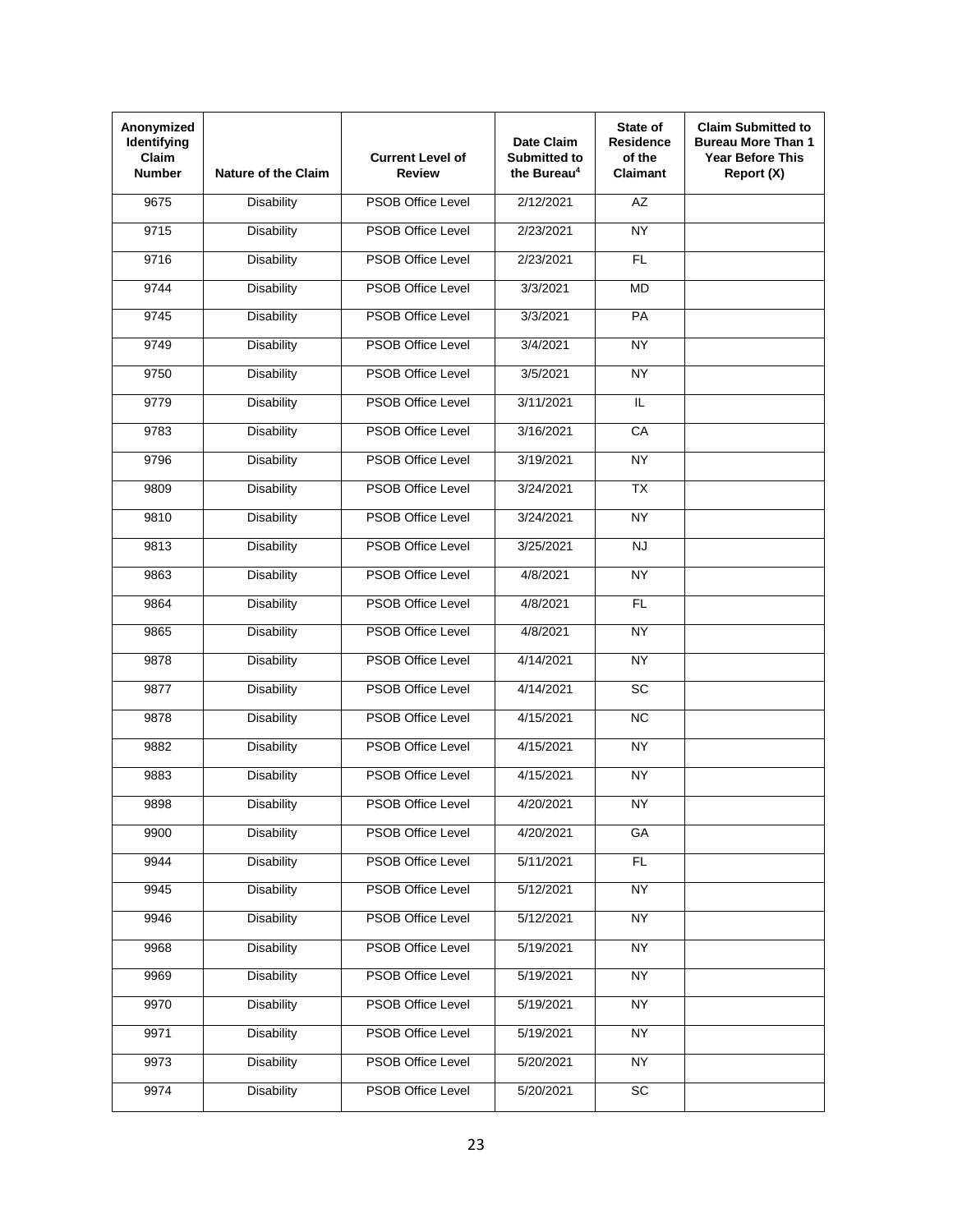| Anonymized<br>Identifying<br><b>Claim</b><br><b>Number</b> | <b>Nature of the Claim</b> | <b>Current Level of</b><br><b>Review</b> | Date Claim<br><b>Submitted to</b><br>the Bureau <sup>4</sup> | State of<br><b>Residence</b><br>of the<br><b>Claimant</b> | <b>Claim Submitted to</b><br><b>Bureau More Than 1</b><br><b>Year Before This</b><br>Report (X) |
|------------------------------------------------------------|----------------------------|------------------------------------------|--------------------------------------------------------------|-----------------------------------------------------------|-------------------------------------------------------------------------------------------------|
| 10000                                                      | <b>Disability</b>          | <b>PSOB Office Level</b>                 | 6/2/2021                                                     | NY                                                        |                                                                                                 |
| 10008                                                      | <b>Disability</b>          | <b>PSOB Office Level</b>                 | 6/3/2021                                                     | <b>NM</b>                                                 |                                                                                                 |
| 10031                                                      | <b>Disability</b>          | <b>PSOB Office Level</b>                 | 6/15/2021                                                    | $\overline{TX}$                                           |                                                                                                 |
| 10032                                                      | <b>Disability</b>          | <b>PSOB Office Level</b>                 | 6/15/2021                                                    | <b>NY</b>                                                 |                                                                                                 |
| 10033                                                      | <b>Disability</b>          | <b>PSOB Office Level</b>                 | 6/15/2021                                                    | AR                                                        |                                                                                                 |
| 10047                                                      | <b>Disability</b>          | <b>PSOB Office Level</b>                 | 6/22/2021                                                    | GA                                                        |                                                                                                 |
| 10048                                                      | <b>Disability</b>          | <b>PSOB Office Level</b>                 | 6/22/2021                                                    | CA                                                        |                                                                                                 |
| 10049                                                      | <b>Disability</b>          | <b>PSOB Office Level</b>                 | 6/22/2021                                                    | NY                                                        |                                                                                                 |
| 10050                                                      | <b>Disability</b>          | PSOB Office Level                        | 6/22/2021                                                    | <b>NY</b>                                                 |                                                                                                 |
| 10058                                                      | <b>Disability</b>          | <b>PSOB Office Level</b>                 | 6/30/2021                                                    | FL                                                        |                                                                                                 |
| 10059                                                      | <b>Disability</b>          | <b>PSOB Office Level</b>                 | 6/30/2021                                                    | <b>NY</b>                                                 |                                                                                                 |
| 10060                                                      | <b>Disability</b>          | <b>PSOB Office Level</b>                 | 6/30/2021                                                    | $\overline{T}N$                                           |                                                                                                 |
| 10061                                                      | <b>Disability</b>          | <b>PSOB Office Level</b>                 | 6/30/2021                                                    | <b>NJ</b>                                                 |                                                                                                 |
| 10098                                                      | <b>Disability</b>          | <b>PSOB Office Level</b>                 | 7/15/2021                                                    | <b>NJ</b>                                                 |                                                                                                 |
| 10099                                                      | <b>Disability</b>          | <b>PSOB Office Level</b>                 | 7/15/2021                                                    | <b>NY</b>                                                 |                                                                                                 |
| 10100                                                      | <b>Disability</b>          | <b>PSOB Office Level</b>                 | 7/15/2021                                                    | <b>NY</b>                                                 |                                                                                                 |
| 10101                                                      | <b>Disability</b>          | <b>PSOB Office Level</b>                 | 7/15/2021                                                    | <b>NY</b>                                                 |                                                                                                 |
| 10102                                                      | <b>Disability</b>          | <b>PSOB Office Level</b>                 | 7/15/2021                                                    | $\overline{\alpha}$                                       |                                                                                                 |
| 10103                                                      | <b>Disability</b>          | <b>PSOB Office Level</b>                 | 7/15/2021                                                    | <b>NY</b>                                                 |                                                                                                 |
| 10104                                                      | <b>Disability</b>          | <b>PSOB Office Level</b>                 | 7/15/2021                                                    | MI                                                        |                                                                                                 |
| 10105                                                      | <b>Disability</b>          | <b>PSOB Office Level</b>                 | 7/15/2021                                                    | <b>TX</b>                                                 |                                                                                                 |
| 10106                                                      | Disability                 | PSOB Office Level                        | 7/15/2021                                                    | GA                                                        |                                                                                                 |
| 10111                                                      | <b>Disability</b>          | PSOB Office Level                        | 7/19/2021                                                    | <b>NY</b>                                                 |                                                                                                 |
| 10141                                                      | <b>Disability</b>          | <b>PSOB Office Level</b>                 | 7/27/2021                                                    | PA                                                        |                                                                                                 |
| 10144                                                      | <b>Disability</b>          | <b>PSOB Office Level</b>                 | 7/29/2021                                                    | <b>NY</b>                                                 |                                                                                                 |
| 10145                                                      | <b>Disability</b>          | PSOB Office Level                        | 7/29/2021                                                    | <b>NY</b>                                                 |                                                                                                 |
| 10146                                                      | <b>Disability</b>          | PSOB Office Level                        | 7/29/2021                                                    | <b>NY</b>                                                 |                                                                                                 |
| 10161                                                      | <b>Disability</b>          | PSOB Office Level                        | 8/4/2021                                                     | <b>TX</b>                                                 |                                                                                                 |
| 10165                                                      | <b>Disability</b>          | PSOB Office Level                        | 8/4/2021                                                     | <b>MO</b>                                                 |                                                                                                 |
| 10166                                                      | <b>Disability</b>          | PSOB Office Level                        | 8/4/2021                                                     | <b>NY</b>                                                 |                                                                                                 |
| 10167                                                      | <b>Disability</b>          | PSOB Office Level                        | 8/4/2021                                                     | <b>NY</b>                                                 |                                                                                                 |
| 10186                                                      | <b>Disability</b>          | PSOB Office Level                        | 8/9/2021                                                     | SC                                                        |                                                                                                 |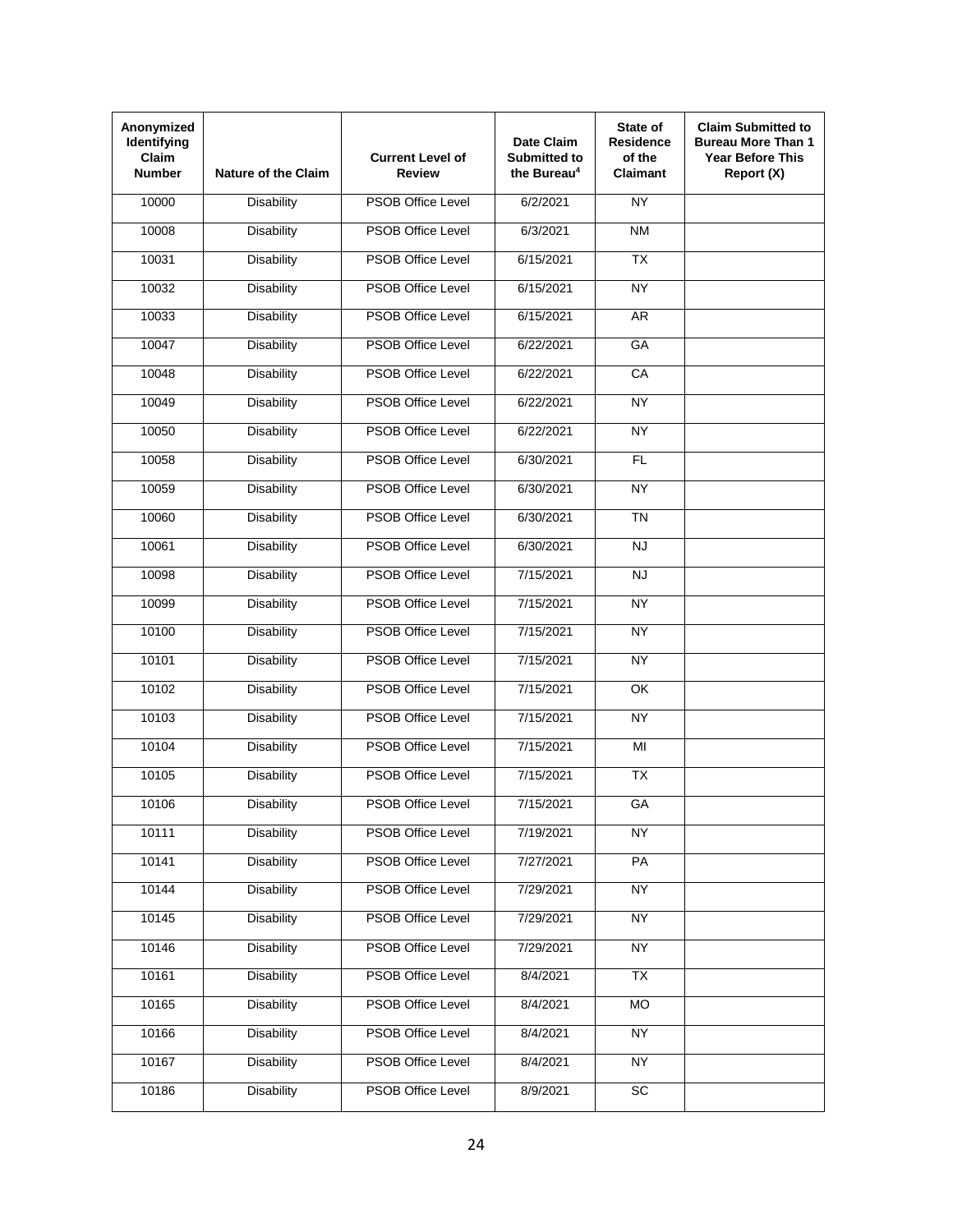| Anonymized<br>Identifying<br><b>Claim</b><br><b>Number</b> | <b>Nature of the Claim</b> | <b>Current Level of</b><br><b>Review</b> | Date Claim<br><b>Submitted to</b><br>the Bureau <sup>4</sup> | State of<br><b>Residence</b><br>of the<br><b>Claimant</b> | <b>Claim Submitted to</b><br><b>Bureau More Than 1</b><br><b>Year Before This</b><br>Report (X) |
|------------------------------------------------------------|----------------------------|------------------------------------------|--------------------------------------------------------------|-----------------------------------------------------------|-------------------------------------------------------------------------------------------------|
| 10188                                                      | <b>Disability</b>          | <b>PSOB Office Level</b>                 | 8/9/2021                                                     | CA                                                        |                                                                                                 |
| 10201                                                      | <b>Disability</b>          | <b>PSOB Office Level</b>                 | 8/12/2021                                                    | <b>NY</b>                                                 |                                                                                                 |
| 10208                                                      | <b>Disability</b>          | <b>PSOB Office Level</b>                 | 8/18/2021                                                    | <b>NY</b>                                                 |                                                                                                 |
| 10209                                                      | <b>Disability</b>          | <b>PSOB Office Level</b>                 | 8/18/2021                                                    | <b>NY</b>                                                 |                                                                                                 |
| 10210                                                      | <b>Disability</b>          | <b>PSOB Office Level</b>                 | 8/18/2021                                                    | NY                                                        |                                                                                                 |
| 10211                                                      | <b>Disability</b>          | <b>PSOB Office Level</b>                 | 8/18/2021                                                    | <b>TX</b>                                                 |                                                                                                 |
| 10212                                                      | <b>Disability</b>          | <b>PSOB Office Level</b>                 | 8/18/2021                                                    | <b>NY</b>                                                 |                                                                                                 |
| 10213                                                      | <b>Disability</b>          | PSOB Office Level                        | 8/18/2021                                                    | NY                                                        |                                                                                                 |
| 10214                                                      | <b>Disability</b>          | PSOB Office Level                        | 8/18/2021                                                    | NY                                                        |                                                                                                 |
| 10215                                                      | <b>Disability</b>          | <b>PSOB Office Level</b>                 | 8/18/2021                                                    | OH                                                        |                                                                                                 |
| 10216                                                      | <b>Disability</b>          | PSOB Office Level                        | 8/18/2021                                                    | <b>NY</b>                                                 |                                                                                                 |
| 10217                                                      | <b>Disability</b>          | <b>PSOB Office Level</b>                 | 8/18/2021                                                    | NY                                                        |                                                                                                 |
| 10229                                                      | <b>Disability</b>          | <b>PSOB Office Level</b>                 | 8/23/2021                                                    | <b>NY</b>                                                 |                                                                                                 |
| 10257                                                      | <b>Disability</b>          | <b>PSOB Office Level</b>                 | 8/27/2021                                                    | <b>AL</b>                                                 |                                                                                                 |
| 10258                                                      | <b>Disability</b>          | <b>PSOB Office Level</b>                 | 8/27/2021                                                    | <b>TX</b>                                                 |                                                                                                 |
| 10267                                                      | <b>Disability</b>          | <b>PSOB Office Level</b>                 | 8/31/2021                                                    | <b>MA</b>                                                 |                                                                                                 |
| 10268                                                      | <b>Disability</b>          | <b>PSOB Office Level</b>                 | 8/31/2021                                                    | GA                                                        |                                                                                                 |
| 10285                                                      | <b>Disability</b>          | <b>PSOB Office Level</b>                 | 9/2/2021                                                     | CA                                                        |                                                                                                 |
| 10286                                                      | <b>Disability</b>          | <b>PSOB Office Level</b>                 | 9/2/2021                                                     | PA                                                        |                                                                                                 |
| 10303                                                      | <b>Disability</b>          | <b>PSOB Office Level</b>                 | 9/15/2021                                                    | <b>NJ</b>                                                 |                                                                                                 |
| 10325                                                      | <b>Disability</b>          | <b>PSOB Office Level</b>                 | 9/21/2021                                                    | <b>NY</b>                                                 |                                                                                                 |
| 10327                                                      | Disability                 | PSOB Office Level                        | 9/21/2021                                                    | IL                                                        |                                                                                                 |
| 10341                                                      | <b>Disability</b>          | PSOB Office Level                        | 9/28/2021                                                    | OH                                                        |                                                                                                 |
| 10342                                                      | <b>Disability</b>          | <b>PSOB Office Level</b>                 | 9/28/2021                                                    | <b>TX</b>                                                 |                                                                                                 |
| 10343                                                      | <b>Disability</b>          | <b>PSOB Office Level</b>                 | 9/28/2021                                                    | <b>NY</b>                                                 |                                                                                                 |
| 10345                                                      | <b>Disability</b>          | <b>PSOB Office Level</b>                 | 9/29/2021                                                    | $\overline{CO}$                                           |                                                                                                 |
| 9751                                                       | Education                  | PSOB Office Level                        | 3/1/2021                                                     | AZ                                                        |                                                                                                 |
| 10271                                                      | Education                  | <b>PSOB Office Level</b>                 | 8/27/2021                                                    | <b>MO</b>                                                 |                                                                                                 |
| 10237                                                      | Education                  | PSOB Office Level                        | 8/19/2021                                                    | <b>AL</b>                                                 |                                                                                                 |
| 10238                                                      | Education                  | PSOB Office Level                        | 8/25/2021                                                    | <b>MO</b>                                                 |                                                                                                 |
| 9977                                                       | Education                  | PSOB Office Level                        | 5/18/2021                                                    | <b>NY</b>                                                 |                                                                                                 |
| 10272                                                      | Education                  | <b>PSOB Office Level</b>                 | 9/1/2021                                                     | GA                                                        |                                                                                                 |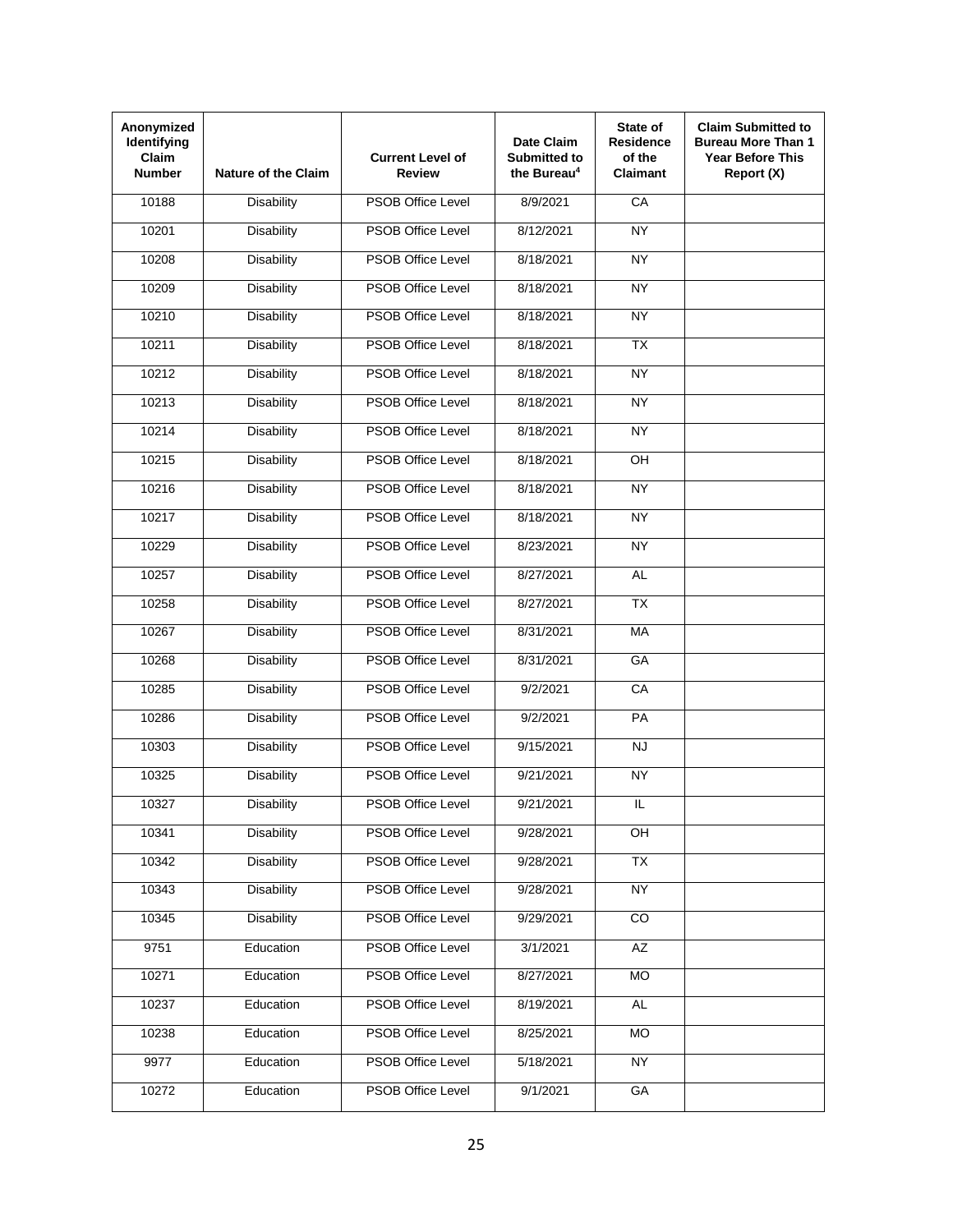| Anonymized<br>Identifying<br>Claim<br><b>Number</b> | <b>Nature of the Claim</b> | <b>Current Level of</b><br>Review | Date Claim<br>Submitted to<br>the Bureau <sup>4</sup> | State of<br><b>Residence</b><br>of the<br>Claimant | <b>Claim Submitted to</b><br><b>Bureau More Than 1</b><br><b>Year Before This</b><br>Report (X) |
|-----------------------------------------------------|----------------------------|-----------------------------------|-------------------------------------------------------|----------------------------------------------------|-------------------------------------------------------------------------------------------------|
| 9885                                                | Education                  | <b>PSOB Office Level</b>          | 4/9/2021                                              | AZ                                                 |                                                                                                 |
| 9948                                                | Education                  | <b>PSOB Office Level</b>          | 5/12/2021                                             | CA                                                 |                                                                                                 |
| 9849                                                | Education                  | <b>PSOB Office Level</b>          | 4/6/2021                                              | <b>OR</b>                                          |                                                                                                 |
| 9823                                                | Education                  | <b>PSOB Office Level</b>          | 3/23/2021                                             | <b>FL</b>                                          |                                                                                                 |
| 9656                                                | Education                  | <b>PSOB Office Level</b>          | 1/29/2021                                             | <b>MD</b>                                          |                                                                                                 |
| 9901                                                | Education                  | <b>PSOB Office Level</b>          | 4/16/2021                                             | <b>OR</b>                                          |                                                                                                 |
| 10346                                               | Education                  | <b>PSOB Office Level</b>          | 9/28/2021                                             | VA                                                 |                                                                                                 |
| 10328                                               | Education                  | <b>PSOB Office Level</b>          | 9/21/2021                                             | KY                                                 |                                                                                                 |
| 9961                                                | Education                  | <b>PSOB Office Level</b>          | 5/14/2021                                             | PA                                                 |                                                                                                 |
| 10001                                               | Education                  | <b>PSOB Office Level</b>          | 6/2/2021                                              | <b>NV</b>                                          |                                                                                                 |
| 10218                                               | Education                  | <b>PSOB Office Level</b>          | 8/16/2021                                             | <b>NY</b>                                          |                                                                                                 |
| 10273                                               | Education                  | <b>PSOB Office Level</b>          | 8/30/2021                                             | <b>NY</b>                                          |                                                                                                 |
| 10239                                               | Education                  | <b>PSOB Office Level</b>          | 8/20/2021                                             | <b>NY</b>                                          |                                                                                                 |
| 10219                                               | Education                  | <b>PSOB Office Level</b>          | 8/12/2021                                             | <b>TN</b>                                          |                                                                                                 |
| 9902                                                | Education                  | <b>PSOB Office Level</b>          | 4/19/2021                                             | OR.                                                |                                                                                                 |
| 10063                                               | Education                  | <b>PSOB Office Level</b>          | 6/25/2021                                             | GA                                                 |                                                                                                 |
| 10120                                               | Education                  | <b>PSOB Office Level</b>          | 7/16/2021                                             | CO                                                 |                                                                                                 |
| 10240                                               | Education                  | <b>PSOB Office Level</b>          | 8/25/2021                                             | WI                                                 |                                                                                                 |
| 9685                                                | Education                  | <b>PSOB Office Level</b>          | 2/10/2021                                             | CA                                                 |                                                                                                 |
| 10242                                               | Education                  | <b>PSOB Office Level</b>          | 8/24/2021                                             | <b>MO</b>                                          |                                                                                                 |
| 10191                                               | Education                  | <b>PSOB Office Level</b>          | 8/5/2021                                              | <b>OR</b>                                          |                                                                                                 |
| 10121                                               | Education                  | PSOB Office Level                 | 7/15/2021                                             | NY                                                 |                                                                                                 |
| 10147                                               | Education                  | PSOB Office Level                 | 7/27/2021                                             | PA                                                 |                                                                                                 |
| 10307                                               | Education                  | PSOB Office Level                 | 9/10/2021                                             | $\overline{TX}$                                    |                                                                                                 |
| 10291                                               | Education                  | PSOB Office Level                 | 9/8/2021                                              | LA                                                 |                                                                                                 |
| 10220                                               | Education                  | PSOB Office Level                 | 8/18/2021                                             | <b>TX</b>                                          |                                                                                                 |
| 10221                                               | Education                  | PSOB Office Level                 | 8/16/2021                                             | NY                                                 |                                                                                                 |
| 10308                                               | Education                  | PSOB Office Level                 | 9/14/2021                                             | HI                                                 |                                                                                                 |
| 9852                                                | Education                  | PSOB Office Level                 | 4/2/2021                                              | AZ                                                 |                                                                                                 |
| 10222                                               | Education                  | PSOB Office Level                 | 8/17/2021                                             | <b>TX</b>                                          |                                                                                                 |
| 10018                                               | Education                  | PSOB Office Level                 | 6/7/2021                                              | CA                                                 |                                                                                                 |
| 10243                                               | Education                  | PSOB Office Level                 | 8/24/2021                                             | МA                                                 |                                                                                                 |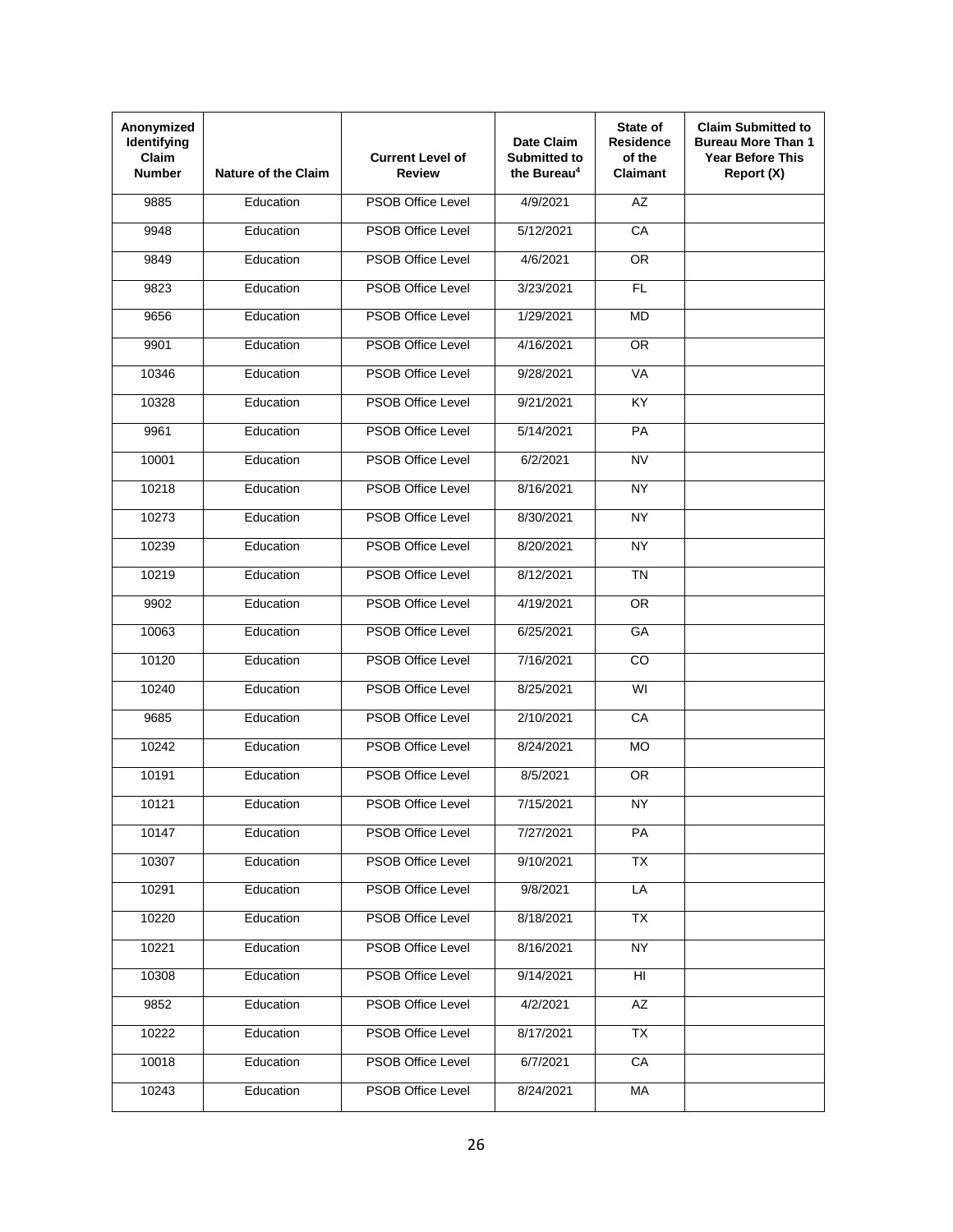| Anonymized<br>Identifying<br>Claim<br><b>Number</b> | <b>Nature of the Claim</b> | <b>Current Level of</b><br>Review | Date Claim<br><b>Submitted to</b><br>the Bureau <sup>4</sup> | State of<br><b>Residence</b><br>of the<br>Claimant | <b>Claim Submitted to</b><br><b>Bureau More Than 1</b><br><b>Year Before This</b><br>Report (X) |
|-----------------------------------------------------|----------------------------|-----------------------------------|--------------------------------------------------------------|----------------------------------------------------|-------------------------------------------------------------------------------------------------|
| 10309                                               | Education                  | <b>PSOB Office Level</b>          | 9/10/2021                                                    | <b>NJ</b>                                          |                                                                                                 |
| 10347                                               | Education                  | <b>PSOB Office Level</b>          | 9/24/2021                                                    | <b>NY</b>                                          |                                                                                                 |
| 10329                                               | Education                  | <b>PSOB Office Level</b>          | 9/22/2021                                                    | SC                                                 |                                                                                                 |
| 9888                                                | Education                  | <b>PSOB Office Level</b>          | 4/15/2021                                                    | <b>DC</b>                                          |                                                                                                 |
| 10123                                               | Education                  | <b>PSOB Office Level</b>          | 7/15/2021                                                    | OH                                                 |                                                                                                 |
| 10292                                               | Education                  | <b>PSOB Office Level</b>          | 9/7/2021                                                     | <b>NC</b>                                          |                                                                                                 |
| 9855                                                | Education                  | <b>PSOB Office Level</b>          | 4/5/2021                                                     | NC                                                 |                                                                                                 |
| 10310                                               | Education                  | <b>PSOB Office Level</b>          | 9/9/2021                                                     | LA                                                 |                                                                                                 |
| 10330                                               | Education                  | <b>PSOB Office Level</b>          | 9/20/2021                                                    | <b>NJ</b>                                          |                                                                                                 |
| 10277                                               | Education                  | <b>PSOB Office Level</b>          | 8/27/2021                                                    | <b>NJ</b>                                          |                                                                                                 |
| 10041                                               | Education                  | <b>PSOB Office Level</b>          | 6/15/2021                                                    | <b>AL</b>                                          |                                                                                                 |
| 10224                                               | Education                  | <b>PSOB Office Level</b>          | 8/17/2021                                                    | <b>NY</b>                                          |                                                                                                 |
| 9991                                                | Education                  | <b>PSOB Office Level</b>          | 5/21/2021                                                    | <b>NY</b>                                          |                                                                                                 |
| 10053                                               | Education                  | <b>PSOB Office Level</b>          | 6/10/2021                                                    | FL                                                 |                                                                                                 |
| 10279                                               | Education                  | <b>PSOB Office Level</b>          | 8/27/2021                                                    | CA                                                 |                                                                                                 |
| 10293                                               | Education                  | <b>PSOB Office Level</b>          | $\frac{1}{9/2/2021}$                                         | <b>NY</b>                                          |                                                                                                 |
| 10294                                               | Education                  | <b>PSOB Office Level</b>          | 9/8/2021                                                     | <b>TN</b>                                          |                                                                                                 |
| 10311                                               | Education                  | <b>PSOB Office Level</b>          | 9/14/2021                                                    | NY                                                 |                                                                                                 |
| 9543                                                | Education                  | <b>PSOB Office Level</b>          | 1/6/2021                                                     | <b>NY</b>                                          |                                                                                                 |
| 10020                                               | Education                  | <b>PSOB Office Level</b>          | 6/3/2021                                                     | <b>FL</b>                                          |                                                                                                 |
| 10297                                               | Education                  | <b>PSOB Office Level</b>          | 9/7/2021                                                     | N <sub>C</sub>                                     |                                                                                                 |
| 10312                                               | Education                  | PSOB Office Level                 | 9/10/2021                                                    | AL                                                 |                                                                                                 |
| 9941                                                | Education                  | PSOB Office Level                 | 5/4/2021                                                     | NY                                                 |                                                                                                 |
| 10080                                               | Education                  | PSOB Office Level                 | 7/1/2021                                                     | MI                                                 |                                                                                                 |
| 10127                                               | Education                  | PSOB Office Level                 | 7/8/2021                                                     | $\overline{OR}$                                    |                                                                                                 |
| 10152                                               | Education                  | PSOB Office Level                 | 7/23/2021                                                    | GA                                                 |                                                                                                 |
| 10153                                               | Education                  | PSOB Office Level                 | 7/27/2021                                                    | NY                                                 |                                                                                                 |
| 10174                                               | Education                  | PSOB Office Level                 | 7/23/2021                                                    | GA                                                 |                                                                                                 |
| 10175                                               | Education                  | PSOB Office Level                 | 7/23/2021                                                    | <b>MO</b>                                          |                                                                                                 |
| 10176                                               | Education                  | PSOB Office Level                 | 8/2/2021                                                     | FL.                                                |                                                                                                 |
| 10177                                               | Education                  | PSOB Office Level                 | 7/28/2021                                                    | <b>NC</b>                                          |                                                                                                 |
| 10196                                               | Education                  | PSOB Office Level                 | 8/5/2021                                                     | <b>NY</b>                                          |                                                                                                 |